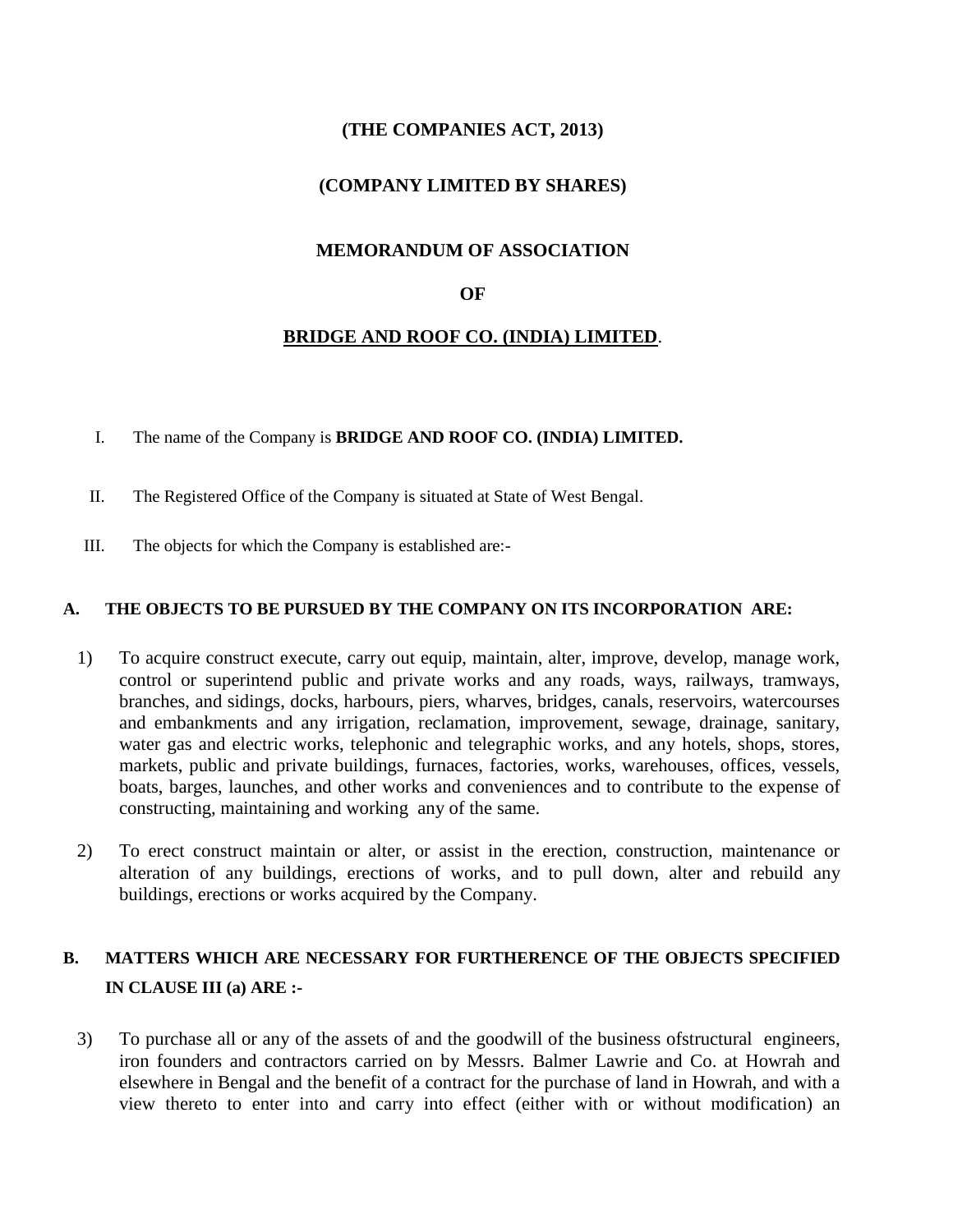agreement, which has already been prepared, and is expressed to be made between J.N. Stuart and others of the one part and the Company of the other part a copy where of has for the purpose of identification been endorsed with the signature of F.H.Eggar. Solicitor.

- 4) To carry on all or any of the business of iron founders, civil and mechanical engineers, builders and railways, Public Works and General Contractors and manufacturers of metal castings, machinery and implements and tool-makers, brass-founders, metal workers, boiler makers, millwrights, wagon builders, machinists, iron and steel converters, welders, tinsmiths, coppersmiths, smelters, electro-platers, galvanisers, japanners, painters and woodworkers.
- 5) To carry on the business of electric engineers and contractors and manufacturers and repairers of and dealers in electric, magnetic, galvanic and other apparatus and all machinery, apparatus and things required for or capable of being used in connection with the generation, supply, accumulation and employment of electricity.

(a) To carry on the business of builders and as promoters, financiers, dealers, owners, investors, agents or brokers of housing projects, whether rural or urban, residential, office, commercial or industrial and for which purpose to acquire by purchase, lease, exchange or hire or by any other means obtain ownership of and/or options over any free-hold or other property of any tenure, estate or interest or any rights, privileges or easements over or in respect of any property, land or building; to improve, alter, furnish, construct, promote, develop , finance or subsidise the same and to dispose of or maintain, assist in the sale of the same, to build townships, buildings, residential, cultural, sports, recreational and commercial complexes, including restaurants, parks and hotels, markets or conveniences thereon and to equip the same or any part thereof with all or any amenities or conveniences, drainage, sanitation facility, lights, electricity, airconditioning, water, telephone and television installations and to deal with the same in any manner whatsoever and to build, take on lease and/or rent, purchase or acquire in any manner whatsoever any apartments, houses, flats, rooms, floors or other accommodation and to let or dispose of the same on installment basis, hire-purchase basis, deferred payment basis or by outright sale whether by private treaty or by public auction or any other mode of disposition.

(b) To manage land, buildings, housing and other properties whether belonging to the Company or not, and to supply to tenants, occupiers and others services, refreshments, attendants, messengers, electricity, waiting rooms, reading rooms, meeting rooms, conference rooms, canteens, recreation facilities, lavatories, generators, lifts, laundry, gas, meters, transformers, pipes, tube wells, water tanks, drains, water pumps, conveniences, garages, parking spaces and other advantages and to collect finance charges, rents and income in respect thereof.

6) To carry on the businesses of manufacturers, importers and exporters of and dealers in and repairers of engines, machinery, rolling stock, implements, tools, utensils, appliances, apparatus of all kinds, gas, water and steam, fittings, rubber, ironwork, cement, lime, building materials, metals, belting and hardware of all kinds, asbestos, leather and composite goods, oils, oil fuels and lubricants.

Sub-clauses (a) and (b) of clause 5 were added by Special Resolution passed on 19.9.90 the alteration in the Memorandum Association having been confirmed by the Company Law Board on 22.3.91.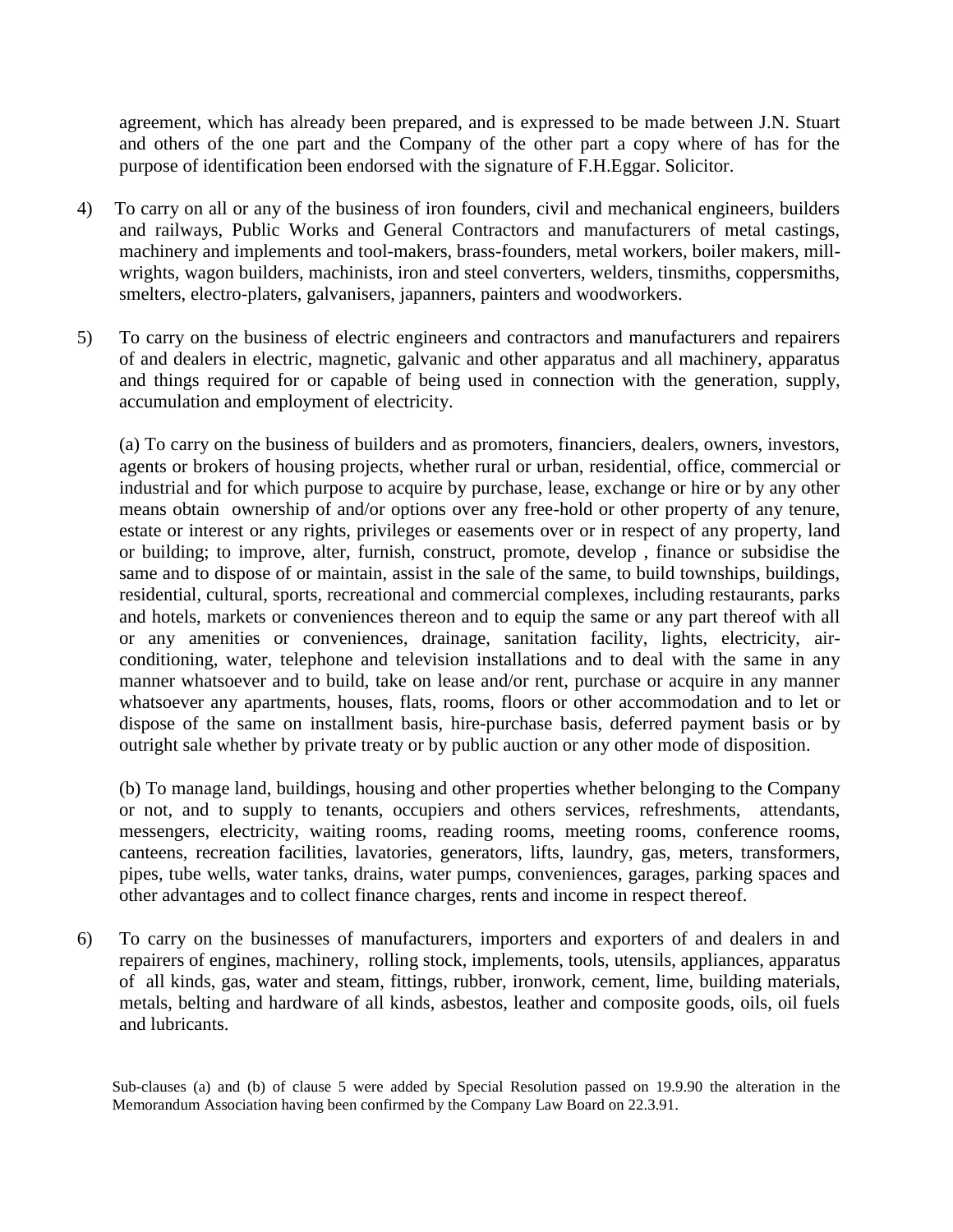- 7) To carry on the business of marine engineers, owners, buyers, sellers, converters, letters for hire, builders and repairers of ships, steam and motor, launches and barges, iron and steel bridge boats and any seagoing or other vessels.
- 8) To carry on business of making, composing, preparing, selling and disposing of bricks, fire bricks, tiles, sewer pipe, drain pipes, pottery, lime, cement, artificial stone and any other articles and things made, composed or prepared wholly or in part of any mineral or other substance or substances.
- 9) To carry on the trades or businesses of Colliery Proprietors, coke manufacturers, miners, pottery manufacturers, brick, tile, and pipe makers and cement manufacturers, and makers of artificial stone, in all their respective branches.
- 10) To search for, query, get work, raise, cut, fell, manufacture, manipulate, make merchantable, buy and sell and deal in iron, coal, iron-stone, brick earth, bricks, timbers, chalk, flint, gravel, stone, clay, sand, ballast and other materials, metals minerals and mineral products and substances, and to manufacture and sell patent fuel.
- 11) To carry on the business of banking in all its branches and departments including the borrowing, raising, or taking up money, the lending or advancing money on securities and property, the discounting, buying, selling and dealing in bills of lading, warrants, debentures, certificates, scrip and other instruments and securities whether transferable or negotiable or, not the granting and issuing of letters of credit and circular notes, the buying, selling and dealing in bullion and specie the acquiring, holding, issuing on commission, underwriting and dealing with stocks, funds, shares, debentures, debenture- stocks, bonds, obligations and other securities.
- 12) To carry on the business of ammunition manufacturers and manufacturers of and dealers in gunpowder, blasting powder, dynamite and explosives of every description.
- 13) To buy, sell, take or let on hire, import, export, manufacture, manipulate, treat, prepare for market and deal in merchandise, commodities and articles of all kinds, and generally to carry on business as merchants, importers and exporters.
- 14) To take on lease, hire, purchase or otherwise acquire and maintain any lands, rights over or connected with lands, buildings, works, plant, machinery, apparatus, stock-in-trade and immoveable or moveable property of any description and any patents, inventions, rights or privileges, which may be deemed necessary or convenient for any business which the Company is authorized to carry on, or otherwise turn to account and to use, exercise, develop or grant licenses in respect of the property rights or information so acquired.
- 15) To lease, let out on hire, mortgage, pledge, sell or otherwise dispose of the whole or any part of the undertaking of the Company, or any land, business, property, rights or assets of any kind of the Company, or any share or interest therein respectively, in such manner and for such consideration as the Company may think fit and in particular for shares, debentures or securities of any other corporation having objects altogether or in part similar to those of the Company.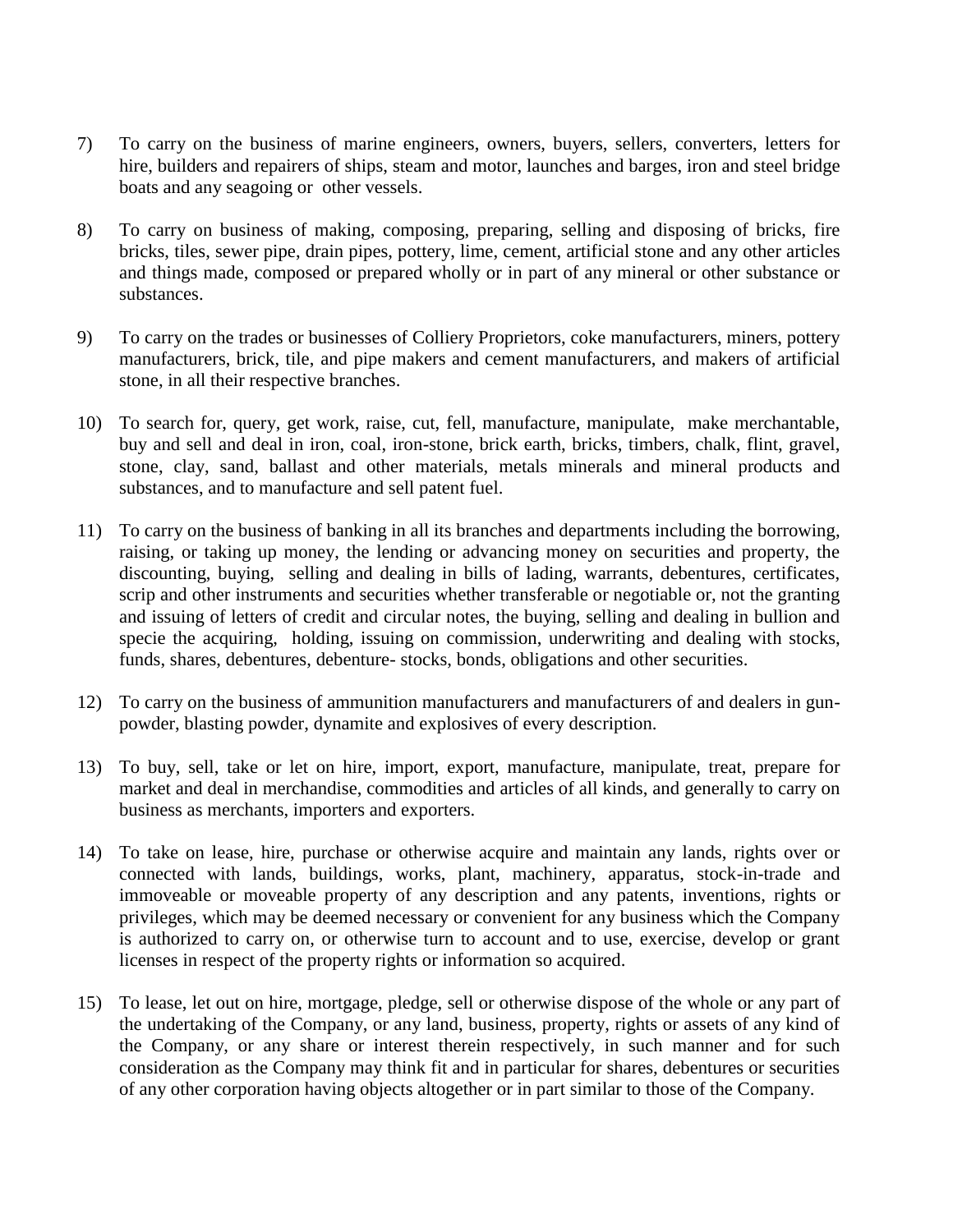- 16) To pay any premiums or salamis and to pay for any property, rights or privileges acquired by or services rendered to the Company either wholly or partially in cash, or in shares, bonds, debentures or other securities of the Company, and to issue any such shares either as full paid up or with such amount credited as paid up thereon as may be agreed upon, and to charge any such bonds debentures or other securities upon all or any part of the property of the Company.
- 17) To adopt such means of making known the products of the Company as may seem expedient and in particular by advertising in the press, by circulars, by purchase and exhibition of works of art or interest, by publication of books and periodicals and by granting prizes, rewards and donations.
- 18) To establish and support or aid in the establishment and support, of associations, institutions, funds, trusts and conveniences calculated to benefit, employees or ex-employees of the Company or its predecessors in business or the dependants or connections of such persons, and to grant pensions and allowances, and to make payments towards insurance of such persons, and to subscribe or guarantee money for charitable or benevolent objects, or for any exhibition or for any public, general or useful object.
- 19) To enter into any arrangement with any Government or authority, supreme, municipal, local, or otherwise, that may seem conducive to the Company's objects or any of them, and obtain from any such Government or authority, all rights, concessions and privileges, which the Company may think it desirable to obtain, and to carry out exercise and comply with any such arrangements, rights, privileges and concessions.
- 20) To pay all or any costs, charges and expenses preliminary and incidental to the promotion, formation, establishment and registration to the Company.
- 21) To purchase or otherwise acquire and undertake all or any part of the business, property and liabilities of any person or corporation carrying on any business which, the Company is authorized to carry on, or possessed of property suitable for the purpose of the Company.
- 22) To promote any other Company for the purpose of acquiring all or any of the property of this Company or advancing directly or indirectly the objects or interests thereof, and to take or otherwise acquire and hold shares in any such Company and, to guarantee the payment of any debentures or other securities issued by any such Company.
- 23) To take or otherwise acquire and hold, shares in any other Company having objects altogether or in part similar to those of this Company, or carrying on any business capable of being conducted so as directly or indirectly to benefit this company.
- 24) To enter into partnership or into any arrangement for sharing profits, union of interests, cooperation, join-venture, reciprocal concession or otherwise, with any person or Company carrying on or engaged in or about to carry on or engage in any business or transaction which this Company is authorized to carry on or engage in, or any business or transactions capable of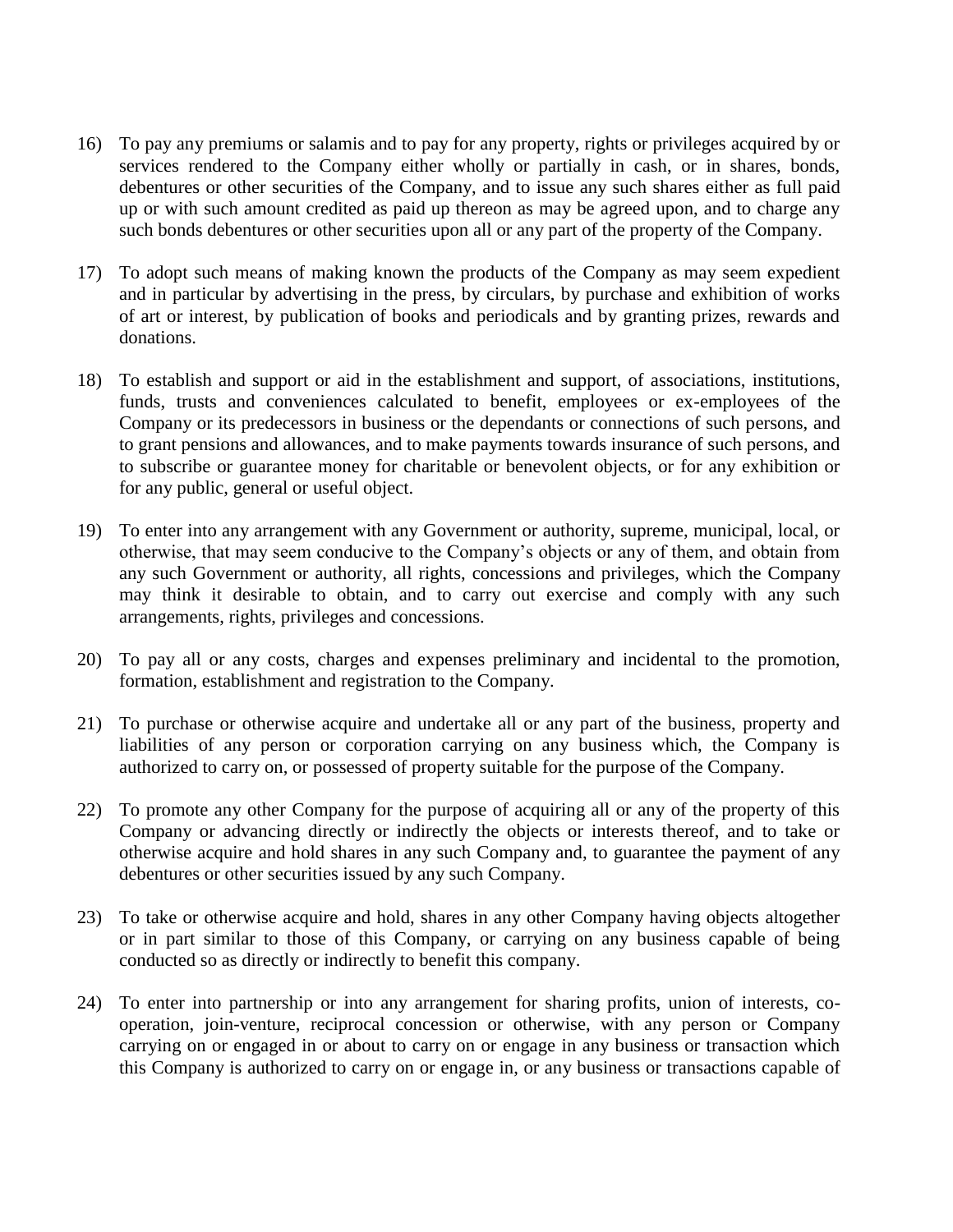being conducted so as directly or indirectly to benefit this Company, and to take or otherwise acquire and hold shares or stock in any such Company.

- 25) To draw, make, accept, endorse, discount, execute and issue cheques, promissory notes, bills of exchange and other negotiable or transferable instruments.
- 26) To invest moneys of the Company not immediately required upon such securities as may from time to time be determined.
- 27) To lend money to such persons and on such terms as may deem expedient; and in particular, to customers or any other persons having dealings with the company, and to guarantee the performance of contracts by members of or persons having dealings with the Company.
- 28) To appoint Agents and Managers and constitute Agencies of the Company in India or in any other country whatsoever.
- 29) To borrow or raise or secure the payment of money in such manner as the Company shall think fit, and in particular, by the issue of debentures charged upon all or any of the Company's property, (both present and future) including its uncalled capital and to purchase, redeem or pay off any such securities.
- 30) To pay brokerage or commission to any person or persons in consideration of his or their subscribing, or agreeing to subscribe, whether absolutely or conditionally, for any shares or debentures of the company, or procuring or agreeing to procure subscriptions whether absolute or conditional for the same, which brokerage or commission may be paid either in cash or in debentures or shares of the company or procuring or agreeing to procure subscriptions whether absolute or conditional for the same, which brokerage or commission may be paid either in cash or in debentures or shares of the Company credited as full or partly paid up.
- 31) To distribute any of the Company's property among the members in specie.
- 32) To do all any of the above things in any part of the world, and either as principals, agents, contractors, trustees or otherwise, and either alone or in conjunction with others, and by or through agents, sub-contractors, trustees or otherwise.
- 33) To do all such other things as are incidental or as the Company may think conducive to the attainment of the above objects or any of them.
- IV. The Liability of the Members is limited and the liability is limited to the amount unpaid, if any, on the shares held by them.
- V. The paid-up capital of the Company is Rs.54, 98, 71,550 divided into 54987155 shares of Rs.10/- each.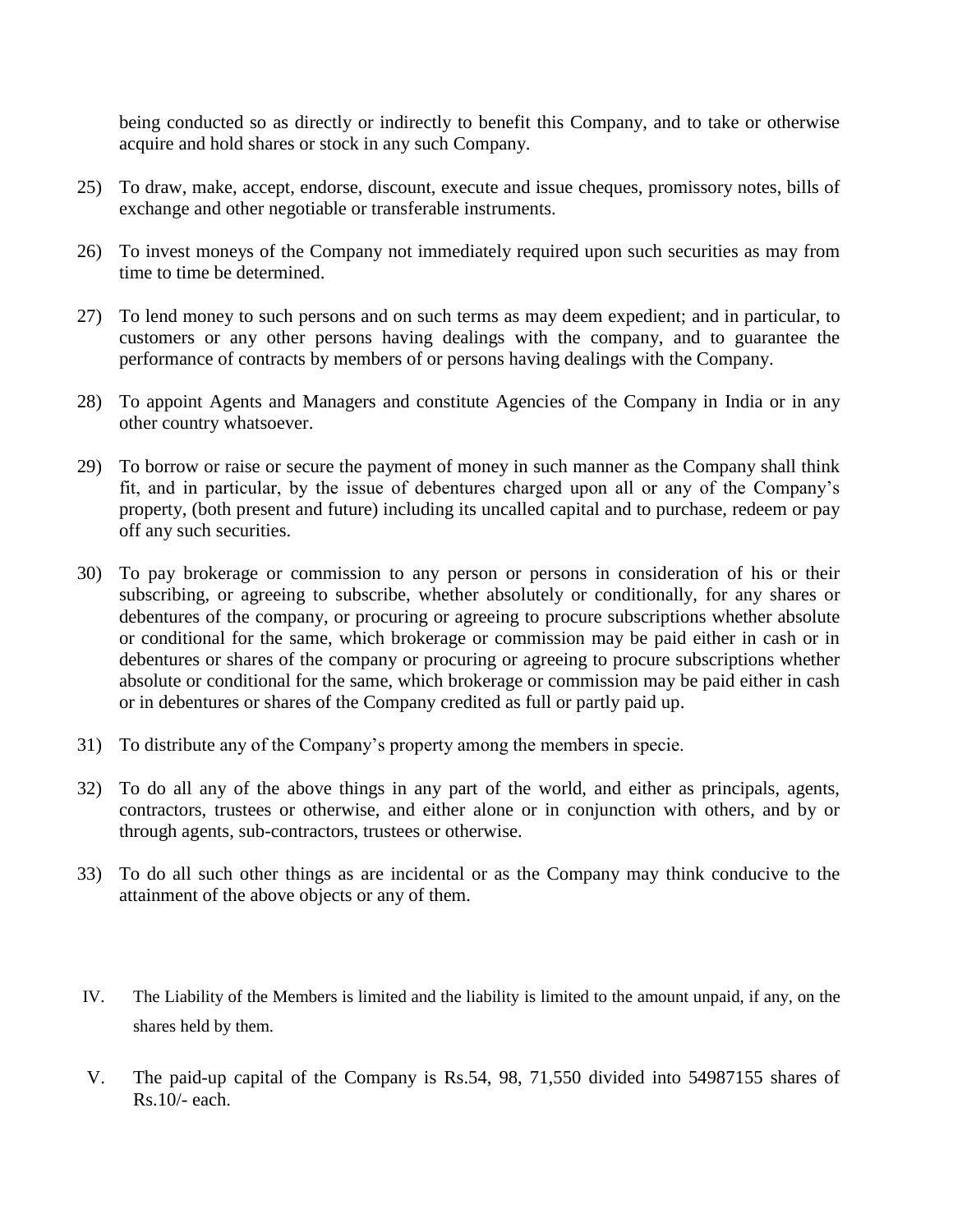Upon any increase of capital, the Company is to be at liberty to issue any new shares with any preferential, deferred, qualified or special rights, privileges or conditions attached thereto. The rights for the time being attached to any shares having preferential, deferred, qualified or special rights, privileges or conditions attached thereto may be altered or dealt with in accordance with the Articles of Association of the Company but not otherwise.

Notes :- (a) By an Ordinary resolution passed at an Extraordinary General Meeting held on  $31<sup>st</sup>$ October, 1950 the Capital of the Company was increased toRs.30,00,000 divided into 3,00,000 Shares of Rs.10 each.

- i. By a special resolution passed at an Extraordinary General Meeting held on  $20<sup>th</sup>$ September, 1966 the Authorized Capital of the Company was increased from Rs.30, 00,000 to Rs.50,00,000 by the creation of 2,00,000 Ordinary Shares of Rs.10 each.
- ii. By a special resolution passed at an Extraordinary General Meeting held on  $20<sup>th</sup>$  January, 1976 the Authorized Capital of the Company was increased from Rs.50,00,000 to Rs.5,00,00,000 by the creation of 45,00,000 Ordinary Shares of Rs.10 each.
- iii. By a special resolution passed at an Extraordinary General Meeting held on  $15<sup>th</sup>$  June, 1981 the Authorized Capital of the Company was increased from Rs.5,00,00,000 to Rs.7,00,00,000 by creation of 20,00,000 Ordinary Shares of Rs.10 each.
- iv. By a special resolution passed at an Extraordinary General Meeting on 23<sup>rd</sup> June, 1987 the Authorized Capital of the Company was increased from Rs.7,00,00,000 to Rs.12,00,00,000 by creation of 50,00,000 Ordinary Shares of Rs.10 each.
- v. By a special resolution passed at an Annual General Meeting on  $24<sup>th</sup>$  September, 1990 the Authorized Capital of the Company was increased from Rs.12,00,00,000 to Rs.18,00,00,000 by creation of 60,00,000 Ordinary Shares of Rs.10 each.
- vi. By a special resolution at an Extraordinary General Meeting on  $24<sup>th</sup>$  February, 2006 the Authorized Capital of the Company was increased from Rs.18,00.00,000 to Rs.60,00,00,000 by the creation of 4,20,00,000 equity shares of Rs.10/- each.

We the several persons whose names and addresses are subscribed, are desirous of being formed into a Company in pursuance of this Memorandum of Association, and we respectively agree to take the number of shares in the capital of the Company set opposite our respective names.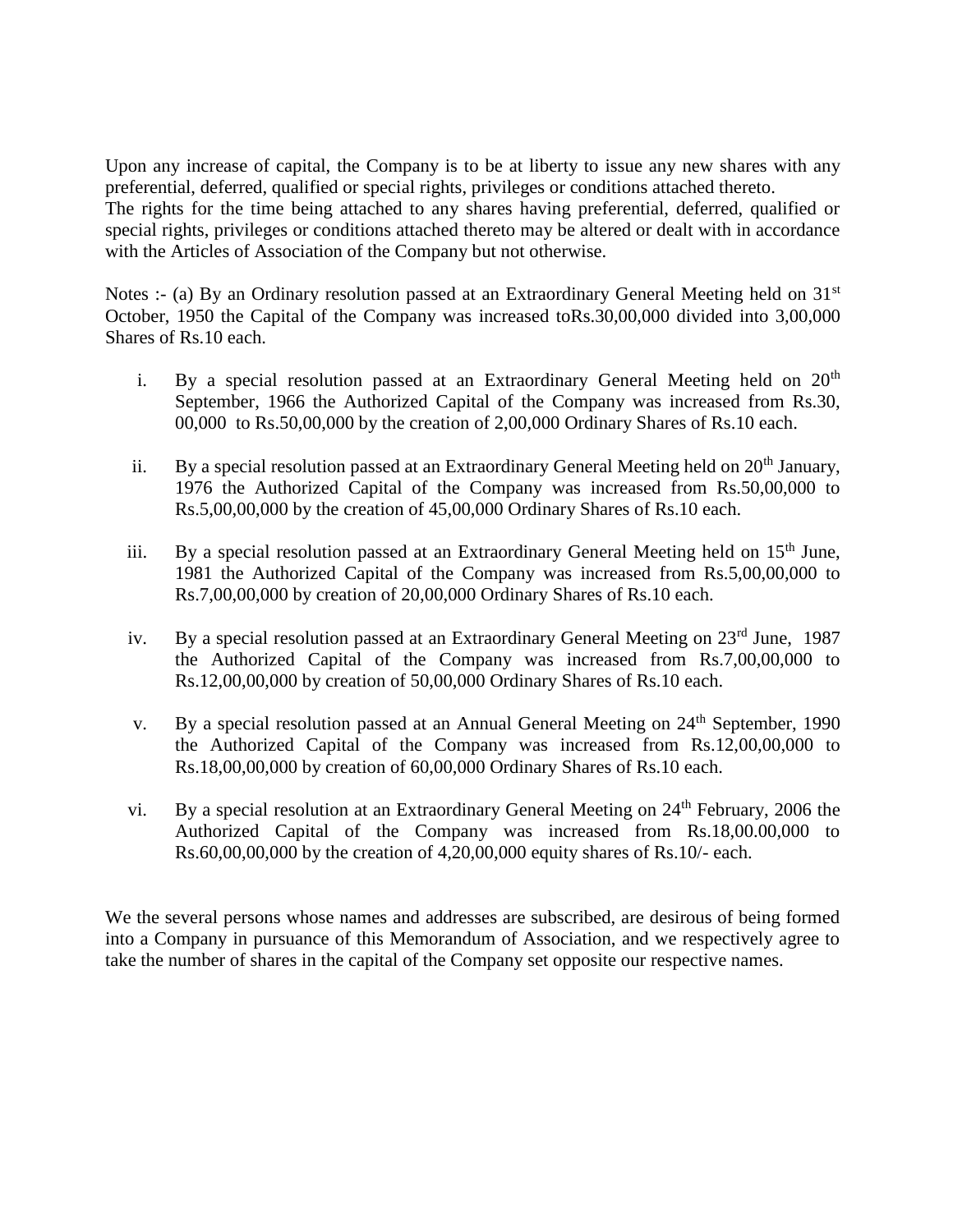| Names, Addresses and Description of Subscribers. | Number of Shares<br>Taken by each<br>Subscriber. |  |
|--------------------------------------------------|--------------------------------------------------|--|
| <b>J.N.STUART</b>                                | One                                              |  |
| By his Attorney                                  |                                                  |  |
| H.W. Carr.                                       |                                                  |  |
| Merchant                                         |                                                  |  |
| 14. St. Mary Axe. London                         |                                                  |  |
| J.GEMMELL.                                       | One                                              |  |
| By his Attorney.                                 |                                                  |  |
| H.W.Carr.                                        |                                                  |  |
| Merchant                                         |                                                  |  |
| 14. St. Mary Axe. London.                        |                                                  |  |
| P.BALMER LAWRIE,                                 | One                                              |  |
| Merchant                                         |                                                  |  |
| 14, St. Mary Axe. London.                        |                                                  |  |
| H.W.CARR,                                        | One                                              |  |
| Merchant                                         |                                                  |  |
| 103, Clive Street Calcutta.                      |                                                  |  |
| A.N.STUART,                                      | One                                              |  |
| Merchant.                                        |                                                  |  |
| 103, Clive Street Calcutta.                      |                                                  |  |
| J.M.CHISHOLM,                                    | One                                              |  |
| Merchant,                                        |                                                  |  |
| 103, Clive Street Calcutta.                      |                                                  |  |
|                                                  |                                                  |  |
| W.B.MONAIR,                                      | One                                              |  |
| Merchant,                                        |                                                  |  |
| 103, Clive Street Calcutta.                      | Seven                                            |  |
|                                                  |                                                  |  |
| Total                                            |                                                  |  |

Dated the 13<sup>th</sup> day of January, 1920

Witness H.C.W. BISHOP. 103, Clive Street, Calcutta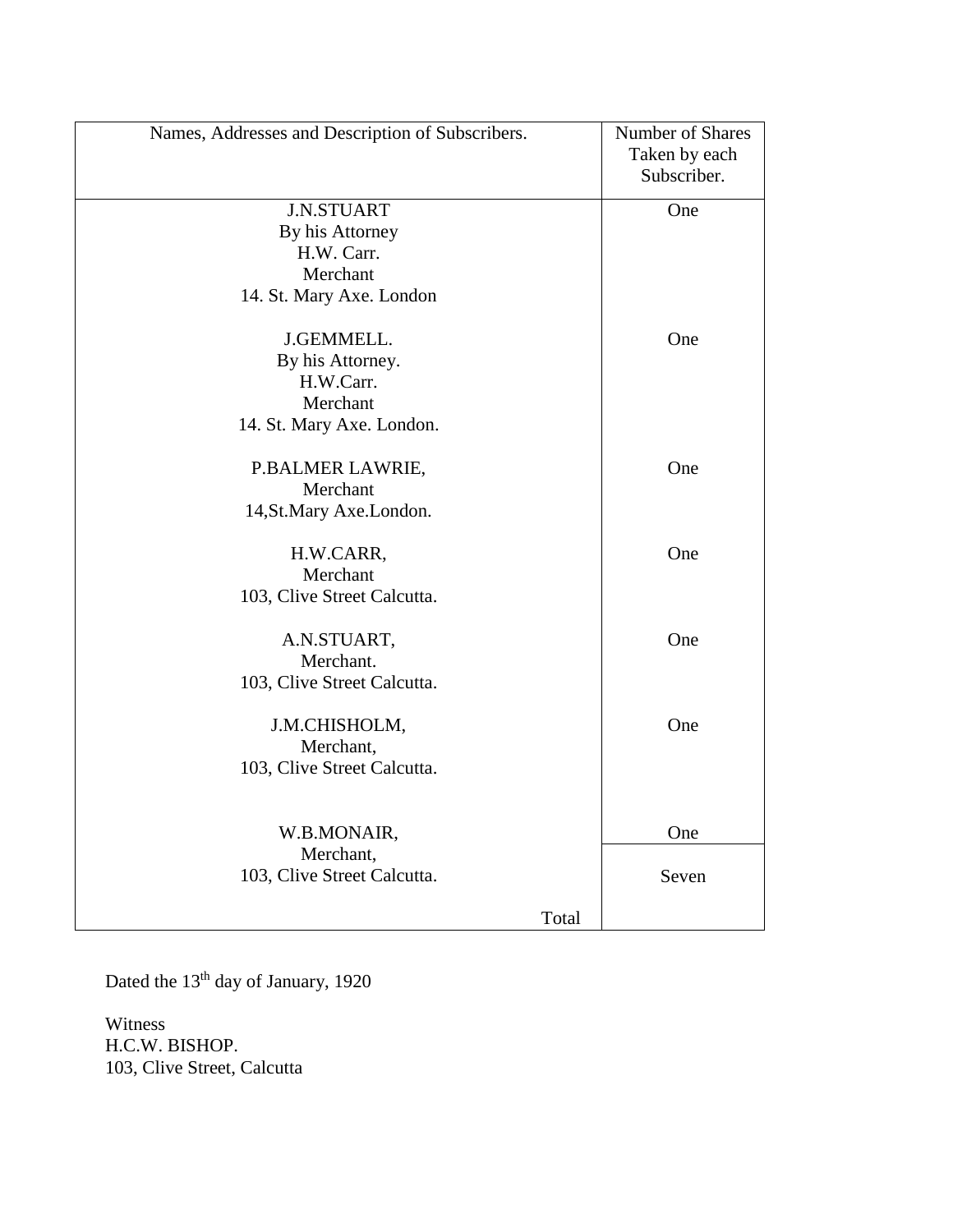#### No. 5628

# IN THE OFFICE OF THE REGISTRAR COMPANIES UNDER ACT VII OF 1913

### IN THE MATTER

#### OF

### **BRIDGE AND ROOF CO. (INDIA) LIMITED.**

I do hereby certify that pursuant to Act vii. 1913.of the Legislative Council of India. Entitled "The India Companies Act, 1913", Memorandum of Association and Articles of Association (annexed) have been this day filed and registered in my Office, and that the said Company has been duly incorporated and is a Company limited by shares. pursuant to the provision of the said Act.

| Memo. Of Fees               | Rs. | As.            | P.             |
|-----------------------------|-----|----------------|----------------|
| For Registering the Company | 575 | $\theta$       | 0              |
|                             |     |                |                |
| Do Articles of Association  | 3   | 0              | $\overline{0}$ |
|                             |     |                |                |
|                             |     |                |                |
|                             |     |                |                |
|                             |     |                |                |
|                             |     |                |                |
|                             |     |                |                |
| Total RS                    | 578 | $\overline{0}$ | $\overline{0}$ |
|                             |     |                |                |

#### Dated this Sixteenth day of January, One Thousand Nine Hundred and Twenty

Rupees Five Hundred and Seventy eight only

(Sd.) W. STATHER HALF Registrar of Companies Under Act vii of 1913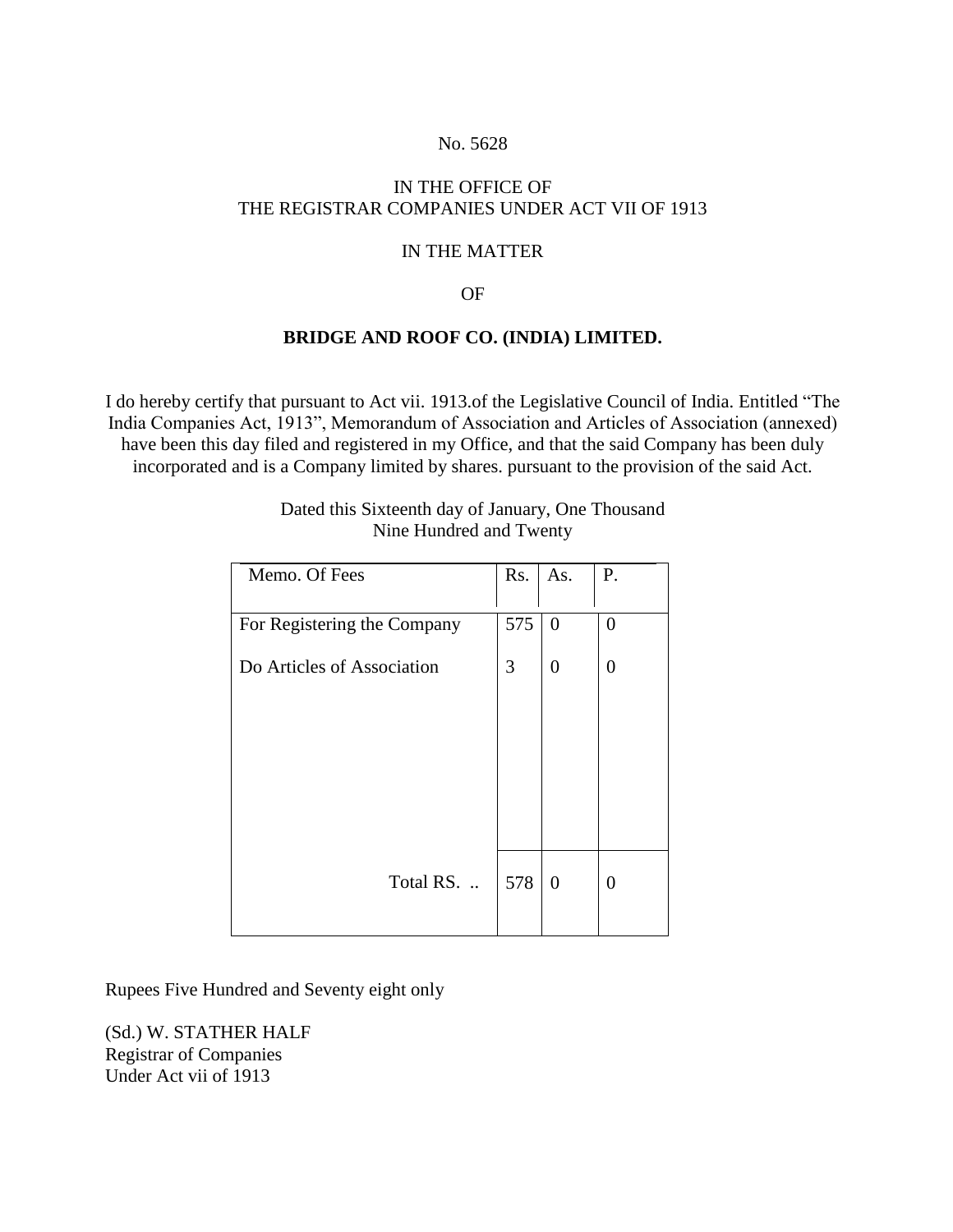# **THE COMPANIES ACT, 2013**

# **COMPANY LIMITED BY SHARES**

# **(INCORPORATED UNDER THE COMPANIES ACT, 1913)**

# **ARTICLES OF ASSOCIATION**

## **OF**

# **BRIDGE AND ROOF CO. (INDIA) LIMITED**.

**The following regulations comprised in these Articles of Association were adopted pursuant to members' resolution passed at the General Meeting held on 24th September, 2015 in substitution for and to the entire exclusion of, the regulations contained in the existing Articles of Association of the Company.**

BRIDGE AND ROOF CO. (INDIA) LIMITED is established with Limited Liability in accordance with and subject to the provisions of the Indian Companies Act, 1913, but none of the Regulations contained in the Table marked F in Schedule I to the Companies Act, 2013, shall be applicable to the Company except so far as the said Act or any modification there otherwise expressly provides.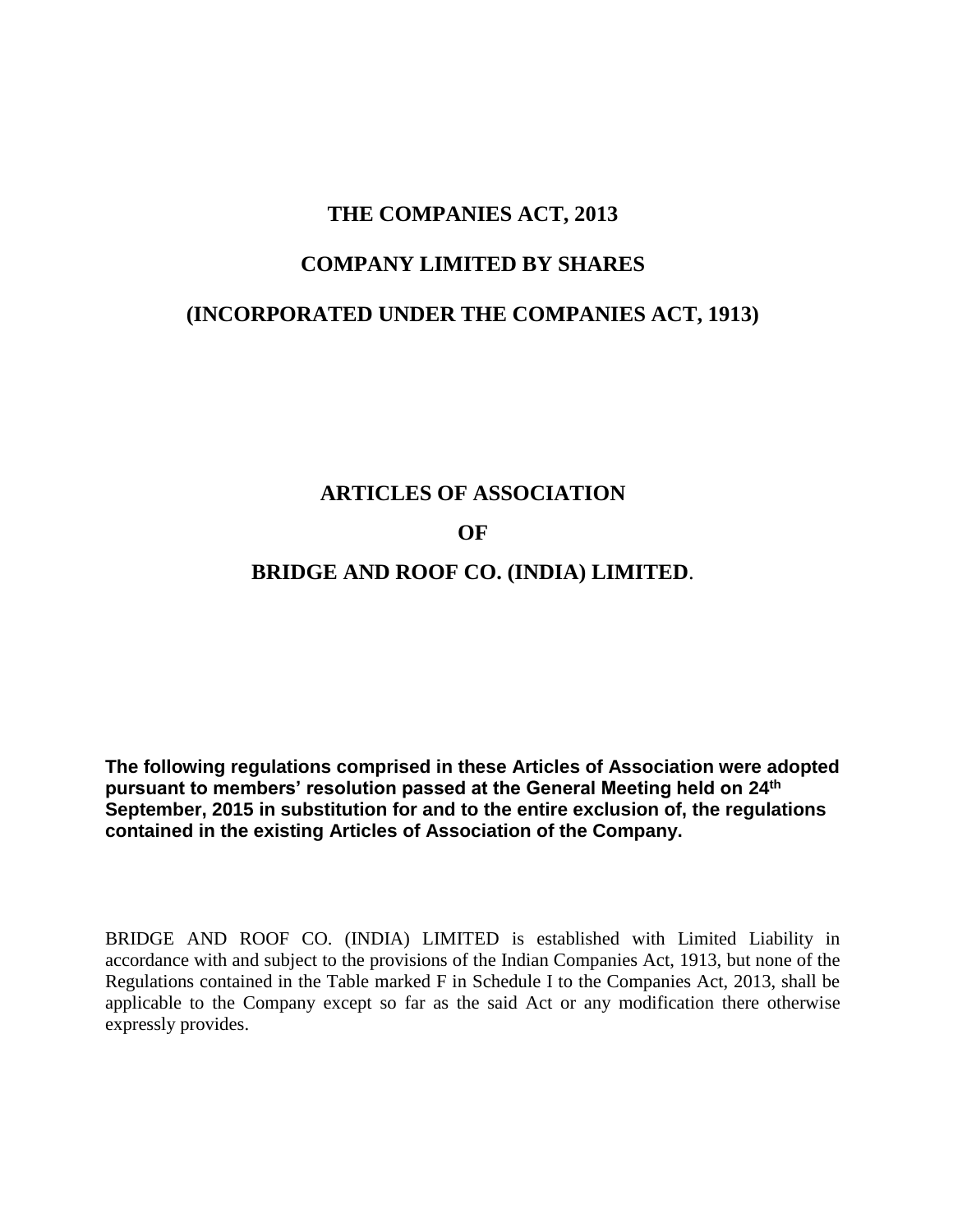#### **Company to be governed by these Articles:**

The Regulations for management of the Company and for the observance of the members shall be such as are contained in these Articles.

# *Interpretation*

### **1.** In these regulations—

- a) "the Act" means the Companies Act, 2013.
- b) "The Company" means Bridge & Roof Co. (India) Ltd.
- c) "The Chairman" means the Chairman of the Board of Directors for the time being of the Company.
- d) "Managing Director" means the Managing Director for the time being of the Company.
- e) "Secretary" is a Key Managerial Person appointed by the Directors to perform any of the duties of a Company Secretary.
- f) "Capital" means the capital for the time being raised or authorised to be raised for the purposes of the Company.
- g) "Shares" means the shares or stock into which the capital is divided and the interest corresponding with such shares or stock.
- h) "Seal" means the Common Seal for the time being of the company.
- i) "Regulations of the Company" means the regulations for the time being in force for the management of the Company.
- j) "Government" means either the Central Government or any Government of any of the State of India.
- k) "Government Corporation" means (i) a corporation established by the Government under any law in force for the time being and (ii) a Government Company as defined in the Act.
- l) "The President" means the President of India.
- m) "Directors" means the Directors for the time being of the Company.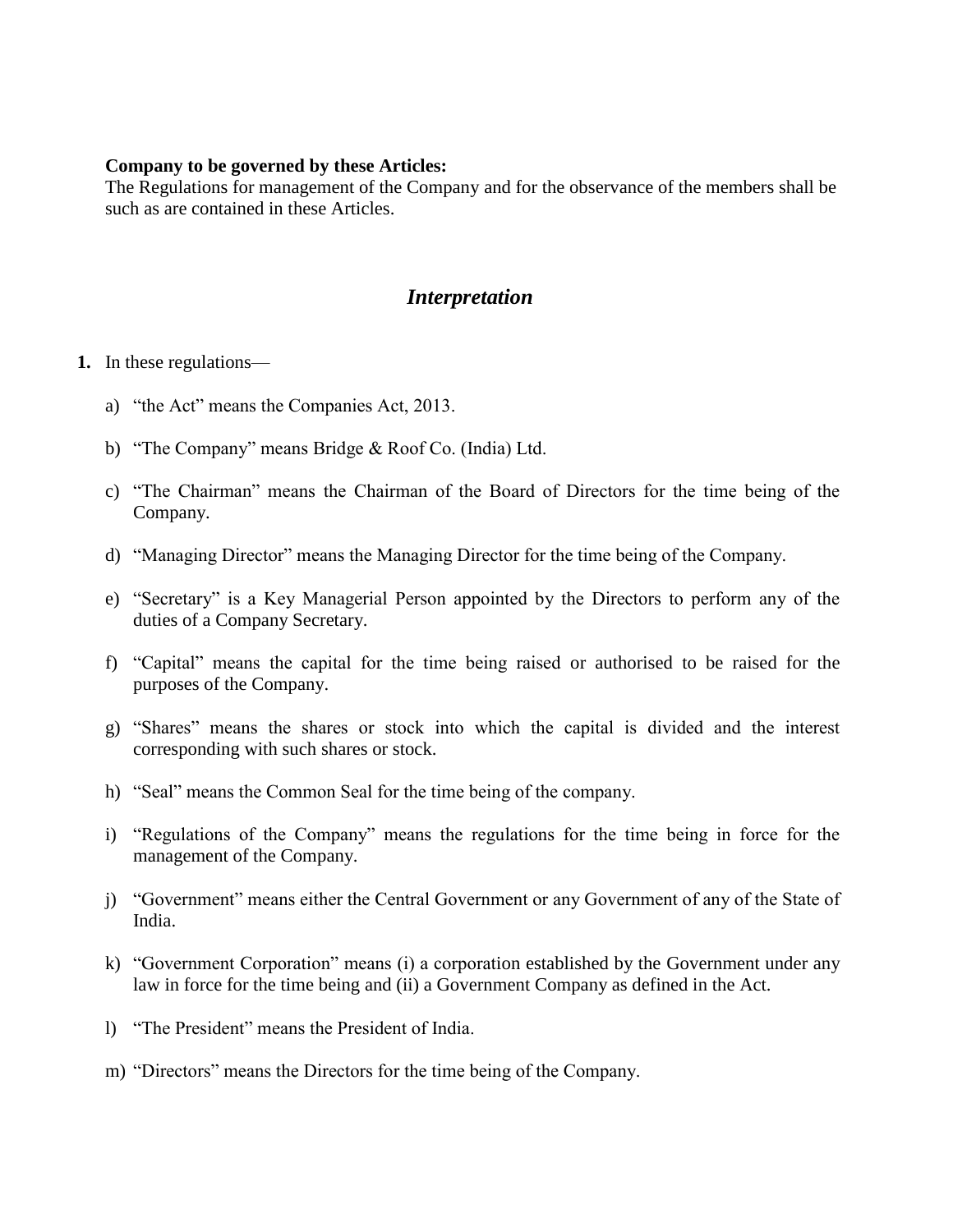- n) "The Board of Directors" or "the Board" means the Board of Directors for the time being of the Company.
- o) "The Office" means the Registered Office for the time being of the Company.
- p) "The Register of Members" means the Register of Members to be kept pursuant to Section 88 of the Act.
- q) "The Registrar" means the Registrar of Companies, West Bengal.
- r) "Dividend" includes bonus but does not include a distribution of shares in the Company by way of capital bonus.
- s) "Proxy" includes attorney duly constituted under a power of attorney.
- t) "In writing" and "written" include printing, lithography and other modes of representing or reproducing words in a visible form.
- u) "Ordinary Resolution" and "Special Resolution" shall have the meanings assigned to these terms by Section 114 of the Act.

Words importing the singular number only include the plural Number and vice versa.

Words importing persons include corporations.

Unless the context otherwise requires, words or expressions contained in these regulations shall bear the same meaning as in the Act or any statutory modification thereof in force at the date at which these regulations become binding on the company.

# **CAPITAL**

### **a) Statement of Capital**

**2.** At the date of the adoption of these Articles, the capital of the Company is Rs.18,00,00,000 divided into 1,80,00,000 Shares of Rs.10 each.

#### **b) Increase**

**3.** Subject to such directions as may be issued by the Government of India in this behalf, the Company by ordinary resolution may from time to time alter the conditions of the Memorandum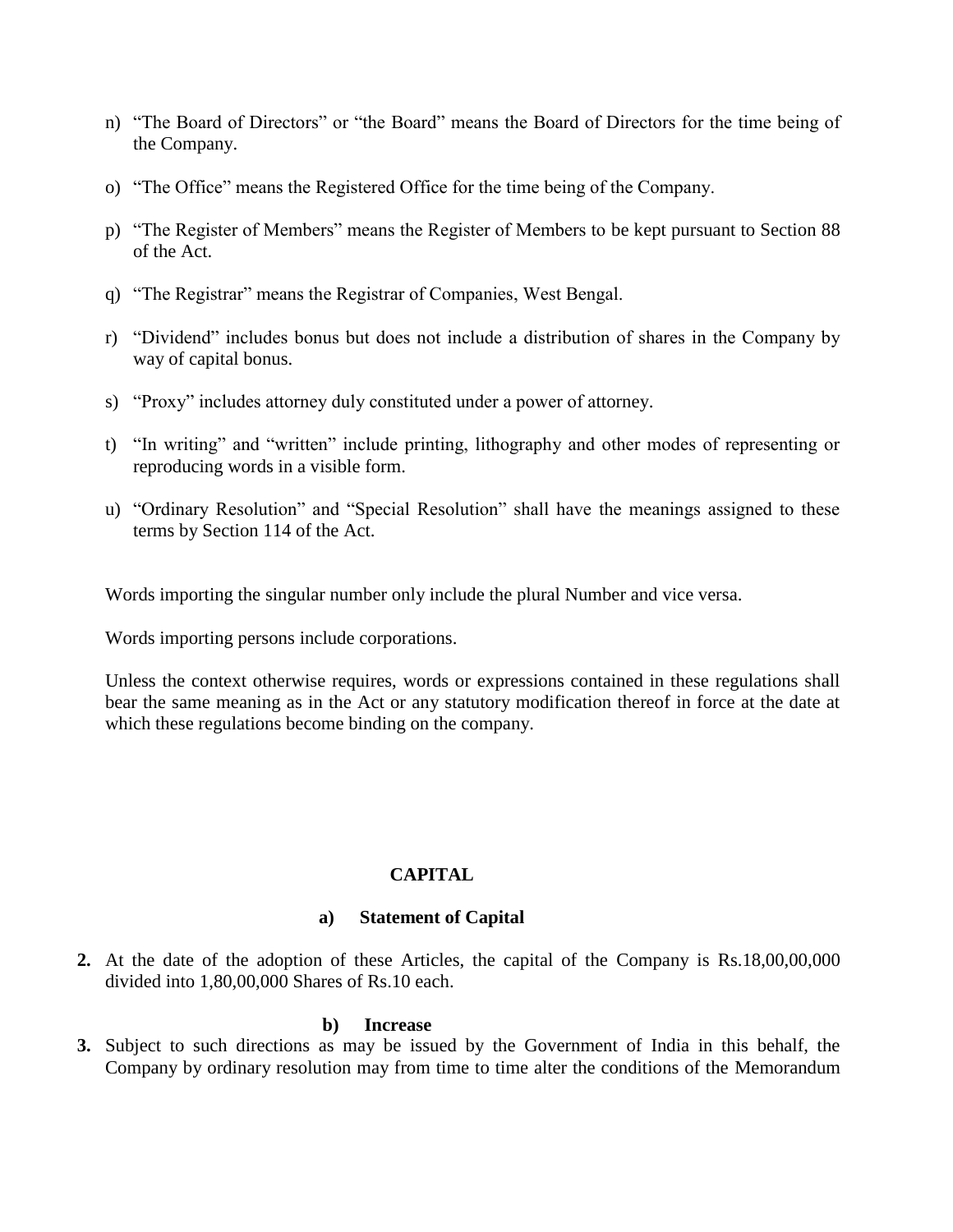of Association to increase the capital by the creation of new shares of such amount, to be divided into shares of such amount, as may be specified in the resolution and deemed expedient.

### **c) Reduction**

**4.** Subject to such directions as may be issued by the Government of India in this behalf, the Company by special resolution may from time to time, reduce its capital and any share premium account or capital redemption reserve account in any manner and with and subject to, any incident authorised and consent required by law.

### **d) CAPITALISATION OF PROFITS**

- **5. (i)** The company in general meeting may, upon the recommendation of the Board, resolve-
	- **(a)** That it is desirable to capitalize any part of the amount for the time being standing to the credit of any of the company's reserve accounts, or to the credit of the profit and loss account, or otherwise available for distribution; and
	- **(b)** That such sum be accordingly set free for distribution in the manner specified in clause (ii) amongst the members who would have been entitled thereto, if distributed by way of dividend and in the same proportions.
	- **(ii)** The sum aforesaid shall not be paid in cash but shall be applied, subject to the provision contained in clause (iii), either in or towards-
		- **(A)** Paying up any amounts for the time being unpaid on any shares held by such members respectively,
		- **(B)** Paying up in full, unissued shares of the company as bonus shares to be allotted and distributed, credited as fully paid-up, to and amongst such members in the proportions aforesaid;
		- **(C)**Partly in the way specified in sub-clause (A) and partly in that specified in sub-clause (B);
		- **(D)**A securities premium account and a capital redemption reserve account may, for the purposes of this regulation, be applied in the paying up of unissued shares to be issued to members of the company as fully paid bonus shares;
		- **(E)** The Board shall give effect to the resolution passed by the company in pursuance of this regulation.
- **6. (i)** Whenever such a resolution as aforesaid shall have been passed, the Board shall-
	- **(a)** Make all appropriations and applications of the undivided profits resolved to be capitalized thereby, and all allotments and issues of fully paid shares if any; and
	- **(b)** Generally do all acts and things required to give effect thereto.
	- **(ii)** The Board shall have power-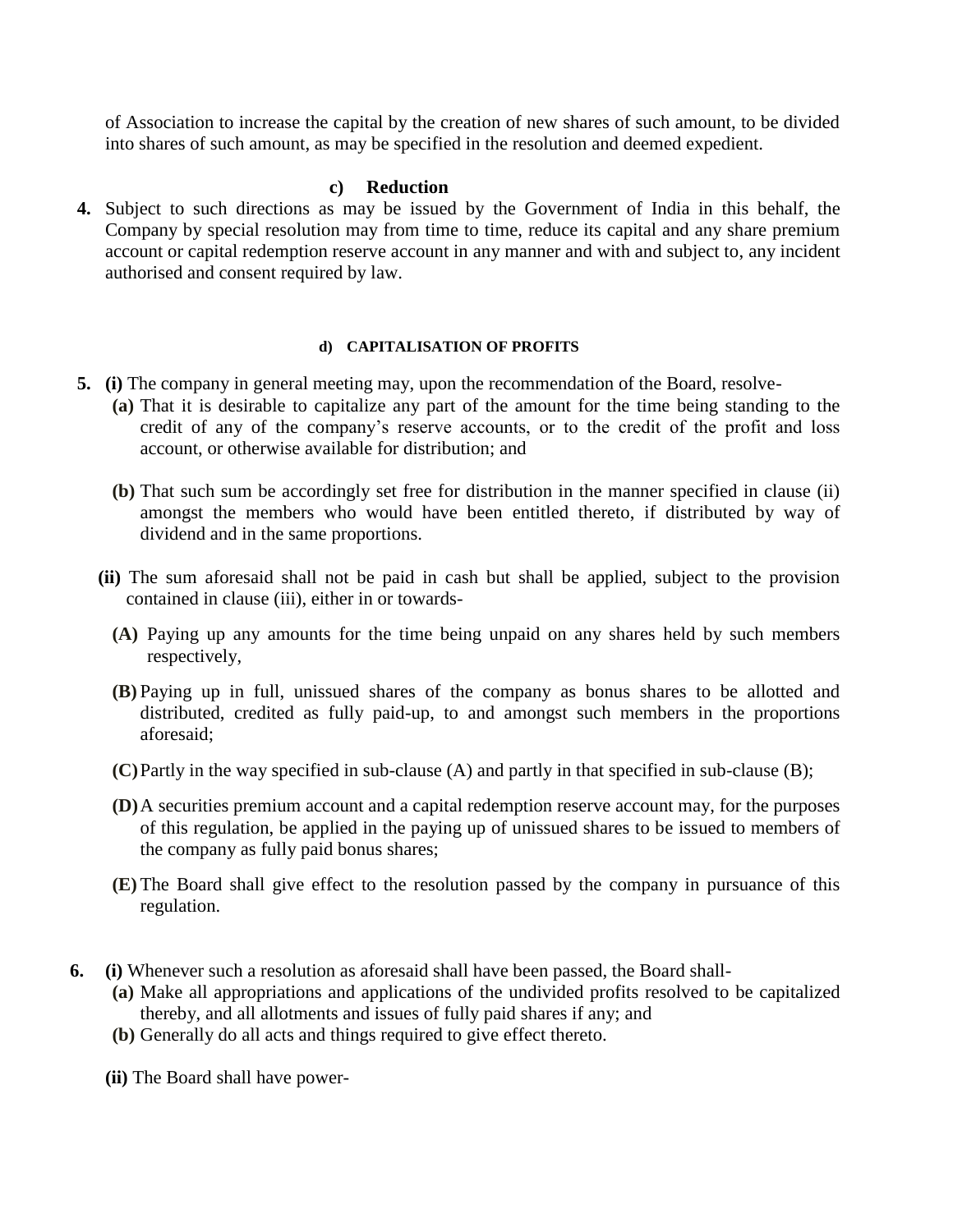- **(a)** To make such provisions, by the issue of fractional certificates or by payment in cash or otherwise as it thinks fit, for the case of shares becoming distributable in fraction; and
- **(b)** To authorize any person to enter, on behalf of all the members entitled thereto, into an agreement with the company providing for the allotment to them respectively, credited as fully paid-up, of any further shares to which they may be entitled upon such capitalization, or as the case may require, for the payment by the company on their behalf, by the application thereto of their respective proportions of profits resolved to be capitalized, of the amount or any part of the amounts remaining unpaid on their existing shares;
- **(iii)** Any agreement made under such authority shall be effective and binding on such members.

# **DIRECTORS**

### **a) Composition of the Board**

- **7.** Subject to the approval of the Government of India and until otherwise determined by General Meeting the number of Directors shall not be less than three
- **8.** The continuing Directors may act notwithstanding any vacancy in their body; but so that if the number falls below the minimum above fixed the Board shall not, except for the purpose of filling vacancies, act so long as the number is below the minimum.

# **b) Appointment by the Board**

- **9.** The Chairman of the company shall be nominated by the Government of India and the Government of India may from time to time remove and reappoint any person from or to the office of Chairman.
- **10.** The whole-time directors and functional directors shall be appointed by the President of India.
- **11.** The Board may appoint any person to act as alternate Director for a Director during the latter's absence for a period of not less than three months from the State in which meetings of the Board are ordinarily held and such appointment shall have effect and such appointee, whilst he holds office as an alternate Director, shall be entitled to notice of meetings of the Board and to attend and vote thereat accordingly; and shall ipso facto vacate office if and when the absent Director returns to the State in which meetings of the Board are ordinarily held or the absent Director vacates office as a Director.
- **12.** The President, may from time to time appoint a Managing Director on such terms and at such remuneration (whether by way salary or otherwise) as he may think fit.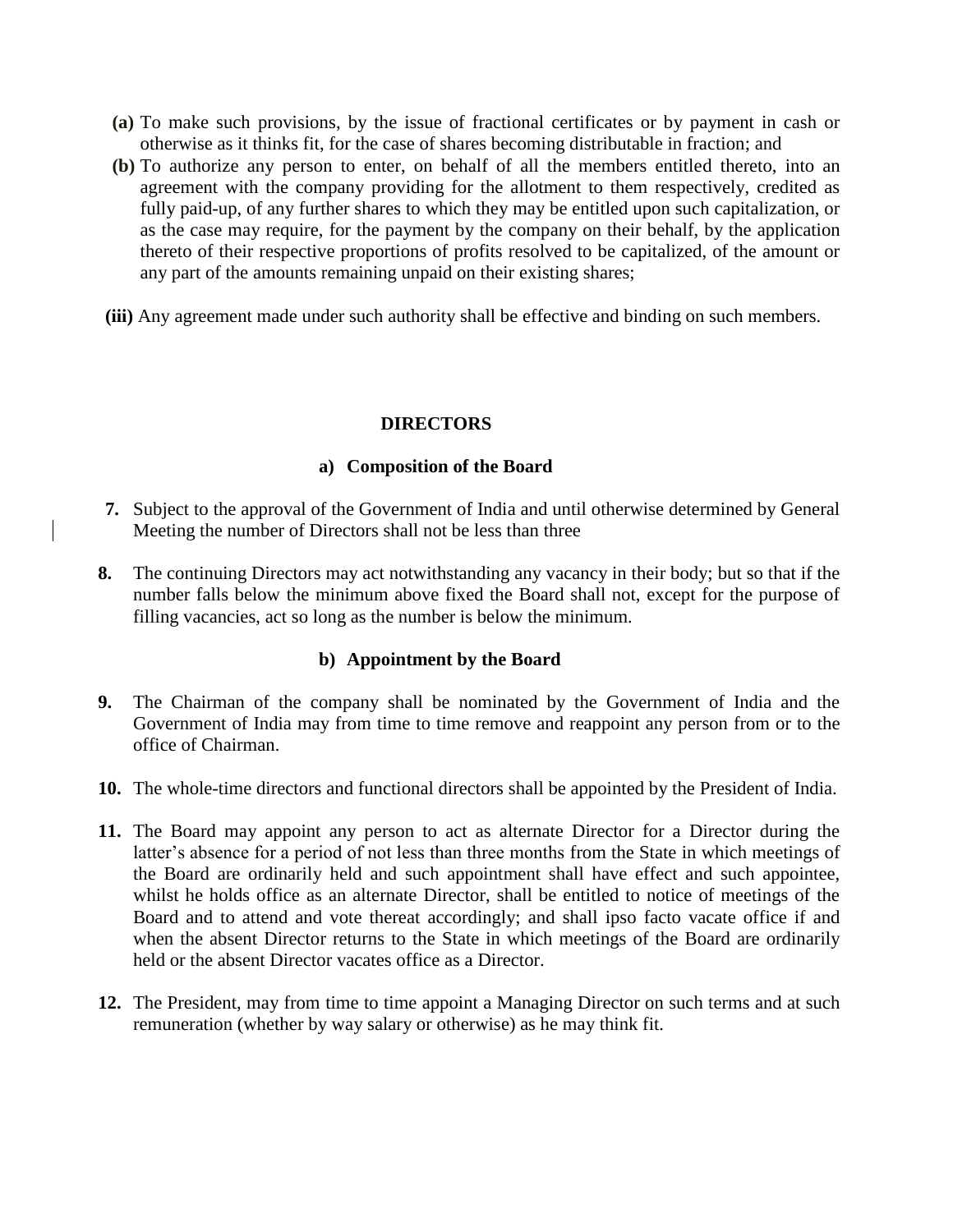- **13.** The President shall have the right to remove or dismiss the Managing Director for any reason whatsoever and shall have the right to fill any vacancy in the office of the Managing Director caused by removal, dismissal, resignation, death or otherwise as provided for in Article 12.
- **14.** The President shall have the right to remove or dismiss the Directors including functional Directors and whole-time Directors for any reason whatsoever and shall have the right to fill any vacancies in the office of Directors caused by removal, dismissal, resignation, death or otherwise.
- **14A**. The Company shall permit retention of lien for a period not exceeding 3 years to its employees holding posts below the board level when they are appointed to posts at the board level within the same PSE or in any other Central PSE
- **15.** All Directors shall be paid such salary, remuneration and allowances as the President may, from time to time, determine.
- **16.** The Chairman shall reserve for the decision of the Government of India any proposals or decision of the Directors in respect of this following:
- **(i)** Any programme of capital expenditure for an amount exceeding Rs. Five Crores in cases which do not form part of sanctioned estimates provided that within any financial year the funds required will be found within budget allocation for the project and provided also that the expenditure on such project with subsequent years would be the first call on the respective budget allocations subject to the condition that (a) in cases where the Detailed Project Reports have been prepared with estimates of different component parts of the projects and where such reports have been approved by the Government of India, it shall not be necessary for the Board to obtain the Government of India's sanction to the incurrence of Capital expenditure and the Board of Directors shall have the power to sanction the same subject to the provision in the sanctioned estimates for, each component part and the limit of Rs. Five Crores shall not apply and (b) in cases of variations in approved estimates which are not more than 10% for any particular components part, the Board of Directors shall be competent to proceed with the work without further reference to the Government of India provided there is no substantial variation in scope of the Project.
- **(ii)** Appointment of any person who has attained the age of 58 years other than foreign technical personnel, to the Scale Schedule "C" of the Government of India and above (inclusive of pension and/or pensionary equivalent of retirement benefits).
- **(iii)** Sale, lease or disposal or otherwise of the whole, or substantially the whole of the undertaking of the Company subject to the provision of Section 180 of the Act.
- **(iv)** Formation of a subsidiary Company.
- **(v)** Division of capital into different classes of shares.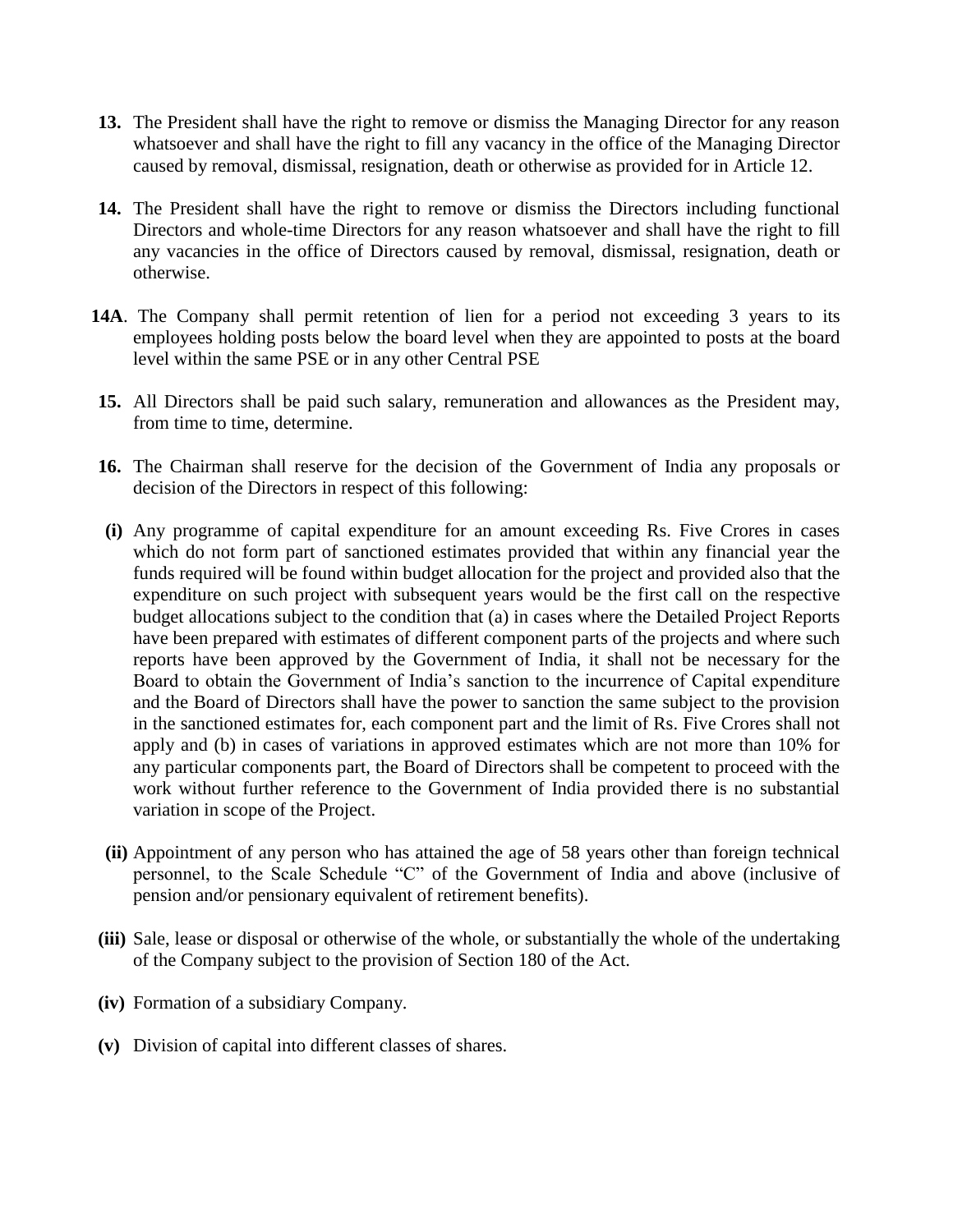- **(vi)** The Company's revenue budget in case there is an element of deficit which is proposed to be met by obtaining funds from the Government.
- **(vii)** Agreement involving foreign collaboration proposed to be entered into by the Company.
- **(viii)** Any other matter which in the opinion of the Chairman be of such importance as to be reserved for the approval of the President.

### **Company may Increase or Reduce the Number of Directors**

**17.** Subject to Section 149 of the Act the Company in General Meeting may, by Ordinary Resolution, from time to time, increase or reduce the number of Directors within the limits fixed by these Articles and the Company may, subject to the provisions of Section 169 of the Act, remove any Director before the expiry of his period of office and appoint another person in his stead. The person so appointed shall hold office during such time as the Director in whose place he is appointed would have held the same if he had not been removed.

#### **Vacation of Office**

- **18.** (1) The office of a Director shall ipso facto be vacated if :-
	- (a) He incurs any of the disqualifications specified in section 164; or
	- (b) He absents himself from all the meetings of the Board of Directors held during a period of twelve months with or without seeking leave of absence of the Board; or
	- (c) He acts in contravention of the provisions of section 184 relating to entering into contracts or arrangements in which he is directly or indirectly interested; or
	- (d) He fails to disclose his interest in any contract or arrangement in which he is directly or indirectly interested, in contravention of the provisions of section 184;
	- (e) He becomes disqualified by an order of a court or the Tribunal;
	- (f) He is convicted by a court of any offence, whether involving moral turpitude or otherwise and sentenced in respect thereof to imprisonment for not less than six months;

Provided that the office shall be vacated by the director even if he has filed an appeal against the order of such court:

(g) He is removed in pursuance of the provisions of this Act;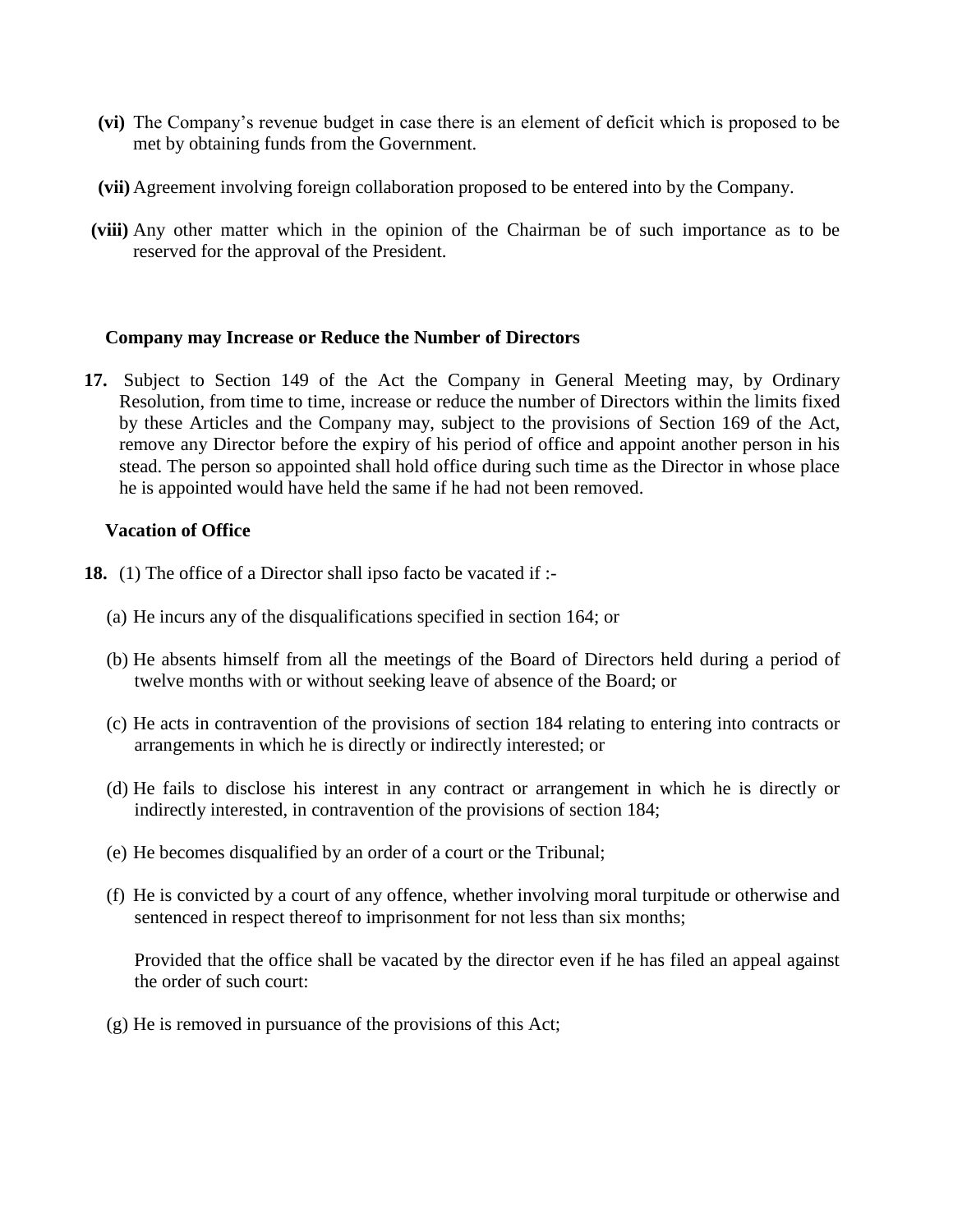(h) He, having been appointed a director by virtue of his holding any office or other employment in the holding, subsidiary or associate company, ceases to hold such office or other employment in that company.

(2) Notwithstanding any matter or thing in sub-clauses (f), (b) and (h) of clause (1), the disqualification referred to in those sub-clauses shall not take effect:-

- (a)for thirty days from the date of adjudication, sentence or order; or
- (b)where an appeal or petition is preferred within the thirty days aforesaid against the adjudication, sentence or conviction resulting in the sentence, or order, until the expiry of seven days from the date on which such appeal or petition is disposed of; or
- (c) where within the seven days aforesaid, any further appeal or petition is preferred in respect of the adjudication, sentence, conviction or order, and the appeal or petition, if allowed, would result in the removal of the disqualification, until such further appeal or petition is disposed of;
- **19.** The Directors shall not be required to hold any qualification shares.

### **Sitting fees and other charges**

**20.** Subject to the limit in Rule 4 of Companies (Appointment and Remuneration of Managerial Personnel) Rules, 2014, the Directors shall be paid sitting fees and other expenses from time to time for attending Board of Directors meeting, meeting of the Committee/ Sub- Committee appointed by the Board for visits in connection with the affairs of the Company.

The Managing Directors/whole-time Director and a Director who is not normally resident in India, shall not be entitled to receive any fee for attending a meeting of the Board or Committee thereof, but a resident Alternate Director for a Director, who is not normally resident in India shall be entitled to receive such fee as is determined by the Board of Directors.

### **Loans to Directors**

**21.** The Company shall not make any loan or guarantee any loan made to a Director of the Company or to a firm of which such Director is a partner or to private Company of which such Director is a member or Director except where Company obtains approval from Ministry or Department of Central Government which is administratively in charge, before making any loan or giving any guarantee or providing any security under the section.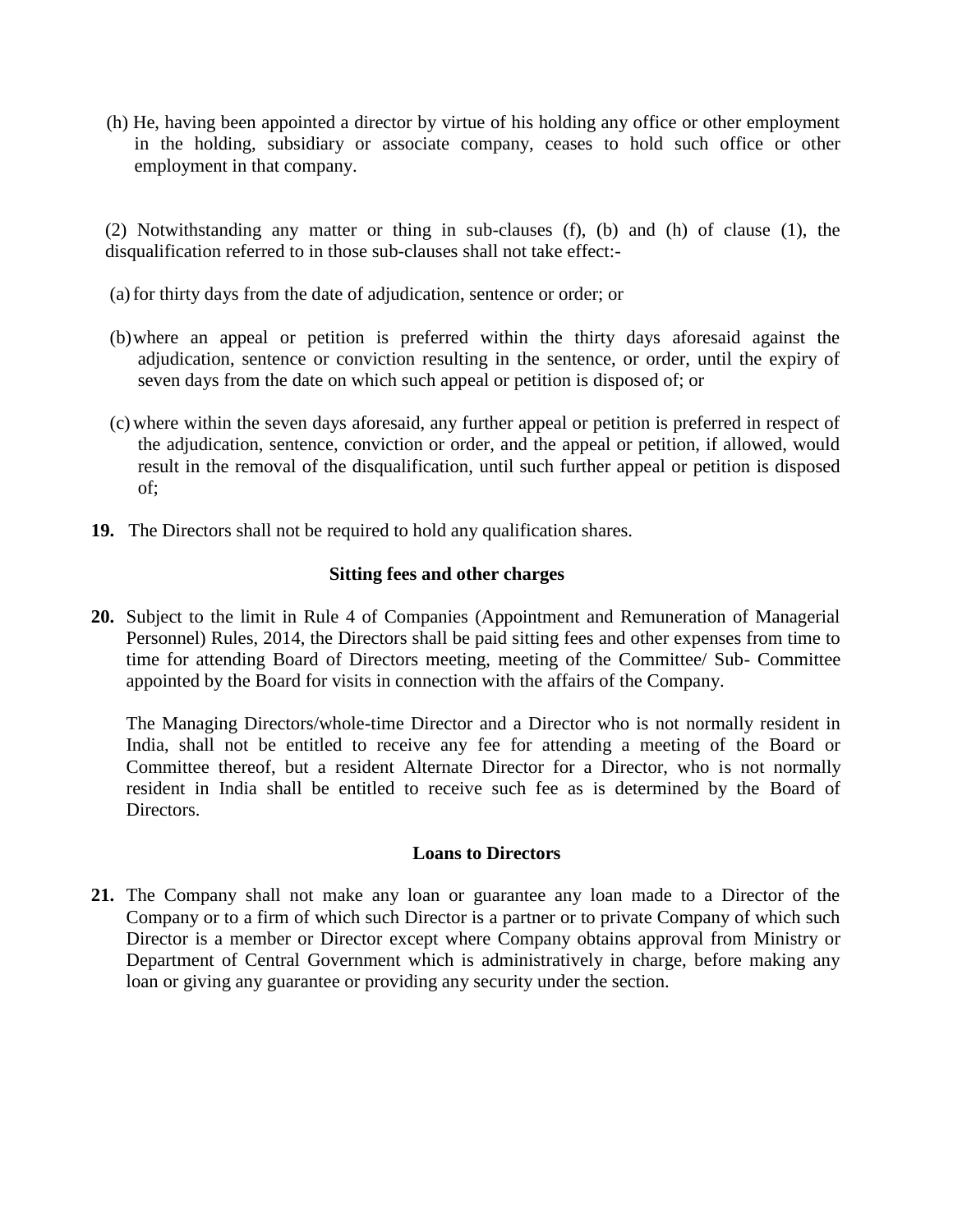### **Directors may be Directors of Companies promoted by the Company**

**22.** Subject to the approval of the Government of India, a Director of this Company may be, or become a Director of any Company promoted by this Company or in which it may be interested as a vendor, member or otherwise and no such Director shall be accountable for any benefits received as Director or Member of such Company.

#### **Contracts and Disclosure of Interest**

- **23.** Subject to the provisions of Section 184 of the Act, a Director shall not be disqualified from contracting with the Company either as vendor, purchaser or otherwise for goods, materials or services or for underwriting the subscription of any shares in or debentures of the Company nor shall any such contract or arrangement entered into by or on behalf of the Company with a relative of such Director, or a firm in which such Director or relative is a partner or with any other partner in such firm, or with a private Company of which such Director is a member or director be avoided, nor shall any Director so contracting or being such member so interested be liable to account to the Company for any profit realised by any such contract or arrangement by reason of such Director holding that office or of the fiduciary relation thereby established.
- **24.** Every Director who is in any way, whether directly or indirectly, concerned or interested in a contract or arrangement entered into or to be entered into, by or behalf of the Company shall disclose the nature of his concern or interest at a meeting of the Board as required by Section 184 of the Act. A general notice, renewable in the last month of each financial year of the Company, that a Director is a director or a member of any specified body corporate or is a member of any specified firm and is to be regarded as concerned or interested in any subsequent contract or arrangement with that body corporate or firm shall be a sufficient disclosure of concern of interest in relation to any contract or arrangement so made and after such general notice, it shall not be necessary to give special notice relating to any particular contract or arrangement with such body corporate or firm, provided such general notice is given at a meeting to the Board or the Director concerned takes reasonable steps to secure that it is brought up and read at the first meeting of the Board after it is given.
- **25.** No Director shall, as Director, take any part, in the discussion of or vote on, any contract or arrangement in which he is in any way, whether directly or indirectly concerned or interested, nor shall his presence count for the purpose of forming a quorum at the time of any such discussion or vote, except in respect of contracts or arrangements entered with any other government company and except where company obtains approval from Ministry or Department of Central Government which is administratively in charge, before entering into such contract or arrangement. This prohibition shall also not apply to (a) any contract of indemnity against any loss which the Directors or any of them may suffer by reason of becoming or being sureties or a surety for the Company; or (b) any contract or arrangement entered into or to be entered into by the Company with a Public Company, or with a Private Company which is a subsidiary of a Public Company, in which the interest of the Director consists solely in his being a director of such Company and the holder of not more than shares of such number or value therein as is requisite to qualify him for an appointment as a director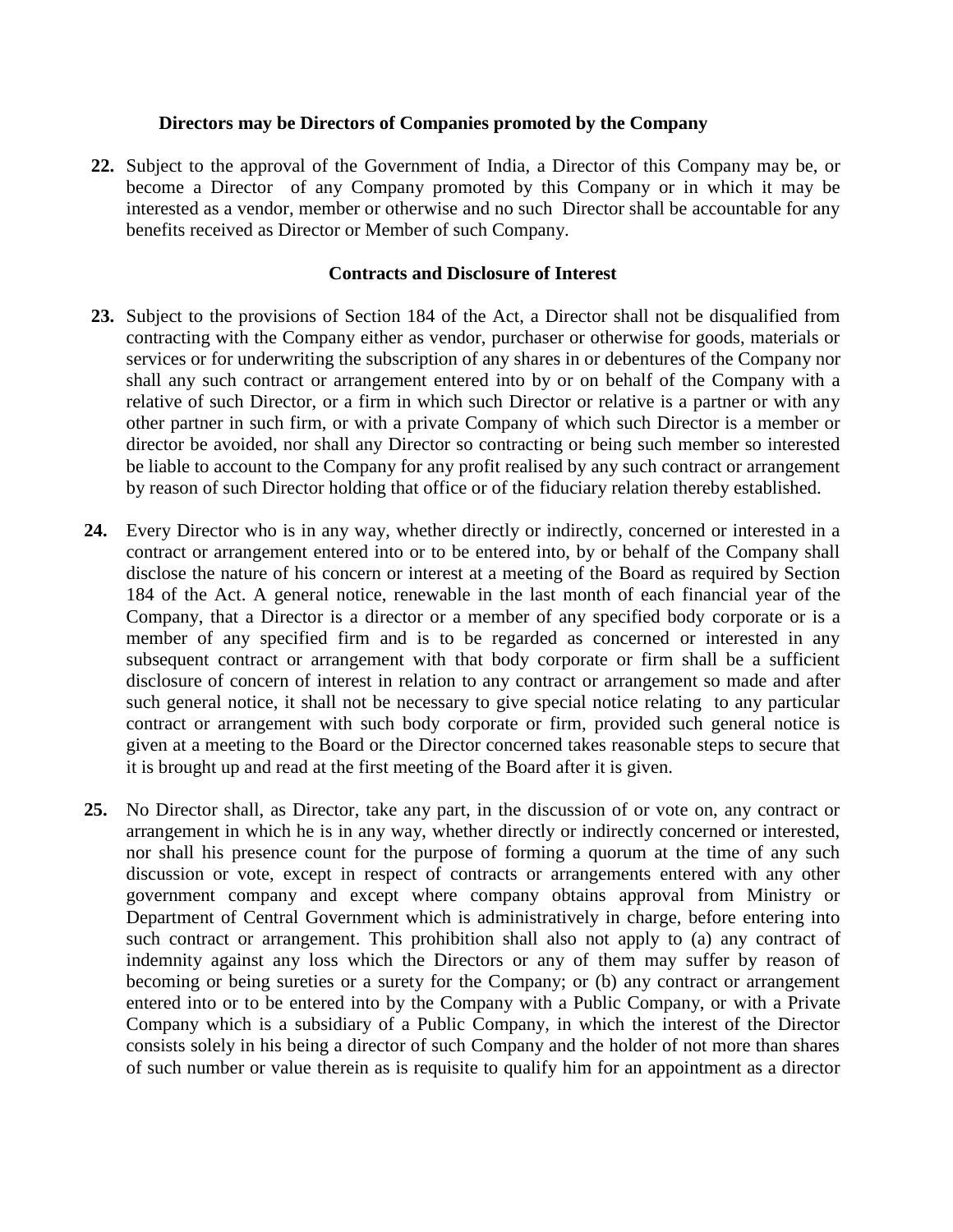thereof, he having been nominated as such director by the Company, or his being a member holding not more than two percent of its paid up share capital.

## **General Power of the Board**

- **26.** Subject to the provisions of the Act, the control of the Company shall be vested in the Board who shall be entitled to exercise all such powers, and to do all such acts and things as the Company is authorised to exercise and do. Provided that the Board shall not exercise any power or do any act or thing which is directed or required, whether by the Act or any otherstatute or by the Memorandum of the Company or by these Articles or otherwise to be exercised or done by the Company in General Meeting. Provided further that in exercising any such power of doing any such act or thing, the Board shall be subject to the provisions in that behalf contained in the Act or any other statute or in the Memorandum of the Company or in these Articles, or in any regulations not inconsistent therewith and duly made thereunder, including regulations made by the Company in General Meeting, but no regulation made by the Company in General Meeting shall invalidate any prior act of the Board which would have been valid if that regulation had not been made.
- **26A**. Without prejudice to the general powers conferred by Articles 26 and the other powers conferred by these Articles but subject nevertheless to the provisions of the Act and these Articles and subject to the directions, if any, issued from time to time by the Government of India, Directors shall have the following powers :-
	- **(1)** From time to time to make, vary and repeal bye-laws for the regulation of the business of the Company, its officers and servants:
	- **(2)** To pay and charge to the capital account of the Company any interest lawfully payable thereout under the provisions of the Act ;

# **(3) To acquire property** :

To purchase or otherwise acquire for the Company any property or rights or privileges which the Company is authorised to acquire at such price and generally on such terms and conditions as they think fit ;

### **(4) To insure property etc**. :

To insure and keep insured against loss or damage by fire or otherwise for such period and to such extent as they may think proper all or any part of the buildings, machinery goods stores produce and other movable property of the Company either separately or conjointly; also to insure all or any portion of the goods produce, machinery and other articles imported or articles imported or exported by the Company and to sell assigns surrender or discontinue any policies of assurance effected in pursuance of this power ;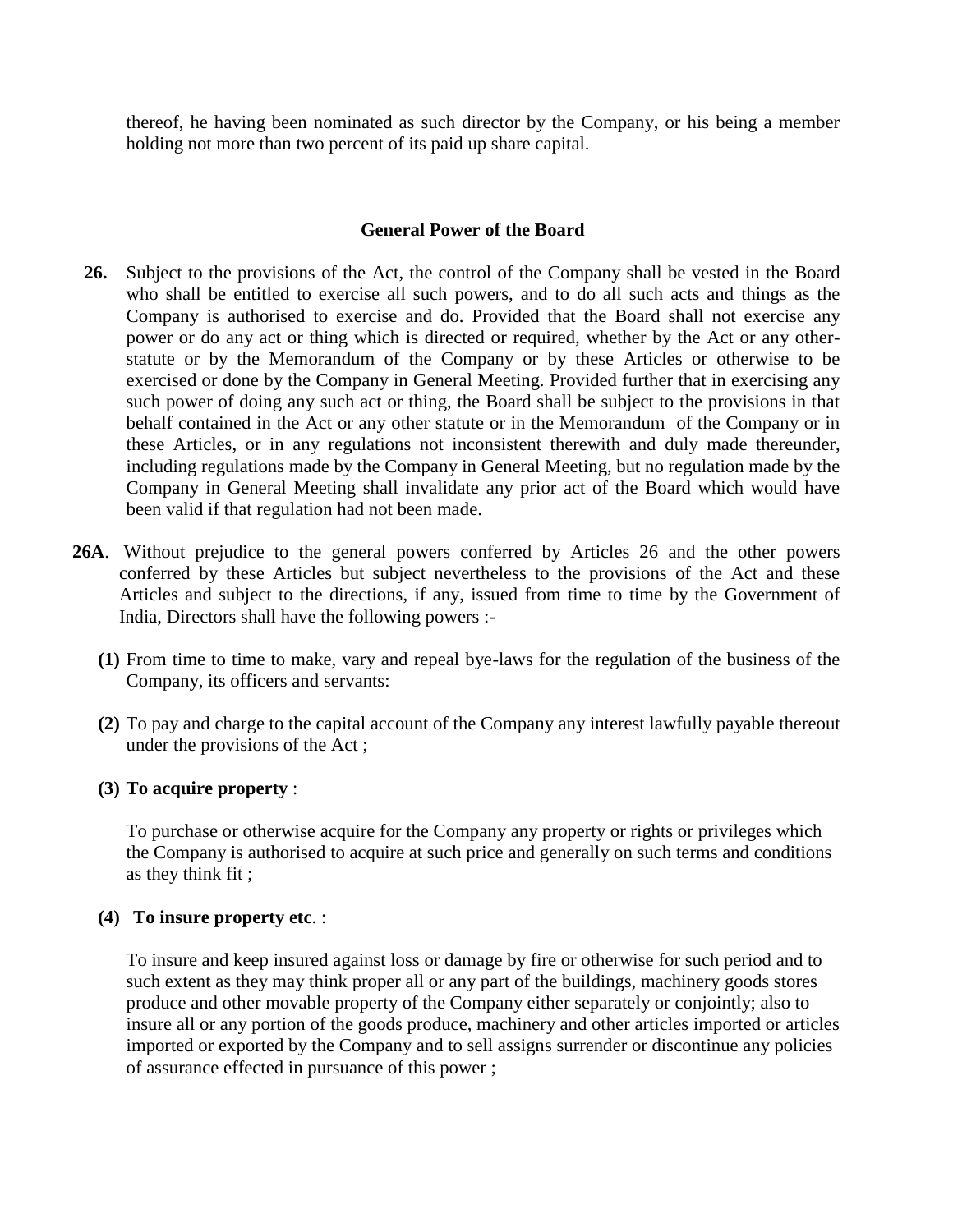### **(5) To open accounts** :

To open accounts with any Bank or bankers or with any Company, firm or individual and to pay money into and draw money from any such account from time to time as the Director may think fit ;

### **(6) To secure contracts by mortgage** :

To secure the fulfillment of any contracts or engagements entered into by the Company by mortgage or charge of all or any of the property of the Company and its unpaid capital for the time being or in such other manner as they think fit ;

**(7)** To attach to any shares to be issued as the consideration or part of the consideration for any contract with or property acquired by the Company; or in payment for services rendered to the Company, such conditions as to the transfer thereof as they think fit;

#### **(8) To accept surrender of shares** :

To accept as may be legally possible from any member on such terms and conditions as shall be agreed to surrender of his shares or stock or any part thereof;

#### **(9) To appoint trustees** :

To appoint any person or persons (whether incorporated or not) to accept and hold in trust for the Company any property belonging to the Company or in which it is interested, or for any other purpose and to execute and do all such acts and things as may be requisites in relation to any such trusts and to provide for the remuneration of such trustee or trustees;

### **(10) To bring and defend action** :

To institute, conduct, defend, compound, or abandon any legal proceeding by or against the Company or its officers or otherwise concerning the affairs, of the Company, and also to compound and allow time for payment or satisfaction of any debt due, or of any claims or demands by or against the Company;

### **(11) To refer to arbitration** :

To refer any claim or demand by or against the Company to arbitration and observe and perform the awards It may also refer to arbitration in accordance with article 175

**(12)** To act on behalf of the Company in all matters relating to bankrupts and insolvents ;

### **(13) To give receipts** :

To make and give receipts, releases and other discharges for moneys payable to the Company and for the claims and demands of the Company;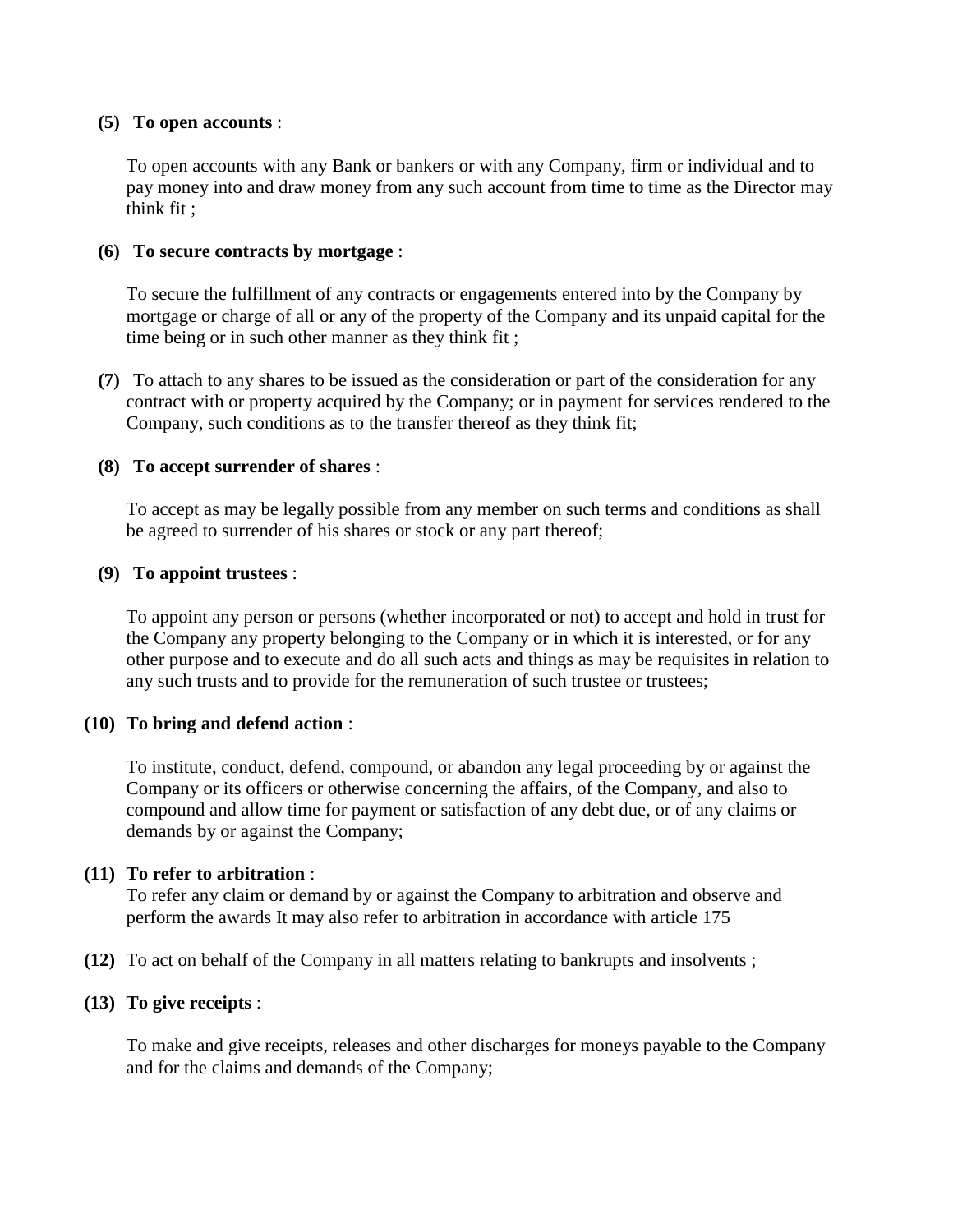### **(14) To authorize acceptance etc**, :

To determine from time to time who shall be entitled to sign on the Company's behalf bills, notes, receipts, acceptances, endorsements, cheques, dividends, warrants, release contracts and documents;

## **(15) To invest :**

**1.** Subject to the approval of Government of India and subject to the provisions of Sections 179, 179(3), 180, 185, 186, 186(9) & 187(3) of the Act, to invest and deal with any of the moneys of the Company not immediately required for the purpose thereof upon such securities and in such manner as they may think fit and from to time to time vary or realise such investments; Section 185 & 186 shall not apply to Company in case Company obtains approval of Ministry or Department of Central Government which is administratively in charge of the Company, before making any loan or giving any guarantee or providing any security under the section.

### **(16) To sell etc**, :

Subject to the provision of Sec. 180 of the Act., to sell, let, exchange or otherwise deal with the undertaking of the Company or any part thereof for such consideration as the Company may think fit, and in particular for shares, debentures or securities of any other Company having objects altogether or in part similar to those of this Company and if thought fit distribute the same among the shareholders of the Company;

### **(17) To give security by way of indemnity**:

To execute in the name and on behalf of the Company in favour of any Director or other person who may incur or be about to incur any personal liability for the benefit of the Company such mortgages of the Company's property (present and future) as they think fit and such mortgage may contain a power of sale and such other powers, convents and provisions as shall be agreed on;

### **(18) To give percentage** :

To give to any Director, Office or other person employed by the Company an interest in any particular business or transaction either by way of commission on the gross expenditure thereon or other-wise or a share in the general profits of the Company, and such interest, commission or share of profits shall be treated as a part of the working expenses of the Company;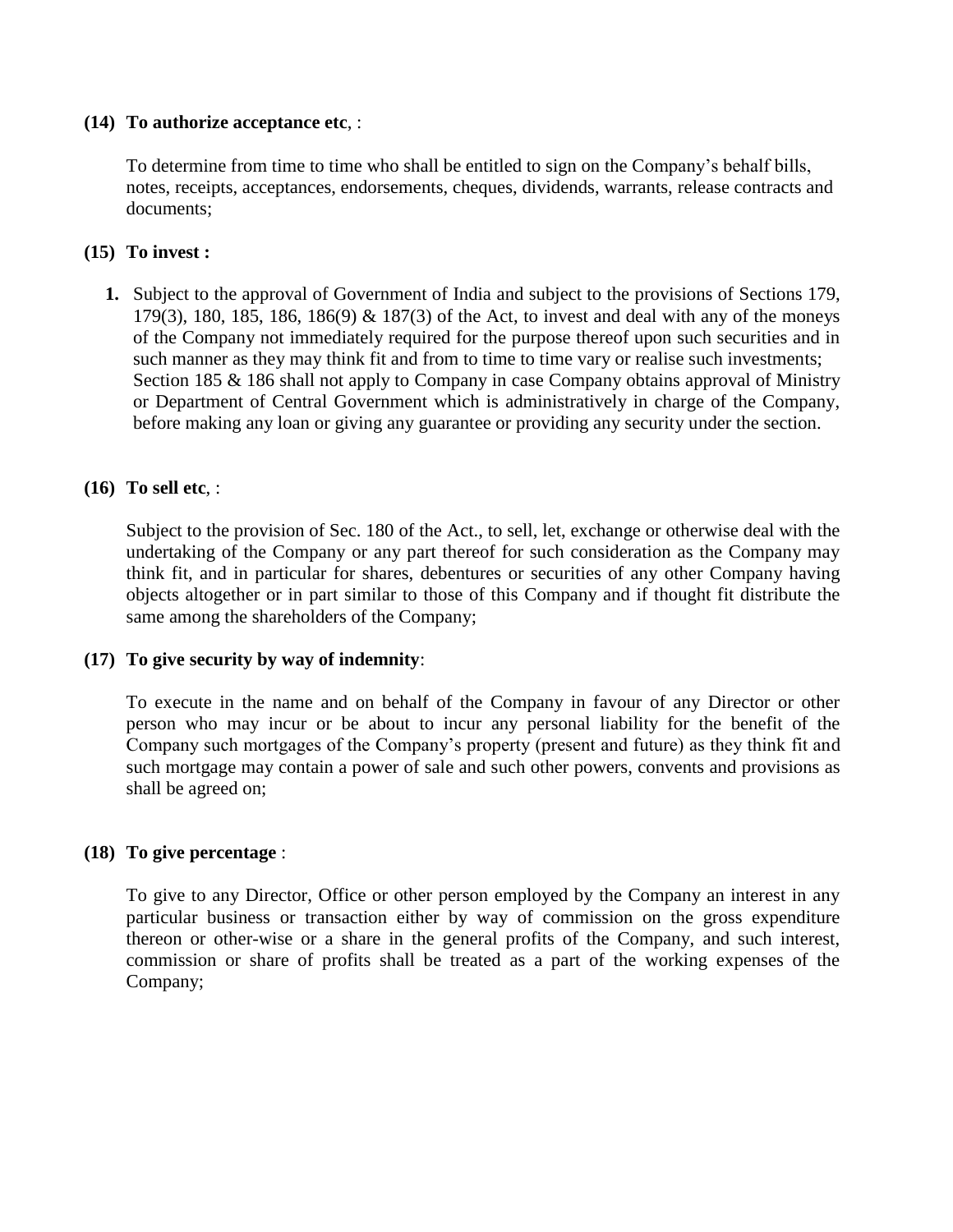### **(19) To give bonus** :

To provide for the Welfare of employees or ex-employees of the Company or of its predecessors in business and the wives, widows and family or the dependents or connections of such employees or ex-employees, by building or contributing to the building of houses, dwellings or, chawls or by grants of money, pensions, allowances, bonuses, profit sharing bonuses or benefit of any other kind; or by creating and from time to time subscribing or contributing to provident and other associations, institutions, funds, profit sharing or other scheme or trusts or by providing or subscribing or contributing towards place of instruction and recreation, hospitals and dispensaries and any other form of assistance welfare or relief as the Directors shall think fit ;

### **(20) To subscribe to charitable and other funds** :

To subscribe or otherwise to assist or to guarantee money to charitable benevolent, religious, scientific, national, public or any other institutions or objects, or for any exhibition ;

### **(21) To comply with local laws** :

To comply with the requirements of any local law which in their opinion it shall in the interest of the Company be necessary or expedient to comply with;

### **(22) To establish local Boards :**

From time to time and at any time to establish any local Board in any specified locality in India or elsewhere and to appoint any person to be members of any local Boards, and to fix their remuneration; and from time to time and at any time to delegate to any person so appointed any of the powers, authorities and discretions for the time being vested in the Directors, other than their powers to make call and to authorise the members for the time being of any such local Boards, or any of them to fill up any vacancies therein and to act notwithstanding vacancies, and any such appointment or delegation may be made on such terms and subject to such conditions as the Directors may think fit, and the Directors may at any time remove any person so appointed and may annul or very any such delegation. Any such delegates may be authorised by the Directors to sub delegate all or any of the powers, authorities and discretions for the time being vested in them;

**(23)** At any time and from time to time by Power of Attorney to appoint any person or persons to be the attorney or attorneys of the Company for such purposes and with such powers, authorities and discretions (not exceeding those vested in or exercisable by the Directors under these presents) and for such period and subject to such conditions as the Directors may from time to time think fit and any such appointment (if the Directors think fit) may be made in favour of the members or any of the members of any local Board established as aforesaid or in favour of any company or the members, Directors, nominees or managers of any Company or firm or otherwise in favour of any fluctuating body or persons whether nominated directly or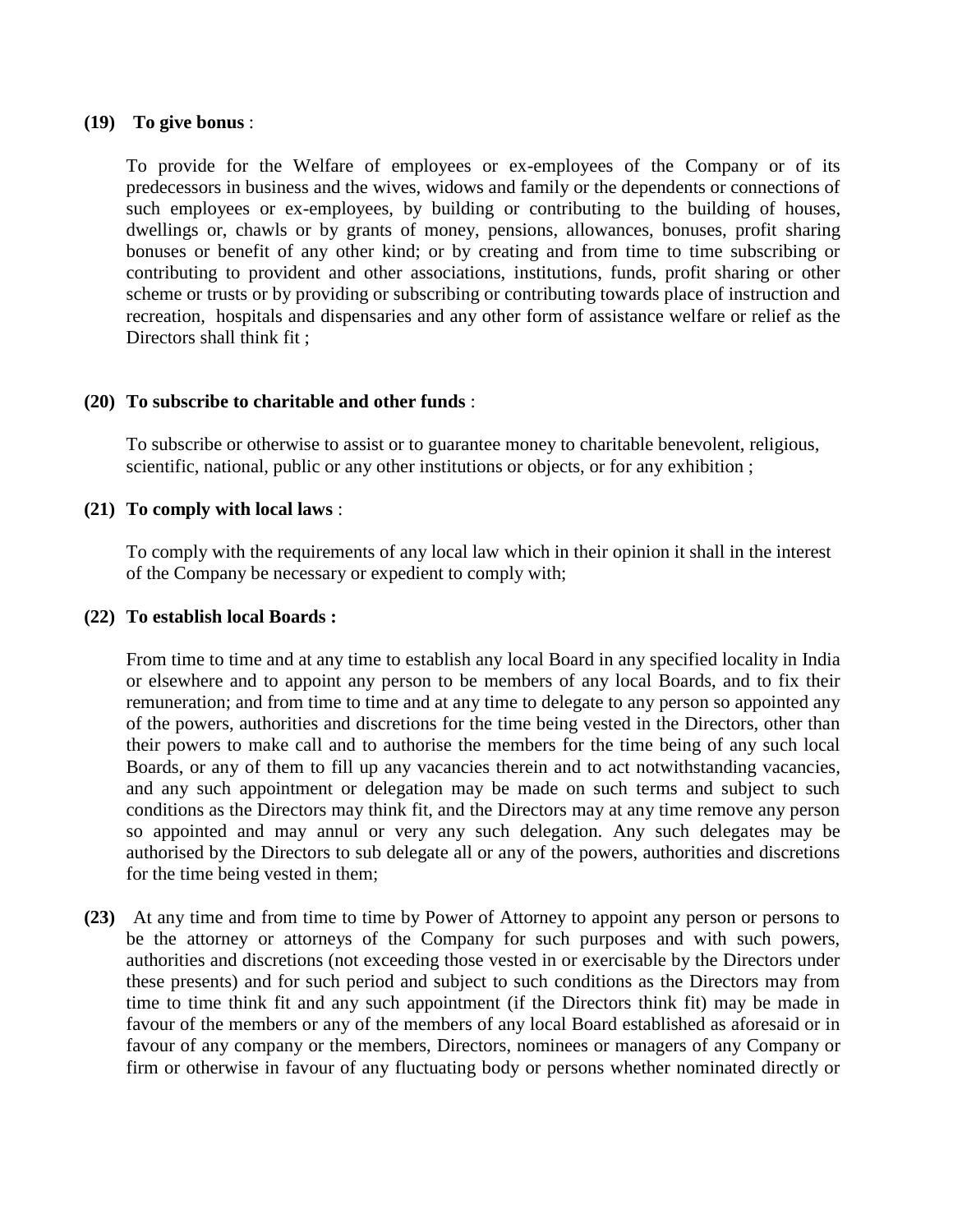indirectly by the Directors, and any such power of attorney may contain such power for the protecting or convenience of persons dealing with such attorney as the Directors may think fit;

- **(24)** Subject to Section 179, 179(3)(a) of the act to sub-delegate all or any of the powers, authorities and discretions for the time being vested in the Directors subject to the ultimate control and authority being retained by them;
- **(25)** Any such delegates or attorneys as aforesaid may be authorised by the Directors to subdelegate all or any of the powers authorities and discretions for the time being vested in them; and

### **(26) To enter into contracts**:

To enter into such negotiations and contracts and rescind and vary all such contracts, and execute and do all such acts deeds and things in name of and on behalf of the Company as they may consider expedient for/or in relation to any of the matters aforesaid or otherwise for the purposes of the Company.

### **Borrowing Powers**

- **27.** Subject to the approval of the Government of India the Board may, from time to time, at its discretion, subject to the provision of Section 179(3)(d) of the Act, raise or borrow from the Directors or from elsewhere and secure the payment of any sum or sums of money for the purposes of the Company; provided that the Board shall not except with the consent of a general meeting, borrow any sum of money which together with the moneys already borrowed by the Company (apart from temporary loans obtained from the Company's bankers in the ordinary course of business) will exceed the aggregate for the time being of the paid-up capital of the Company and its free reserves, that is to say, reserves not set aside for any specific purposes.
- **28.** Subject to the approval of the Government of India the Board may raise or secure the repayment of such sum or sums in such manner and upon such terms and conditions in all respects as it thinks fit and, in particular, by the issue of bonds, notes, convertible redeemable or otherwise, perpetual or redeemable debentures or debenture-stock; or any mortgage or other security on the undertaking of the whole or any part of the property of the Company (both present and future) including its uncalled capital for the time being.
- **29.** Any debentures, debenture-stock, bonds or other securities may be issued at a discount premium or otherwise and with any special privileges as to redemption, surrender, drawings, allotment of shares, and otherwise. Debentures, debenture-stock, bonds and other securities may be made assignable free from any equities between the Company and the person to whom the same may be issued.
- **30.** Save as provided in Section 56(4)(d) of the Act, no transfers of debentures shall be registered unless a proper instrument of transfer duly stamped and executed by the transferor and transferee has been delivered to the Company together with the certificate or certificates of the debentures.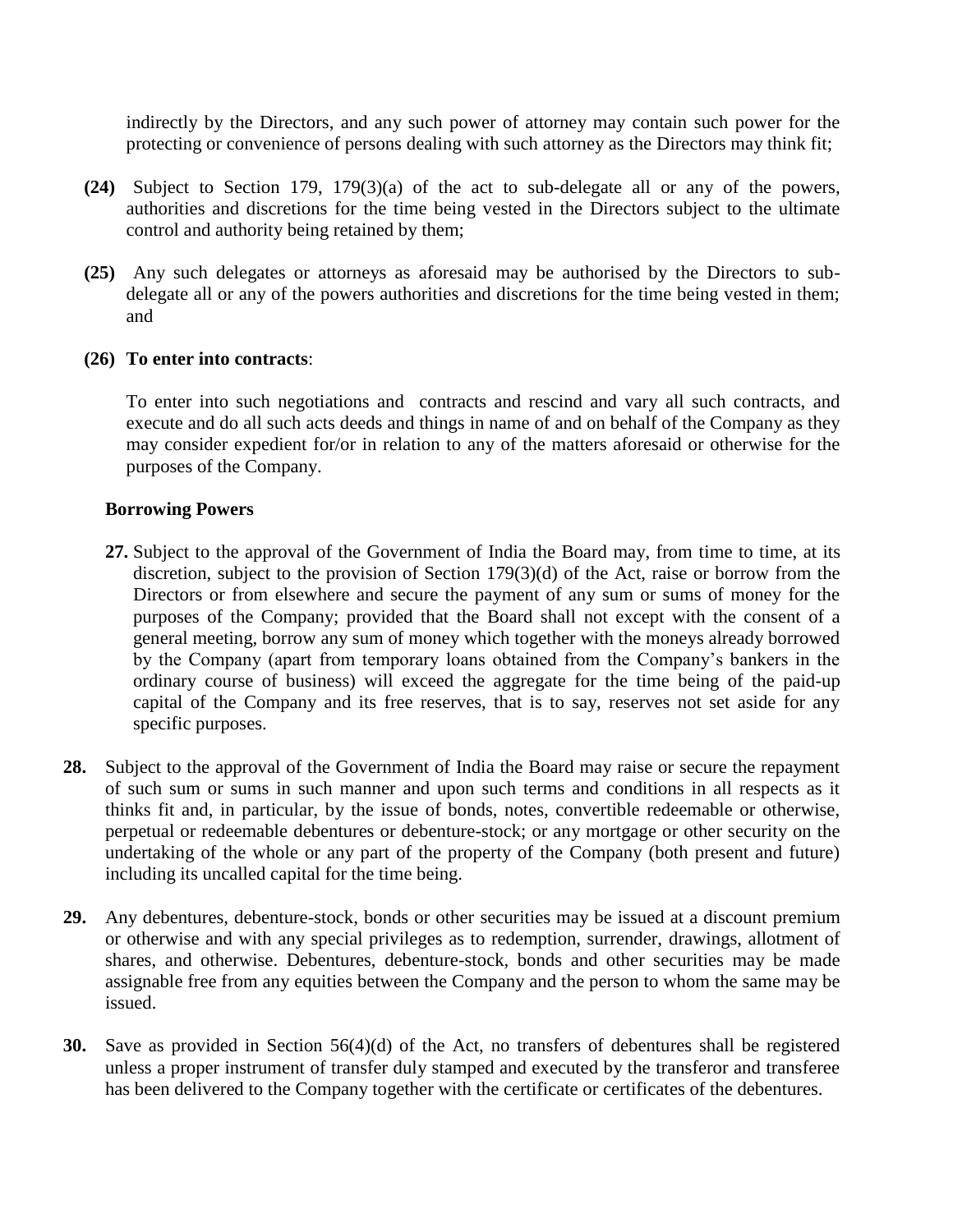**31.** If the Board refuses to register the transfer of any debentures the Company shall, within two months from the date on which the instrument of transfer was lodged with the Company, send to the transferee and to the transferor notice of the refusal.

#### **To appoint Officers**

**32.** The Board of Director of the Company may appoint and at their discretion remove or suspend such Secretaries, Officers, Clerks, Agents and Servants as they may from time to time think fit, and to determine their powers and duties and fix their salaries or emoluments and require security in such instances and to such amounts as they may think fit provided that no appointment of any person who has attained the age of 58 years other than foreign technical personnel to the scale schedule "C" of the Government of India and above (inclusive of pension and/or pensionary equivalent of retirement benefits) and also without prejudice as aforesaid, from time to time to provide for the management and transaction or the affairs of the Company in any specified locality in India in such manner as they think fit and the provisions contained in Clause (22) and (23) or Article 26A shall be without prejudice to the general powers conferred by this Article.

#### **Reserves**

**33.** Subject to the approval of the Government of India the Board may before recommending any dividend, set aside out of the profits of the Company such sums as it thinks proper as a reserve or reserves which shall, at the discretion of the Board, be applicable for any purpose to which the profits of the Company may be properly applied and pending such application may at the like discretion, either be employed in the business of the Company or be invested in such investments (other than shares of the Company) as the Board may from time to time think fit. The Board may also carry forward any profits which it may think prudent not to divide without setting them aside as a reserve.

### **Proceedings of the Board**

- **34.** The Board shall meet together at least once in every three months with a maximum interval of 120 days for the dispatch of business and may adjourn and otherwise regulate its meetings and proceedings as it thinks fit. Notice in writing of every meeting of the Board shall be given to every Director for the time being in India, and at his usual address in India to every other Director. Unless otherwise determined from time to time and at any time by the consent of all the Directors for the time being in India, meetings of the Board shall take place at the Office or any place as decided by the Board.
- **35.** A Director may at any time, and the Secretary shall, upon the request of a Director made at any time, convene a meeting of the Board.
- **36.** All meetings of the Directors shall be presided over by the Chairman, if present and if it any meeting the Chairman is not present the Managing Director, if any, shall preside and if at any meeting the Managing Director be not present at the time appointed for holding the same, then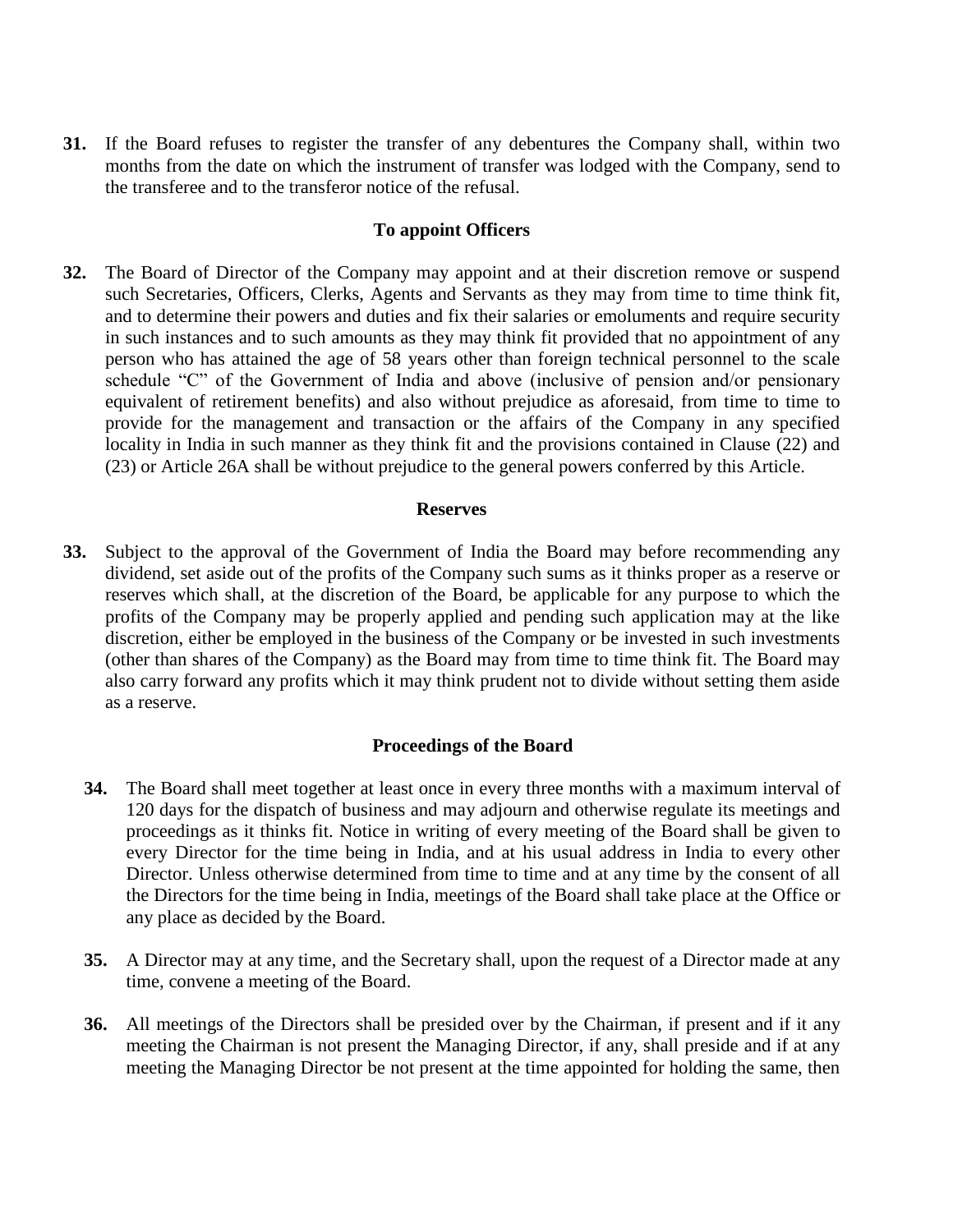and in that case the Directors shall choose one of the Directors then present to preside at the meeting.

- **37.** The quorum for a meeting of the Board shall be determined from time to time in accordance, with the, provisions of Section 174 of the Act. If a quorum shall not be present within fifteen minutes from the time appointed for holding a meeting of the Board, it shall be adjourned until such date and time as the Chairman of the Board shall appoint.
- **38.** A meeting of the Board at which a quorum be present shall be competent to exercise all or any of the authorities, powers and discretions by or under these Articles for the time being vested in or exercisable by the Board.
- **39.** Subject to the provisions of Section 162(1) of the Act questions arising at any meeting shall be decided by a majority of votes, and, in case of an equality of votes the Chairman of the Board shall have a second or casting vote.
- **40.** The Board may, subject to the provisions of the Act, from time to time and at any time delegate any of its powers to a committee consisting of such Director or Directors as it thinks fit and may from time to time revoke such delegation. Any committee so formed shall, in the exercise of the powers so delegated, conform to any regulations that may from time to time be imposed upon it by the Board.
- **41.** The meetings and proceedings of any such committee consisting of two of more Directors shall be governed by the provisions herein contained for regulating the meetings and proceedings of the Board so far as the same are applicable thereto, and are not superseded by any regulations made by the Board under the last preceding Article.
- **42.** Acts done by a person as a Director shall be valid, notwithstanding that it may afterwards be discovered that his appointment was invalid by reason of any defect or disqualification or had terminated by virtue of any provisions contained in the Act or in these Articles. Provided that nothing in this Article shall be deemed to give validity to acts done by a Director after his appointment has been shown to the Company to be invalid or to have terminated.
- **43.** Save in those cases where a resolution is required by Sections 161(4), 179, 179(3)(a), 188 of the Act, to be passed at a meeting of the Board, a resolution shall be as valid and effectual as if it had been passed at a meeting of the Board or committee of Directors, as the case may be, duly called and constituted, if a draft thereof in writing is circulated, together with necessary papers, if any, to all the Directors, or to all the members of the Committee of Directors, as the case may be, then in India (not being less in number than the quorum fixed for a meeting or the Board or committee as the case may be) and to all other Directors or members of the committee at their usual address in India, and has been approved by such of them as are then in India or by a majority of such of them, as are entitled to vote on the resolution.
- **44.** The Board shall cause minutes to be duly entered in books provided, for the purpose in accordance with the provisions of Section 118 of the Act and any such minutes of any meeting of the Board or of any committee of Directors, if purporting to be signed by the Chairman of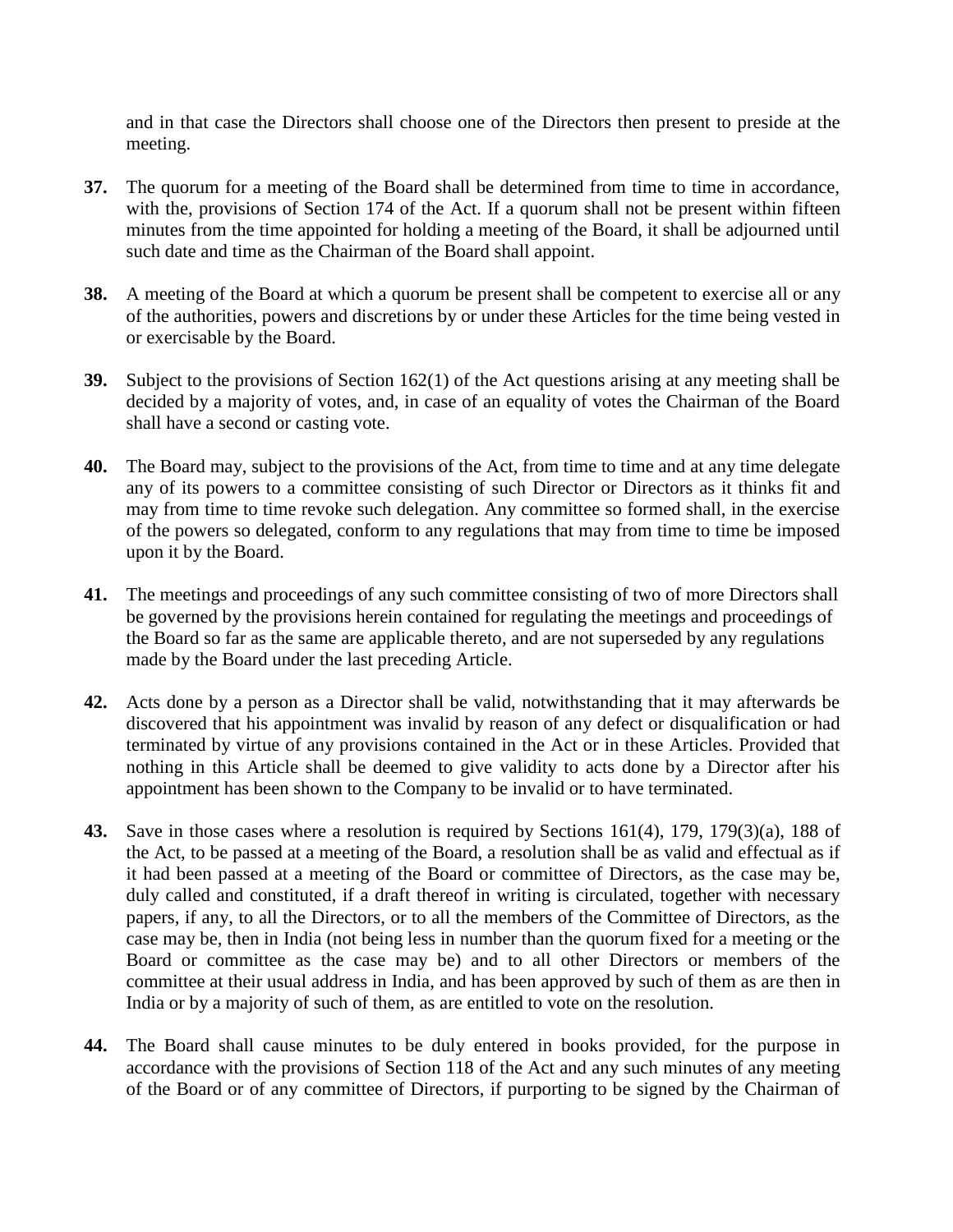such meeting or by the Chairman of the next succeeding meeting, shall be evidence of the matters stated in such minutes.

### **Board may appoint Committees**

**45.** Subject to the restrictions contained in Section 179, 179(3) of the Act the Board may delegate any of its powers to Committees of the Board consisting of such Number of Members of its body as it thinks fit, and it may from time to time revoke and discharge any such Committee of the Board either wholly or in part, and either as to person or purposes; but every Committee of the Board so formed shall in the exercise of the powers so delegated conform to any regulations that may, from time to time be imposed on it by the Board. All acts done by any such Committee of the Board in conformity with such regulations and fulfillment of the purposes of its appointment but not otherwise, shall have the like force and effect as if done by the Board.

### **Meeting of committee how to be governed**

**46.** The meetings and proceedings of any such Committee of the Board consisting of two or more Members shall be governed by the provision herein contained for regulating the meetings and proceedings of the Board, including the voting rights of the Chairman and the keeping of minutes thereof; far as the same are applicable thereto and not superseded by any regulations made by the Board.

### **Acts of Board or Committees valid notwithstanding informal appointment**

**47.** All acts done by any meeting of the Board or by a Committee of the Board or by any person acting as a Director shall, notwithstanding that it shall afterwards be discovered that there was some defect in the appointment of such Directors or persons acting as aforesaid, or that they or any of them disqualified or had vacated office or that the appointment of any of them disqualified or had vacated office or that appointment of any of them had been terminated by virtue of any provisions contained in the act or in these Articles, be as valid as if every such person had been duly appointed and was qualified to be a Director and had not vacated his office or his appointment had not been terminated. Provided that nothing in this Article shall be deemed to give validity to acts done by a Director after his appointment has been shown to the Company to be invalid or to have terminated.

# **Power of the** Government of India **to issue directions**

**48.** The Government of India shall have the right to issue directions, from time to time in respect of the business and affairs of the Company. In particular the Government of India may-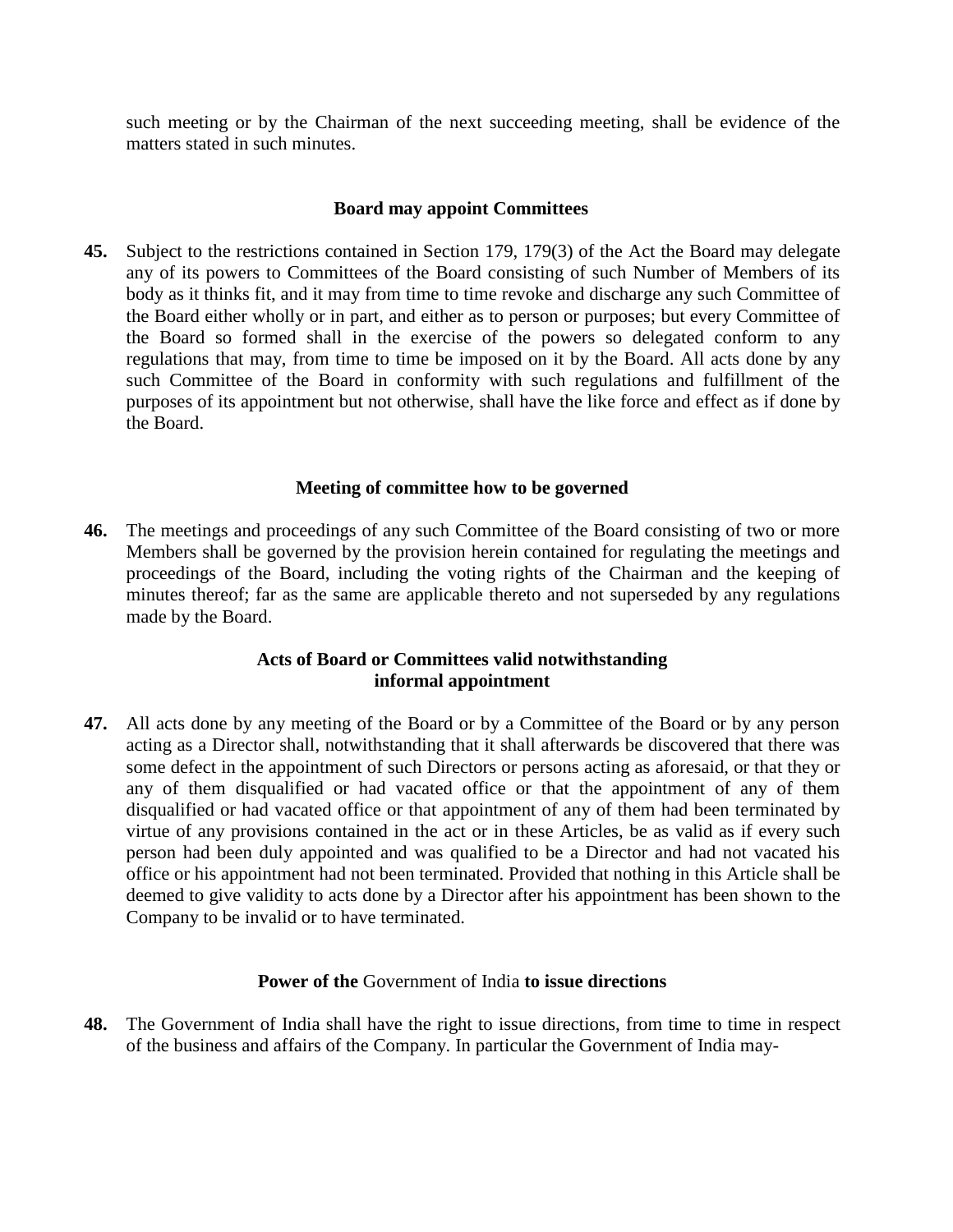- (a) from time to time give directions to the Company as to the exercise and performance of its functions in matters involving national security or substantial public interest and to ensure that the Directors shall give immediate effect to directive so issued;
- (b) inspect call for such returns, accounts and other information with respect to the property and activities of the Company as may be required from time to time ;
- (c) approve the Company's five-year and Annual plans of Development;
- (d) from time to time issue such directives as it may deem fit on matters of policy such as investments, borrowing, conversion of loans into equity, foreign collaborations, personnel and the Directors shall give due regard to such directives.

The Directors shall give immediate effect to the directives so issued.

**49.** No action shall be taken by the Company in respect of any proposal or decision of the Directors reserved for the approval of the Government of India until its approval to the same has been obtained. The Government of India shall have the power to modify such proposal or decision of the Directors.

# **GENERAL MEETING**

### **Annual and Extraordinary**

- **50.** In addition to any other meetings, general meetings of the Company shall be held within such intervals as are specified in Section 96 of the Act and, subject to the provisions of Section 96(2) of the Act, at such times and such other place as Central Government may approve in this behalf.. Each such general meeting shall be called an "Annual General Meeting" and shall be specified as such in the notice convening the meeting. Any other general meeting of the Company shall be called an "Extraordinary General Meeting"
- **51.** The Board may, whenever it thinks fit, call an Extraordinary General Meeting.

### **Requisitioned Meeting**

- **52.** The Board shall, on the requisition of such number of members as are at the date of the deposit of the requisition registered in respect of not less than one-tenth of such of the paid-up capital of the Company as at that date carried the right to voting in regard to the matter to be considered at the meeting, forth-with proceed to call an Extraordinary General Meeting, and in the case of such requisition the following provisions shall apply :-
	- (1) The requisition shall state the matters for the consideration of which the meeting is to be called, shall be signed by the requisitionists and shall be deposited at the Office. The requisition may consist of several documents in like form each signed by one or more requisitionists.
	- (2) Where two or more distinct matters are specified in the requisition, the requisition shall be valid only in respect of those matters in regard to which the requisition has been signed by the member or members hereinbefore specified.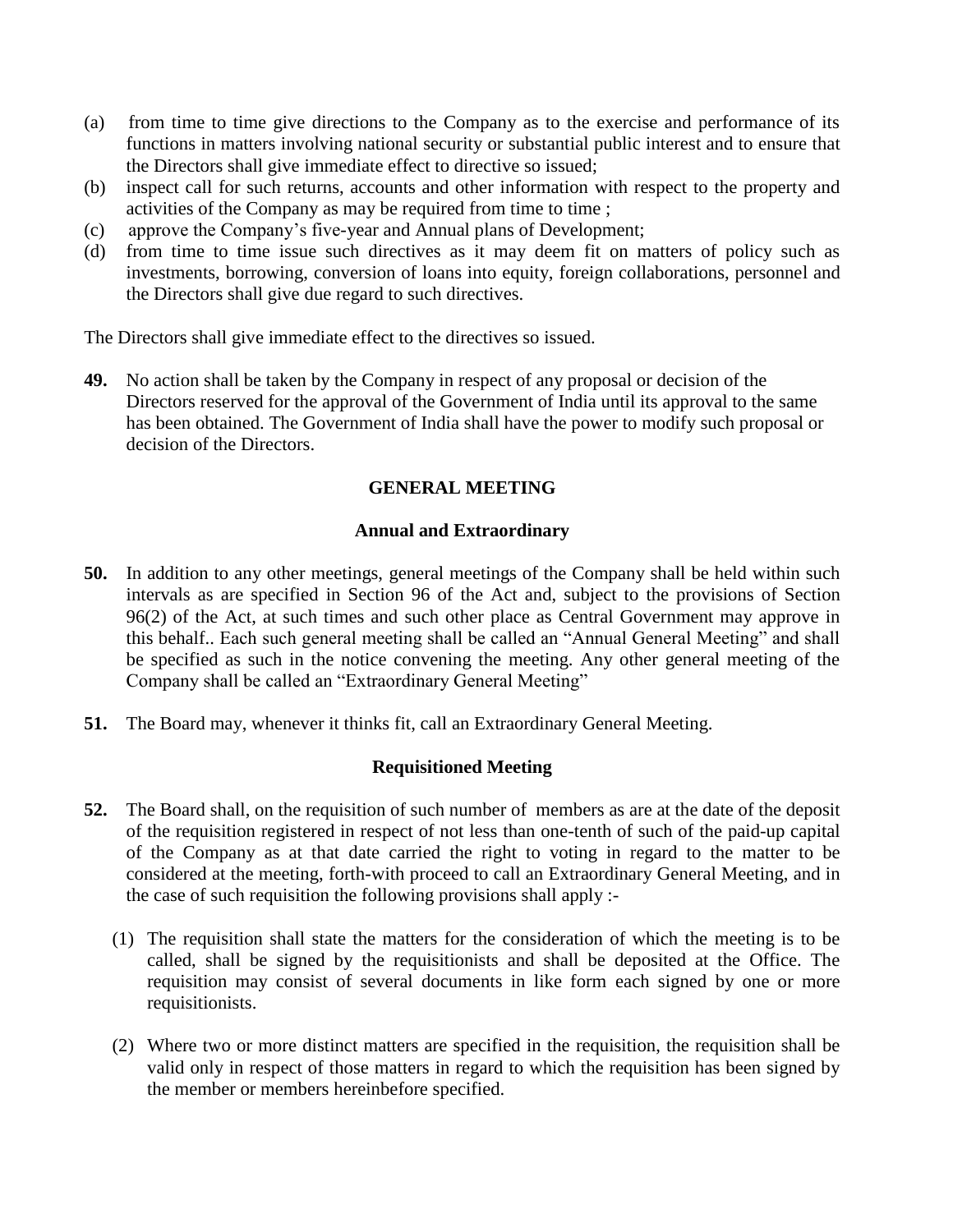- (3) If the Board does not, within twenty-one days from the date of deposit of a valid requisition in regard to any matters, proceed duly to call a meeting for the consideration of these matters on a day not later than forty-five days from the date of deposit, the requisitionists or such of them as are enabled so to do by virtue of section 100 of the Act may themselves call the meeting but any meeting so called shall not be commenced after three months from the date of the deposit.
- (4) Any meeting called under this Articles by the requisitionists shall be called in the same manner as nearly as possible as that in which meetings are to be called by the Board and shall be held at the office or at any place within the same city, town or village where the office is situated
- (5) Where two or more members are registered jointly in respect of any share a requisition or notice calling a meeting signed by one or some only of them shall for the purposes of this Article have the same force effect as if it had been signed by all of them.
- (6) Any reasonable expenses incurred by the requisitionists by reason of the failure of the Board duly to call a meeting shall be repaid to the requisitionists by the Company and any sum so repaid shall be retained by the Company out of any sums due or to become due from the Company by way of fees or other remuneration for their services to such of the Directors as are in default.

#### **Notice**

**53.** Save as provided in Section 100 of the Act not less than twenty-one days' notice shall be given of every general meeting of the Company. Every notice of a meeting shall specify the place and the day and hour of the meeting and shall contain a statement of the business to be transacted thereat, along with complete particulars of the venue of the meeting with route map and prominent landmark for easy location. Where any such business consists of special business as hereinafter defined there shall be annexed to the notice a statement complying with Section 102,102 (1) (b), 102 (2) (b) of the Act.

Notice of every meeting of the Company shall be given to every member of the Company, to the auditor of the Company and to any person entitled to a share in consequence of the death or insolvency of a member in any manner hereinafter authorised for the giving of notices to such person. Notice in writing of every meeting shall be given to every member of the Company. Such notice shall also be given to the Directors and Auditors of the Company, to the Secretarial Auditor, to Debenture Trustee, if any, and wherever applicable or so required, to other specified persons.

Notice shall be sent by ordinary post or by speed post or by registered post or by courier or by facsimile or by e-mail or by any other electronic means. If the Notice is sent by post or courier, an additional two days shall be provided for the service of the Notice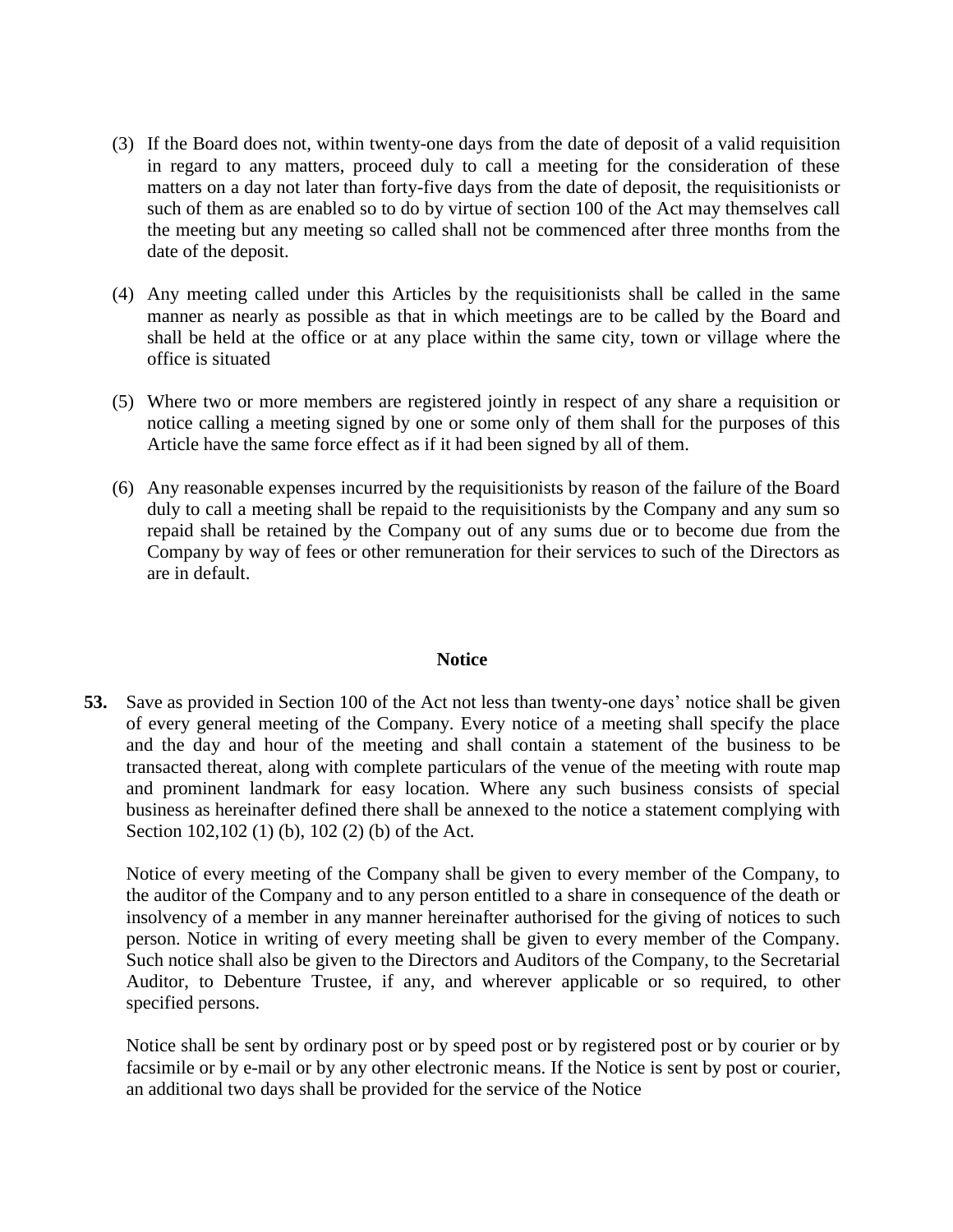The accidental omission to give any such notice to or the non-receipt by any member or other person to whom it should be given shall not invalidate the proceedings of the meeting.

**54.** The company shall comply with the provisions of Section 111 of the Act as to giving notice of resolutions and circulating statements on the requisition of members.

#### **Business**

- **55.** The ordinary business of an Annual General Meeting shall be to receive and consider the profit and loss account, the balance sheet and the report by the Board and by the auditor, to appoint Directors in the place of those retiring by rotation, to appoint an auditor and fix his remuneration and to declare dividends. All other business transacted at an Annual General Meeting and all business transacted at any other general meeting shall be deemed special business.
- **56.** No business shall be transacted at any general meeting unless a quorum of members is present within half an hour from the time appointed for holding such meeting. The quorum shall be present throughout the meeting, not only at the time of commencement of the meeting but also at the time of transacting of the business Save as herein otherwise provided five members present in person shall be a quorum. The quorum for the General Meeting shall as provided in Section 103.
- **57.** Any act or resolution which, under the provisions of these Articles or of the Act is permitted or required to be done or passed by the Company in General Meeting shall be sufficiently so done or passed if effected by an ordinary resolution as defined in section 114 (1) of the Act, unless either the Act or these Articles specifically require such act to be done or resolution passed by a special resolution as defined in section 114 (2) of the Act.
- **58.** The Chairman of the Board shall be entitled to take the chair at every general meeting. If at any meeting he is not present within fifteen minutes after the time appointed for holding such meeting, or are unwilling to act, the members present shall choose another Director as Chairman, and if not Director be present or if all the Directors present decline to take the chair, then the members present shall, on a show of hands or an a poll if properly demanded, elect one of their number, being a member entitled to vote, to be Chairman of the meeting.

### **Adjournment of meeting**

**59.** (i) The Chairperson may, with the consent of any member at which a quorum is present, and shall, if so directed by the members, adjourn the meeting from time to time and from place to place and also in the event of disorder or other like causes, when it becomes impossible to conduct the meeting and complete its business.

(ii) No business shall be transacted at any adjourned meeting other than the business left unfinished at the meeting from which the adjournment took place.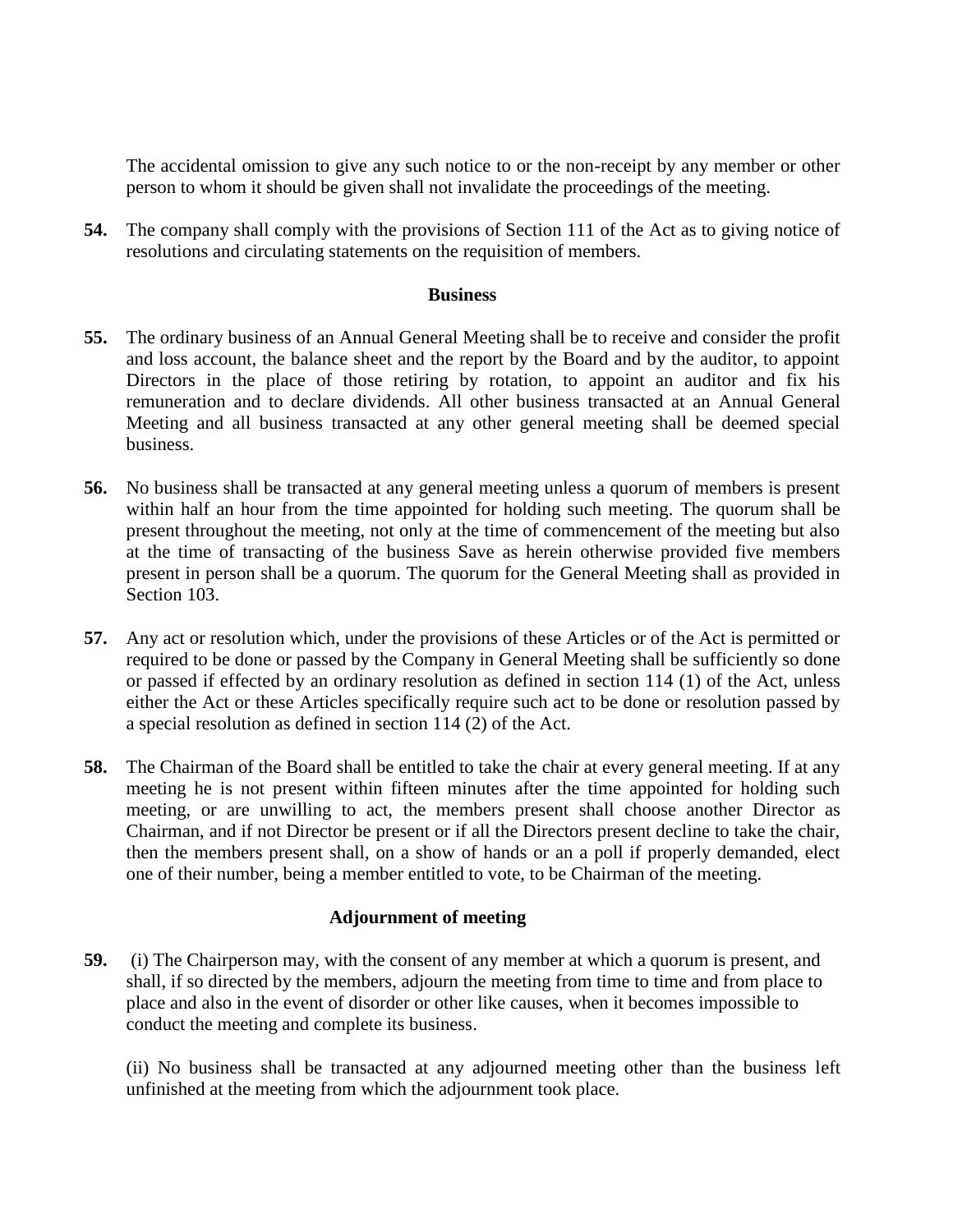(iii) When a meeting is adjourned for thirty days or more, notice of the adjourned meeting shall be given as in the case of an original meeting and if a meeting is adjourned for less than thirty days, notice shall be given of not less than three days.

(iv) If at the adjourned meeting also, a quorum is not present within half an hour from the scheduled time, the members present shall form the quorum.

(v). Save as aforesaid, and as provided in Section 103 of the Act, it shall not be necessary to give any notice of an adjournment or of the business to be transacted at an adjourned meeting.

### **Voting**

- **60.** Every questions submitted to a meeting shall be decided, in the first instance by a show of hands, and in the case of an equality of votes, both on a show of hands and on a poll, the Chairman of the meeting shall have a casting vote in addition to the vote to which he may be entitled as a member.
- **61.** At any general meeting, unless a poll is (before or on the declaration of the result of the show of hands) demanded by the Chairman of the meeting on his own motion, or by at least five members having the right to vote on the resolution in question and present in person or by proxy or by any member or member present in person or by proxy and having not less than one-tenth of the total voting power in respect of such resolution, or by any member or members present in person or by proxy and holding shares in the Company conferring a right to vote on such resolution, being shares on which an aggregate sum has been paid up which is not less than one-tenth of the total sum paid up on all the shares conferring that right, a declaration by the Chairman that the resolution has or has not been carried or has or has not been carried either unanimously, or by a particular majority, and an entry to that effect in the book containing the minutes of the proceeding of the Company shall be conclusive evidence of the fact without proof of the number or proportion of the votes cast in favour of, or against the resolution.
- **62.** (1) If a poll be demanded as aforesaid it shall be taken forthwith on a question of adjournment or election of a Chairman of the meeting and in any other case in such manner and at such time, not being later than forty-eighty hours from the time when the demand was made, and at such place as the Chairman of the meeting directs, and, subject as aforesaid, either at once or after an interval or adjournment or otherwise, and the result of the poll shall be deemed to be the decision of the meeting on the resolution on which the poll was demanded.

(2) The demand for a poll may be withdrawn at any time.

(3) Where a poll is to be taken, the Chairman of the Meeting shall appoint two scrutinizers, one at least of whom shall be a member (not being an officer or employee of the Company) present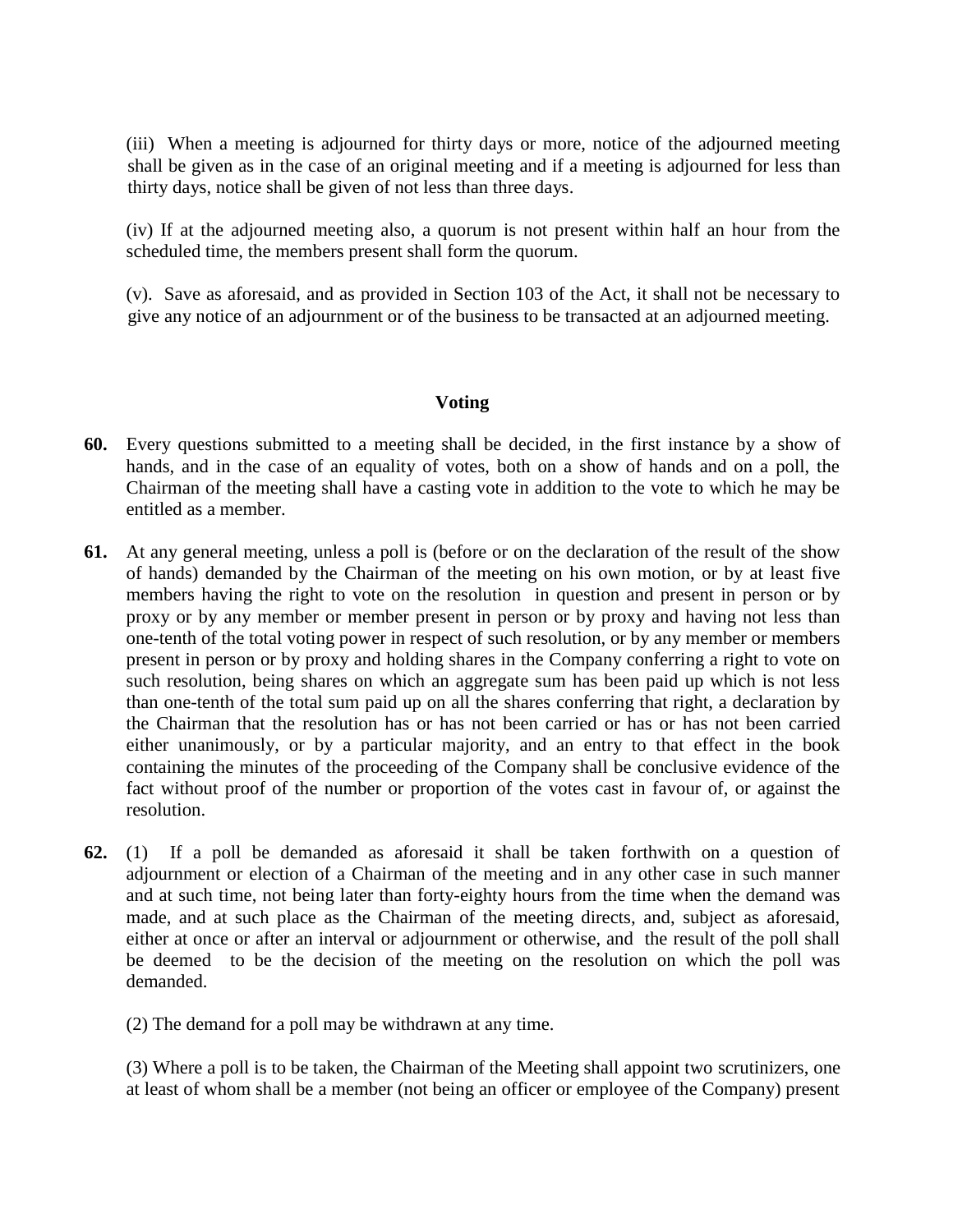at the meeting provided such a member is available and willing to be appointed, to scrutinise the votes given on the poll and to report to him thereon within 7 days from the date poll is taken

(4) On a poll a member entitled to more than one vote, or his proxy or other person entitled to vote for him, as the case may be, need not, if he votes, use all his votes or cast in the same way all the votes he uses.

(5) The demand for a poll shall not present the continuance of a meeting for the transaction of any business other than the question on which a poll has been demanded. The result of the poll shall be deemed to be the decision of the meeting on the resolution on which poll was taken.

**63.** (1) Save as hereinafter provided on a show of hands, every member present in person shall have one vote and every person present either as a proxy if he is not entitled to a vote in his own right, or as a duly authorised representative of a body corporate, shall have one vote.

(2) Save as hereinafter provided, on a poll the voting rights of members shall be as specified in Section 47 of the Act.

- **64.** Where a company or a body corporate (hereinafter called "member company") is a member of the Company, a person duly appointed by resolution in accordance with the provisions of Section 112, 113 of the Act to represent such member company at a meeting of the Company, shall not, by reason of such appointment, be deemed to be a proxy and the production at the meeting of a copy of such resolution duly signed by one director of such member company and certified by him as being a true copy of the resolution shall, on production at the meeting, be accepted by the company as sufficient evidence of the validity of his appointment. Such a person shall be entitled to exercise the same rights and powers, including the right to vote by proxy on behalf of the member company which he represents, as that member company could exercise.
- **65.** Any person entitled under Article 123 to transfer any share may vote at any general meeting in respect thereof in the same manner as if he were the member registered in respect of such share, provided that forty-eight hours at least before the time of holding the meeting or adjourned meeting, as the case may be, at which he proposes to vote he shall satisfy the Board of his right to transfer such share, unless the Board shall have previously admitted his right to vote at such meeting in respect thereof. If any member be a lunatic, idiot or *non compos mentis* he may vote whether on a show of hands or a poll by his committee, *curator bonis* or other legal curator and such last mentioned person may give his vote by proxy.
- **66.** Where there are members registered jointly in respect of any share any one of such persons may vote at any meeting either personally or by proxy in respect of such share as if they were solely entitled thereto; and if more than one of such members be present at any meeting either personally or by proxy, that one of he said members so present whose name stands first in the Register of Members in respect of such share alone shall be entitled to vote in respect thereof. Several executors or administrators of a deceased member in whose name any share is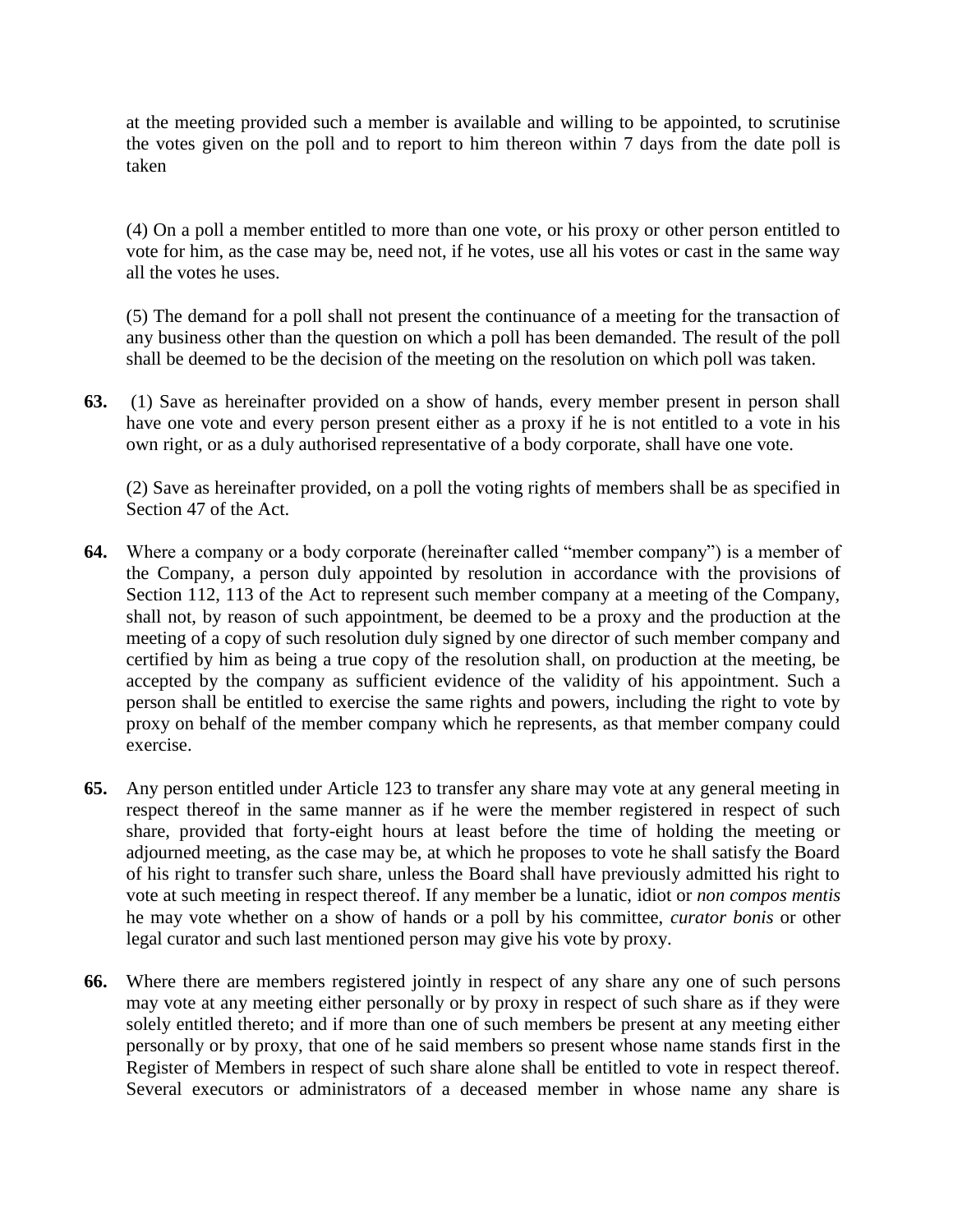registered shall for the purposes of this Article be deemed to be members registered jointly in respect thereof.

- **67.** On a poll votes may be given either personally or by proxy, or, in the case of a body corporate, by a representative duly authorised as aforesaid.
- **68.** The instrument appointing a proxy shall be in writing under the hand of the appointer or of his attorney duly authorised in writing or if such appointer is a body corporate be under its common seal or the hand of its officer or attorney duly authorised.

A person may be appointed a proxy though he is not a member of the Company and every notice convening a meeting of the Company shall state this and that a member entitled to attend and vote at the meeting is entitled to appoint a proxy to attend and vote instead of him.

- **69.** The instrument appointing a proxy and the power-of-attorney or other authority (if any) under which it is signed, or a notarially certified copy of that power or authority, shall be deposited at the Office not less than forty-eight hours before the time for holding the meeting at which the person named in the instrument purports to vote in respect thereof and in default the instrument of proxy shall not be treated as valid.
- **70.** A vote given in accordance with the terms of an instrument appointing a proxy shall be valid notwithstanding the previous death or insanity of the principal, or revocation of the instrument, or transfer of the share in respect of which the vote is given, provided on intimation in writing of the death, insanity, revocation or transfer of the share shall have been received by the Company at the Office before the vote is given. Provided nevertheless that the Chairman of any meeting shall be entitled to require such evidence as he may in his discretion think fit of the due execution of an instrument of proxy and that the same has not been revoked.
- **71.** Every instrument appointing a proxy shall be retained by the Company and shall, as nearly as circumstances will admit, be in the form or to the effect following:-

### **BRIDGE AND ROOF CO. (INDIA) LTD.**

#### **Form No. MGT-11 Proxy form**

[Pursuant to section 105(6) of the Companies Act, 2013 and rule 19(3) of the Companies (Management and Administration) Rules, 2014]

CIN:

Name of the company: Registered office: I/We, being the member (s) of …………. shares of the above named company, hereby appoint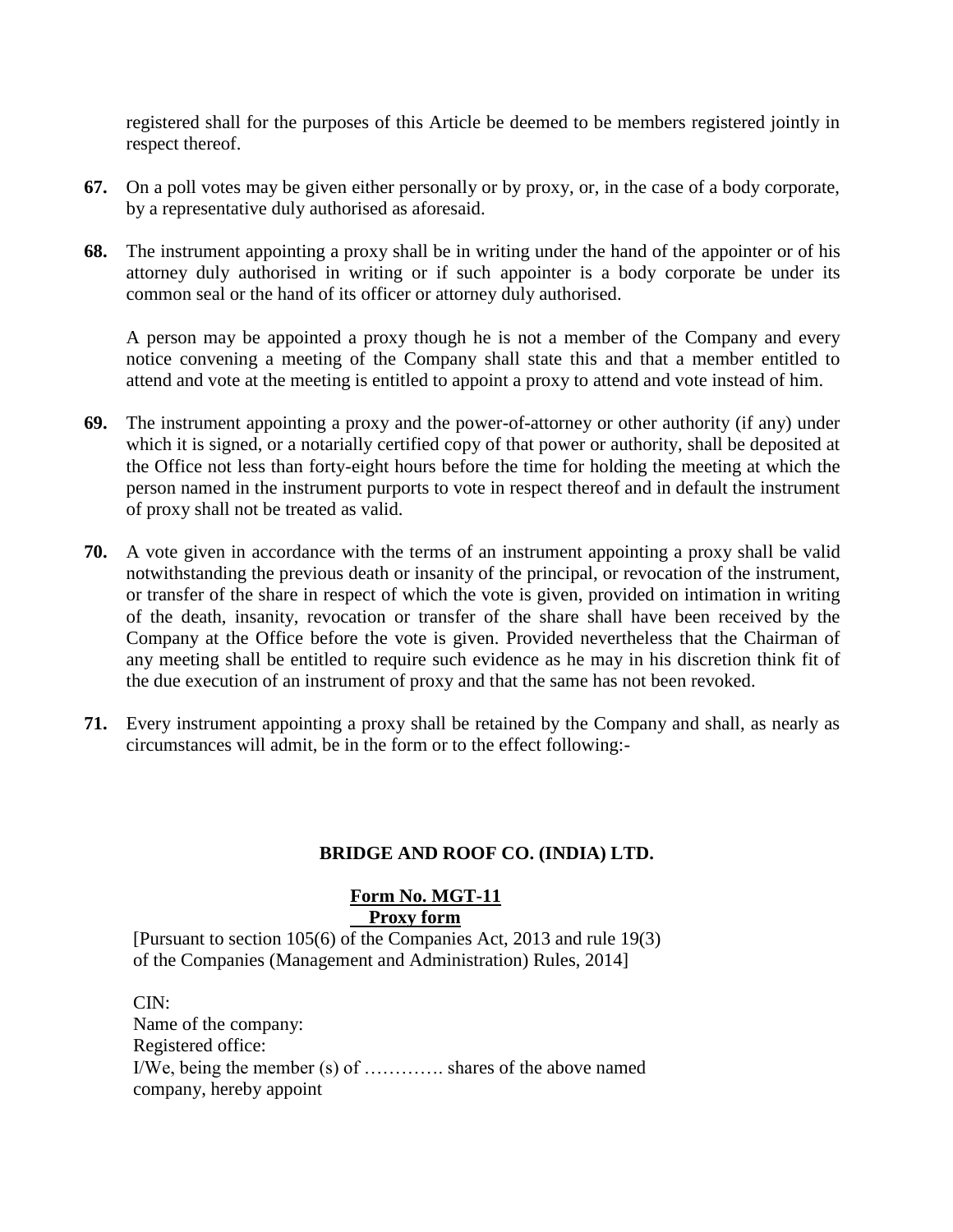1. Name: …………………… Address: E-mail Id: Signature:……………., or failing him Folio No/ Client Id: DP ID: as my/our proxy to attend and vote (on a poll) for me/us and on my/our behalf at the …………..Annual general meeting/ Extraordinary general meeting of the company, to be held on the …… day of……. At………. a.m. / p.m. at……………… (Place) and at any adjournment thereof in respect of such resolutions as are indicated below: Resolution No. 1…………………………………. 2………………………………… 3………………………………. Signed this…… day of……… 20…. Signature of shareholder Signature of Proxy holder(s)

Provided always that an instrument appointing a proxy may be in the form as prescribed in the rules made under Section 105 of the act

- **72.** No member shall be entitled to exercise any voting rights either personally or by proxy at any meeting of the Company in respect of any shares registered in his name on which any calls or other sums presently payable by him have not been paid or in regard to which the Company has, and has exercised, any right of lien.
- **73.** (1) Any objection as to the admission or rejection of a vote, either, on a show of hands, or , on a poll made in due time, shall be referred to the Chairman who shall forthwith determine the same, and such determination made in good faith shall be final and conclusive.

(2) No objection shall be raised to the qualification of any voter except at the meeting or adjourned meeting at which the vote objected to is given or tendered and every vote not disallowed at such meeting shall be valid for all purposes.

**74.** If within half an hour from the time appointed for a meeting a quorum be not present, the meeting, if convened upon such requisition as aforesaid shall be dissolved; but in any other case it shall stand adjourned to the same day in the next week at the same time and place, or to such other day and at such time and place as the Board may by notice appoint and if at such adjourned meeting a quorum be not present, those members who are present and not being less than two shall be a quorum and may transact the business for which the meeting was called.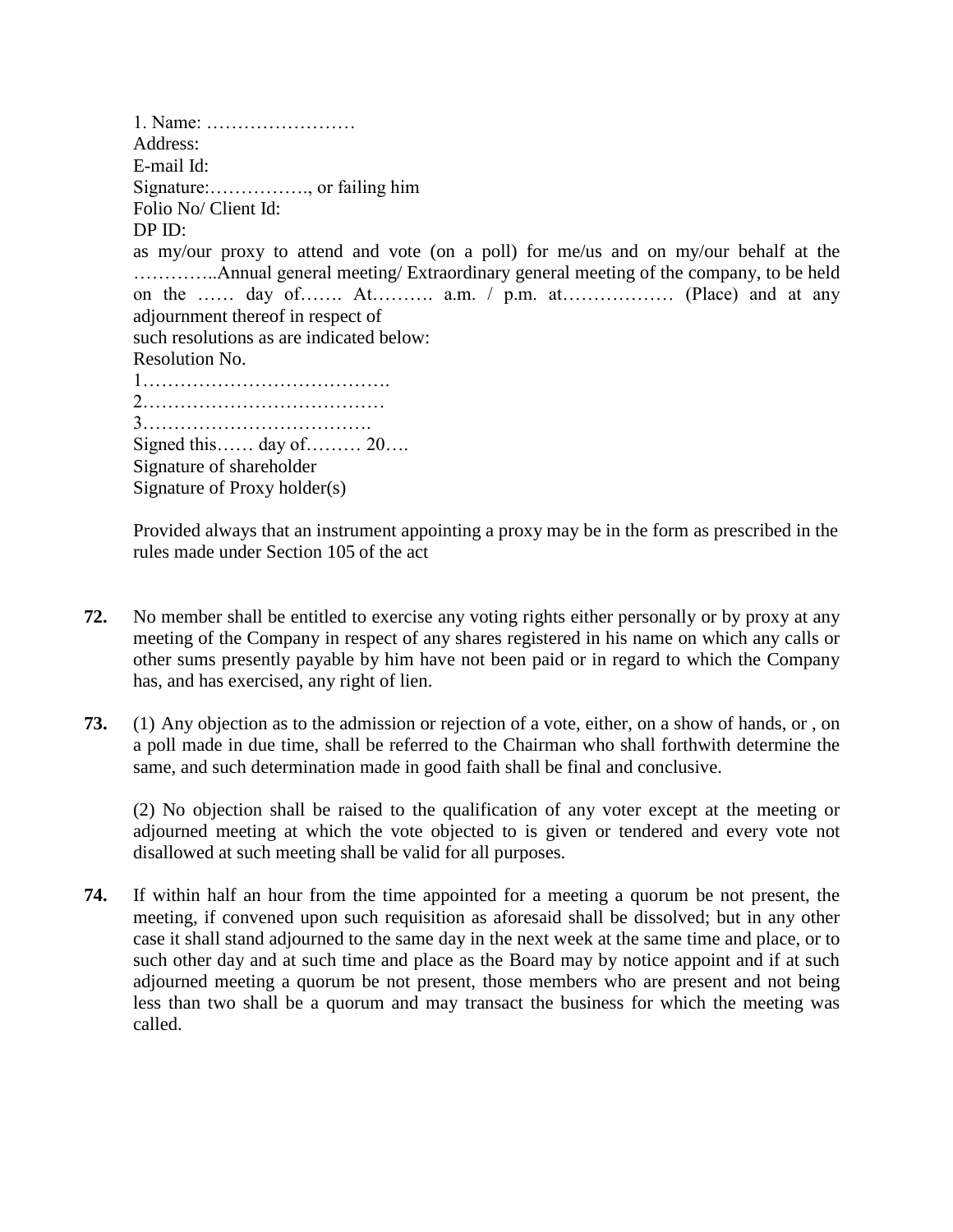**75.** (1)The Chairman of a general meeting may adjourn the same from time to time and from place to place, but no business shall be transacted at any adjourned meeting other than the business left unfinished at the meeting from which the adjournment took place.

(2) When a meeting is adjourned it shall not be necessary to give any notice of an adjournment or of the business to be transacted at an adjourned meeting.

#### **Minutes**

**76.** The Company shall cause minutes to be duly entered in a book provided be held for the purpose in accordance with the provisions of Section 118, 118(10) of the Act and at any such minutes of any general meeting, it purporting to be signed by the Chairman of such meeting, shall be evidence of the matters stated in his minutes.

The minute book of general meetings shall be kept at the Registered Office of the Company.

# **SHARES**

### **General Provisions**

- **77.** Subject to the provisions of these Articles and to the rights of the Government of India the shares shall be under the control of the Board who may allot or otherwise dispose of the same to such person on such terms and conditions, and at such times, as the Board thinks fit either at par or at a premium and for such consideration as the Board thinks fit. Provided that where at any time it is proposed to increase the subscribed capital of the Company by the issue of further shares the Board shall issue such shares in the accordance with the provisions of Section 62, 62(1) of the Act save that the Board may determine whether or not any offer of shares made in such manner shall include a right exercisable by any person concerned to renounce all or any of the shares offered to him in favour of any other person.
- **78.** As regards all allotments made from time to time the Company shall duly comply with Section 39, 39 (4) of the Act.
- **79.** With the approval of the Government of India, the Company shall offer any of its shares to the public for subscription :-
	- (a)The amount payable on application on each share shall not be less than 5 per cent of the nominal amount of the share.
	- (b) The Company shall comply with the provisions of Section 39, 39 (4) of the Act.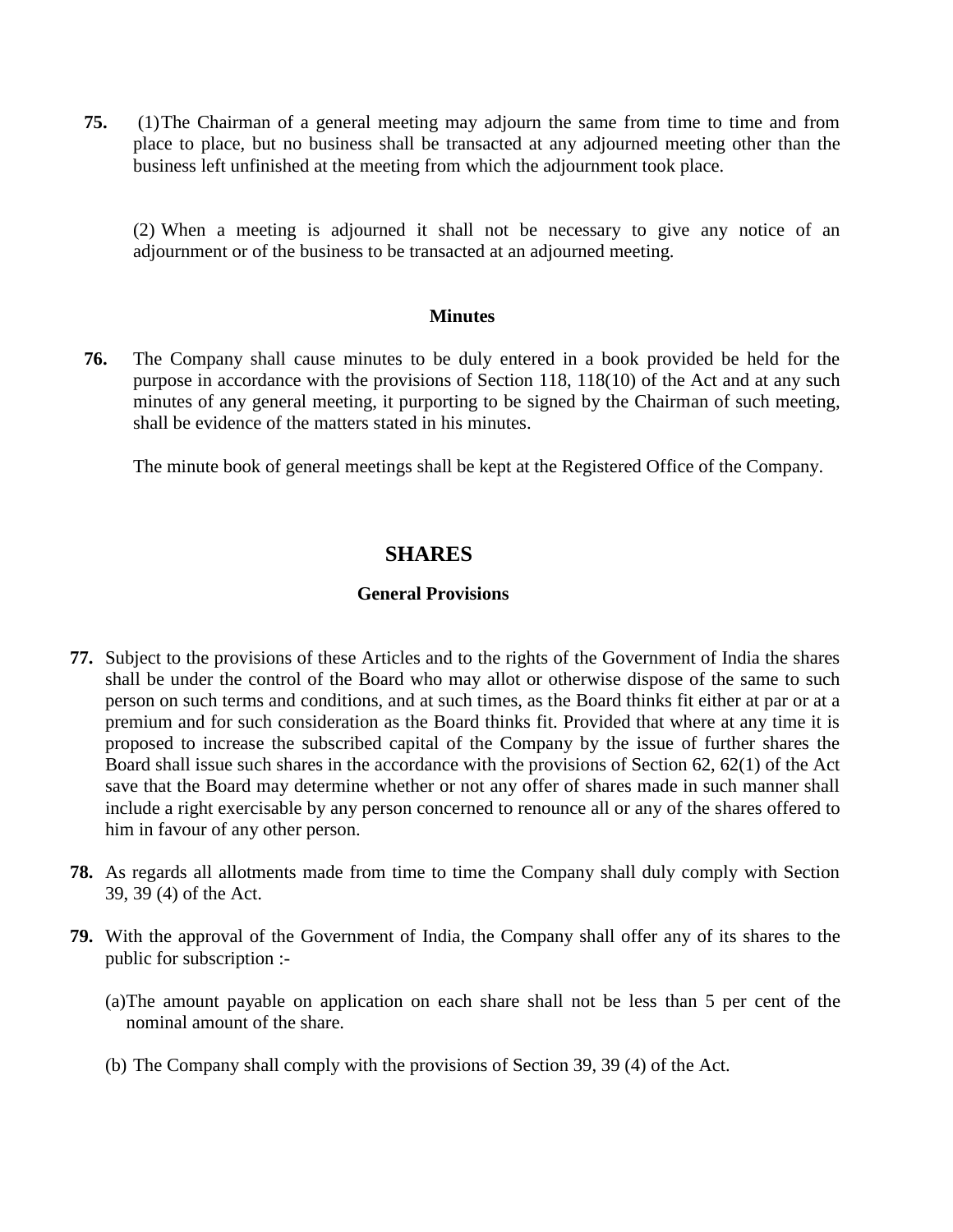- **80.** The Company may exercise the powers of paying commissions conferred by Section 40(6) of the Act, provided that the rate per cent or the amount of the commission paid or agreed to be paid shall be disclosed in the manner required by the said section and the commission shall not exceed 5 per cent of the price at which any shares in respect whereof the same is paid are issued of 2.5 per cent of the price at which any debentures are issued (as the case may be). Such commission may be satisfied by the payment of cash or the allotment of fully or partly paid shares or partly in the one way and partly in the other. The Company may also on any issue of shares or debentures pay such brokerage as may be lawful.
- **81.** If by the conditions of allotment of any share, the whole or part of the amount or issue price thereof shall be payable by installments, every such installment shall, when due, be paid to the Company by the member registered in respect of the share or by his executor or administrator.
- **82.** Save as herein otherwise provided, the Company shall be entitled to treat the member registered in respect of any share as the absolute owner thereof and accordingly shall not except as ordered by a court of competent jurisdiction, or as by statute required be bound to recognise any equitable or other interest in such share on the part of any other person.
- **83.** Shares may be registered in the name of any person, company or other body corporate. Not more than four persons shall be registered jointly as members in respect of any share.
- **84.** Subject to the provisions of Sections 48 and 66 inclusive of the Act, the Board may accept from any member the surrender on such terms and conditions as shall be agreed of all or any his shares.
- **85.** The Board may from time to time subject to the terms on which any share may have been issued, and subject to the provision of Section 49 of the Act, make such calls as the Board thinks fit upon the members in respect of all moneys unpaid on the shares held by them respectively, and not by the conditions of allotment thereof made payable at fixed times, and each member shall pay the amount of every call so made on him to the persons and at the times and places appointed by the Board. A call may be made payable by installments and shall be deemed to have been made when the resolution of the Board authorizing such call was passed.
- **86.** No call shall exceed one-fourth of the nominal amount of a share, or be made payable within one month after the last preceding call was payable. Not less than fourteen days notice of any call shall be given specifying the time and place of payment and to whom such call shall be paid.
- **87.** If the sum payable in respect of any call or installment be not paid on or before the day appointed for payment thereof, the holder for the time being of the share in respect of which "the call shall have been made or the installment shall be due shall pay interest for the same at the rate of 12 per cent per annum from the day appointed for the payment thereof to the time of the actual payment or at such lower rate as the Board may determine.
- **88.** If by the terms of issue of any share or otherwise any amount is made payable at any fixed time or by installments at fixed times, whether on account of the amount of the share or by way of premium, every such amount or installment shall be payable as if it were a call duly made by the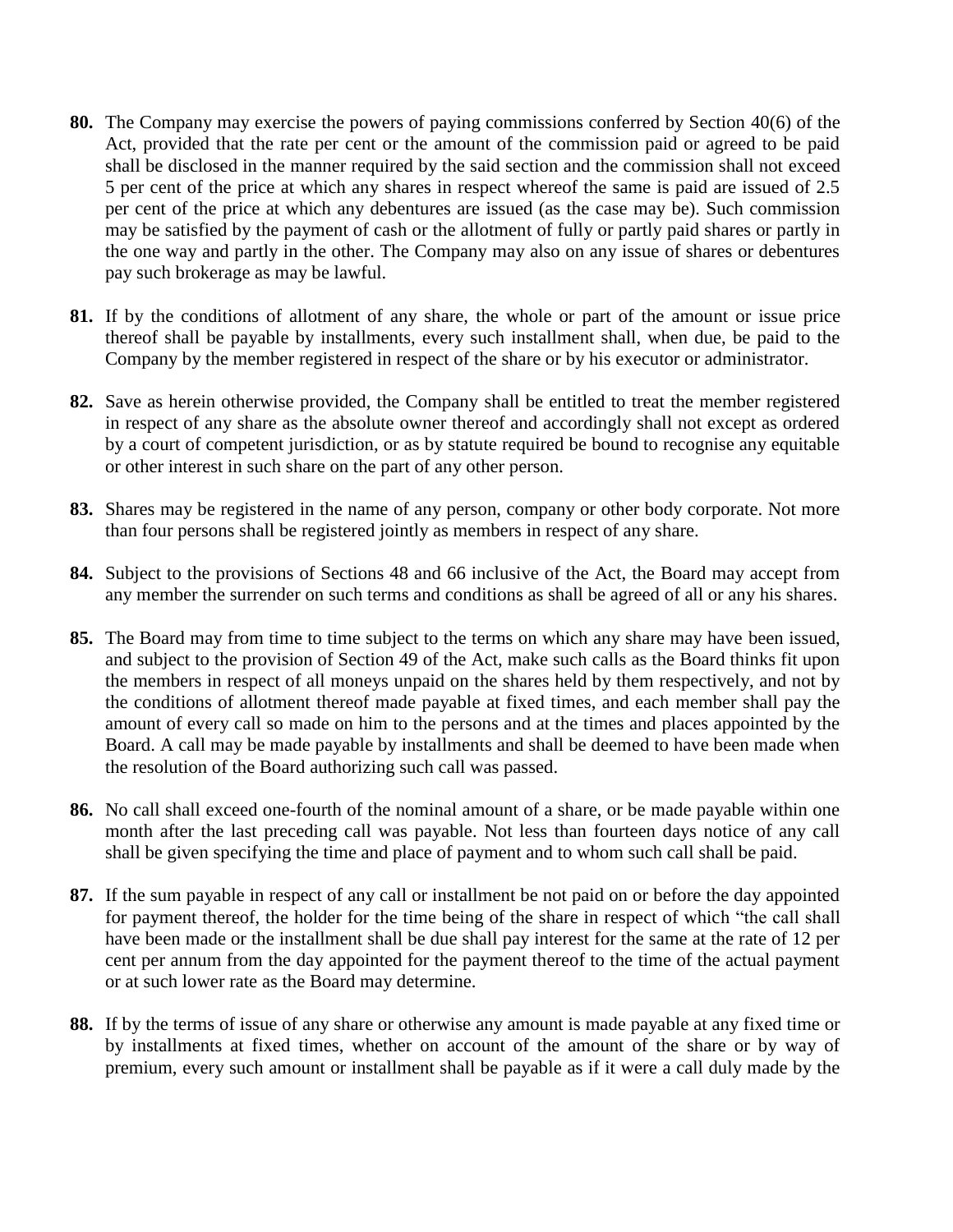Board and of which due notice had been given, and all the provisions herein contained in respect of calls shall relate to such amount or installment accordingly.

- **89.** On the trail or hearing of any action of suit brought by the Company against any member or his representative to recover any debt or money claimed to be due to the Company in respect of his shares, it shall be sufficient to prove that the name of the defendant is, or was, when the claim arose in the Register of Members as a member in respect of the shares in relation to which such claim is made, and that the amount claimed is not entered as paid in the books of the Company and it shall not be necessary to prove the appointment of the Board who made any call nor that a quorum was; present at the meeting of the Board at which any call was made not that the meeting at which may call was made was duly convened or constituted, nor any other matter whatsoever, but the proof of the matters aforesaid shall be conclusive evidence of the debt.
- **90.** The Board may, if thinks fit, receive from any member willing to advance the same, all or any part of the money due upon the shares registered in his name beyond the sums actually called for, and upon the money so paid or satisfies in advance, or so much thereof as from time to time exceed the amount of the made upon the shares in respect of which such advance has been made Company may pay interest at such rate not exceeding 6 percent per annum as the member paying such sum in advance and the Board agree upon. Money so paid in excess of the amount of calls shall not rank for dividend. The Board may at any time repay the amount so advance upon giving to such member not less than three months' notice in writing.
- **91.** A call may be revoked or postponed at the discretion of the Board.
- **92.** Members who are registered jointly in respect of a share shall be severally as well as jointly liable for the payment of all installments and calls due in respect of such share.

### **Certificates**

- **93.** The Certificate of title to shares and duplicates thereof when necessary shall be issued under the Company Seal of the Company.
- **94.** Every member shall be entitled free of charge to one certificate for all the shares of each class registered in his name, or, if the Board so approves to several certificates each for one or more of such shares, but in respect of each additional certificate, the Company shall be entitled to charge a fee of Rs.2 or such smaller sum as the Board may determine. Unless the conditions of issue of any shares otherwise provided, the Company shall within two months after the date of allotment of any of its shares or within one months of the receipt of an application for the registration of transfer of any shares complete and have ready for delivery the certificates of such shares. Every certificate of shares shall specify the number and denoting numbers of the shares in respect of which it is issued and the amount paid up thereon. The Company shall not be bound to issue more than one certificate to members registered jointly in respect of any share and delivery of a certificate to one of such members shall be sufficient delivery to all members.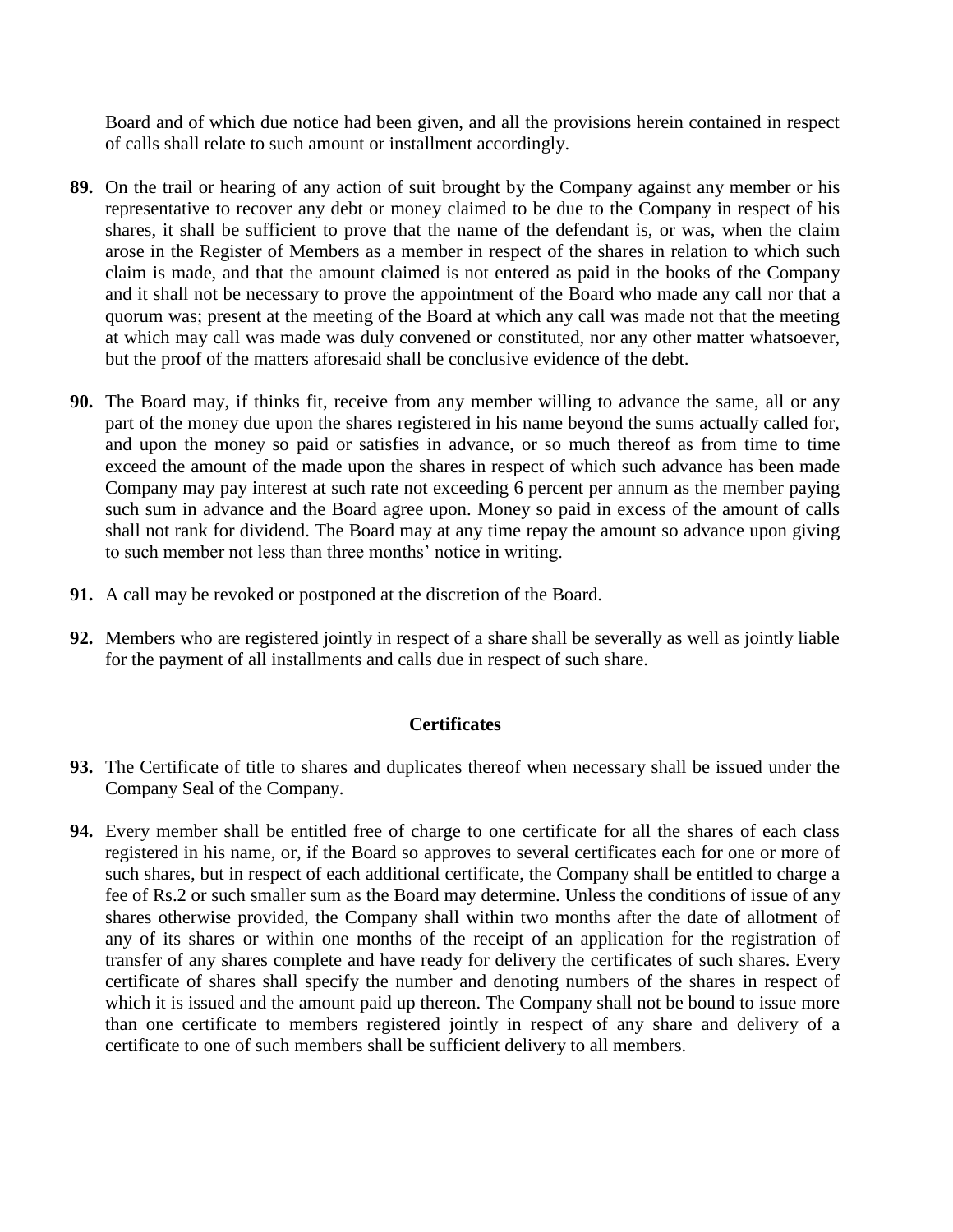- **95.** If any certificate be mutilated, torn or defaced, then upon production thereof to the Board, the Board may order the same to be cancelled and may issue a new certificate in lieu thereof, and if any certificate be lost or destroyed, then upon proof thereof to the satisfaction of the Board and on such indemnity as the Board may deem adequate being given a new certificate in lieu thereof shall be given to the party entitled to the share to which such lost or destroyed certificate shall relate. For every certificate issued under this Article there shall be paid to the Company the sum of Rs.2 or such smaller sum as the Board may determine.
- **96.** Subject to any special rights or privileges for the time being attached to any shares in the capital of the Company then issued and to the rights of the Government of India new shares may be issued upon such terms and conditions, and with such rights and privileges attached thereto as the special resolution resolving upon the creation thereof shall direct, and if no direction be given, as the Board shall determine, and in particular such shares may be issued with a preferential or qualified right to dividends and in the distribution of assets of the Company.
- **97.** Before the issue of any new shares, the Company in General Meeting may make provisions as to the allotment and issue of the new shares, and in particular may determine to whom the same shall be offered in the first instance and whether at par or at a premium or, subject to the provisions of Section 53 of the Act, at a discount; in default of any such provisions, or so far as the same shall not extend, the new shares may be issued in conformity with the provisions of Articles 77.
- **98.** Except so far as otherwise provided by the conditions of issue or by these presents, any capital raised by the creation of new share shall be considered part of the existing capital of the Company and shall be subject to the provisions herein contained with reference to the payment of calls and installments, transfer and transmission, forfeiture, lien and otherwise.
- **99.** If, owing to any inequality in the number of new shares to be issued, and the number of shares held by members entitled to have the offer of such new shares, any difficulty shall arise in the apportionment of such new shares or any of them amongst the members such difficulty shall, in the absence of any direction in the resolution creating the shares or by the Company in General Meeting, be determined by the Board.

### **Shares in Depository form**

**100.** (i). Notwithstanding anything contained herein, the Company shall be entitled to dematerialise its shares, debentures and other securities pursuant to the Depositories Act, 1996 and to offer its shares, debentures and other securities for subscription in a dematerialised form.

(ii). Notwithstanding anything contained herein, the Company shall be entitled to treat the person whose names appear in the register of members as a holder of any share or whose names appear as beneficial owners of shares in the records of the Depository, as the absolute owner thereof and accordingly shall not (except as ordered by a Court of competent jurisdiction or as required by law) be bound to recognise any benami trust or equity or equitable contingent or other claim to or interest in such share on the part of any other person whether or not it shall have express or implied notice thereof.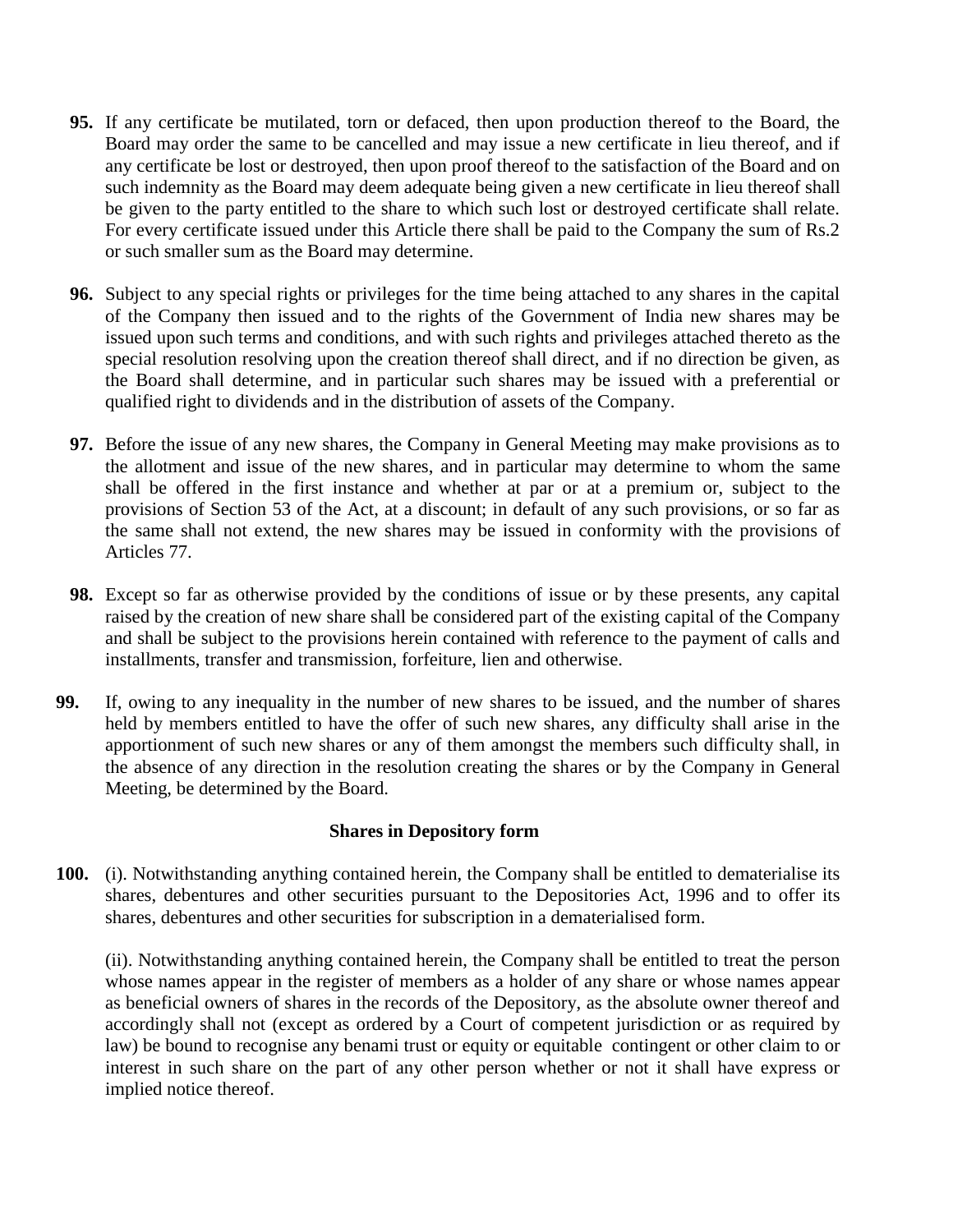(iii). Notwithstanding anything contained herein, in the case of transfer of shares or other marketable securities where the Company has not issued any Certificates and where such shares or other marketable securities are being held in an electronic and fungible form, the provisions of the Depositories Act, 1996 shall apply. Further, the provisions relating to progressive numbering shall not apply to the shares of the Company which have been dematerialised.

#### **Forfeiture and Lien**

- **101.** If any member fails to pay any call or installment on or before the day appointed for the payment of the same the Board may at any time thereafter during such time as the call or installment remains unpaid, serve a notice on such member requiring him to pay the same, together with any interest that may have accrued and all expenses that may have been incurred by the Company by reason of such non-payment.
- **102.** The notice shall name a day (not being less than fourteen days from the date of the notice) and a place or places on and at which such call or installment and such interest and expenses as aforesaid are to be paid. The notice shall also state that in the event of non-payment at or before the time, and at the place appointed, the shares in respect of which such call was made or installment is payable will be liable to be forfeited.
- **103.** If the requisitions of any such notice as aforesaid be not complied with any shares in respect of which such notice has been given may, at any time thereafter, before payment of all calls or installments, interest and expenses, due in respect thereof, be forfeited by a resolution of the Board to that effect. Such forfeiture shall include all dividends declared in respect of the forfeited shares and not actually paid before the forfeiture.
- **104.** When any share shall have been so forfeited, notice of the resolution shall be given to the members in whose name it stood immediately prior to the forfeiture and an entry of the forfeiture with the date thereof, shall forthwith be made in the Register of Members, but no forfeiture shall be in any manner invalidated by any omission or neglect to give such notice to make such entry as aforesaid.
- **105.** The Board may at any time before any share so forfeited shall have been sold, re-allotted or otherwise disposed of, annul the forfeiture thereof upon such conditions as it thinks fit.
- **106.** Any share so forfeited shall be deemed to be the property of the Company, and the Board may sell, re-allot or otherwise dispose of the same in such manner as it think fit.
- **107.** A person whose shares have been forfeited shall cease to be member in respect of the forfeited shares, but shall notwithstanding, remain liable to pay and shall forthwith pay to the Company all calls or installments, interest and expenses owing upon or in respect to such shares at the time of the forfeiture, together with interest thereon from the time of forfeiture until payment at 12 per cent per annum and the Board may enforce the payment thereof, or any part thereof, without any deduction or allowance for the value of the shares at the time of forfeiture, but shall not be under any obligation to do so.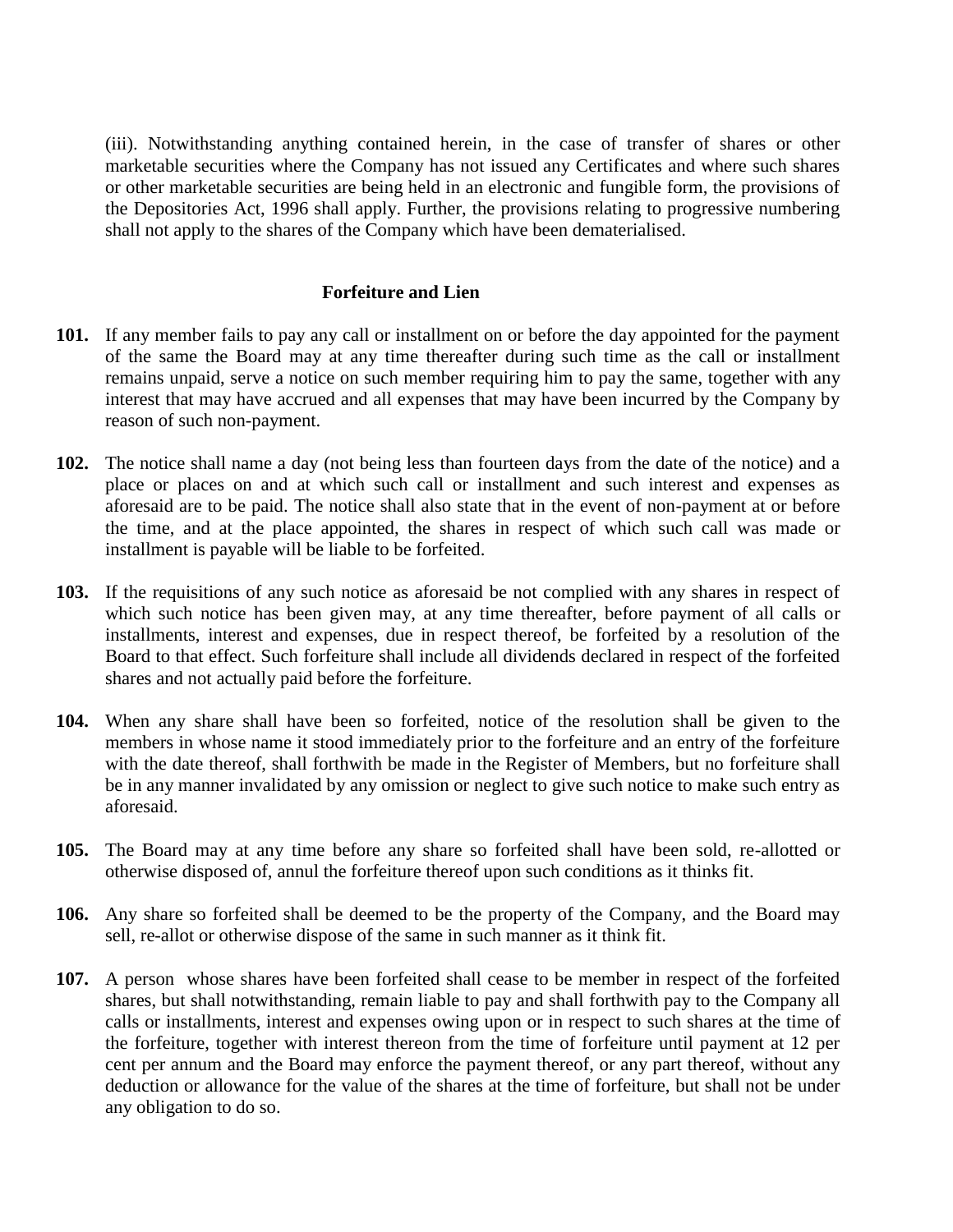- **108.** A Duly verified declaration in writing that the declarant is a Director of the Company, and that certain shares in the Company have been duly forfeited on a date stated in the declaration shall be conclusive evidence of the facts therein stated as against all persons claiming to be entitled to the shares and such declaration and the receipt of the Company for the consideration if any, given for the shares on the sale or disposition thereof shall constitute a good title to such shares; and the person to whom the shares are sold shall be registered as the Member in respect of such shares and shall not be bound to see to the application of the purchase money, nor shall his title to such shares be affected by any irregularity or invalidity in the proceedings in reference to such forfeiture, sale or disposition.
- **109.** The Company shall have a first and paramount lien upon all the shares not being fully paid up registered in the name of each member (whether solely or jointly with others) and upon the proceeds of sale thereof of moneys called or payable at a fixed time in respect of such shares whether the time for the payment thereof shall have actually arrived or not and no equitable interest in any share shall be created except upon he footing and condition that Article 82 hereof is to have full effect. Such lien shall extend to all dividends from time to time declared in respect of such shares. Unless otherwise agreed, the registration of a transfer of shares shall operate as a waiver for the Company's lien, if any, on such shares.
- **110.** For the purpose of enforcing such lien the Board may sell the shares subject thereto in such manner as it thinks fit, but no sale shall be made until such time for payment as aforesaid shall have arrived and until notice in writing of the intention to sell shall have been served on such member, his executor or administrator or his committee, *curator bonis* or other legal representative as the case may be and default shall have been made by him or them in the case may be and default shall have been made by him or them in the payment of the moneys called or payable at a fixed time in respect of such shares for seven days after the date of such notice.
- **111.** The net proceeds of the sale shall be received by the Company and applied in or towards payment of such part of the amount in respect of which the lien exists as is presently payable, and the residue, if any, shall (subject to a like lien for sums not presently payable as existed upon the shares before the sale) be paid to the person entitled to the shares at the date of the sale.
- **112.** Upon any sale after forfeiture or for enforcing a lien in purported exercise of the powers herein before given, the Board may appoint some person to execute an instrument of transfer of the shares sold and cause the purchaser's name to be entered in the Register of Members in respect of the shares sold, and the purchaser shall not be bound to see to the regularity of the proceedings, nor to the application of the purchase money and after his name has been entered in the Register of Members in respect of such shares the validity of the sale shall not be impeached by any person, and the remedy of any person aggrieved by the sale shall be in damages only and against the Company exclusively.
- **113.** Where any shares under the powers in that behalf herein contained are sold by the Board and the certificate in respect thereof has not been delivered up to the Company by the former holder of such shares, the Board may issue a new certificate for such shares distinguishing it in such manner as it may think fit from the certificate not so delivered up.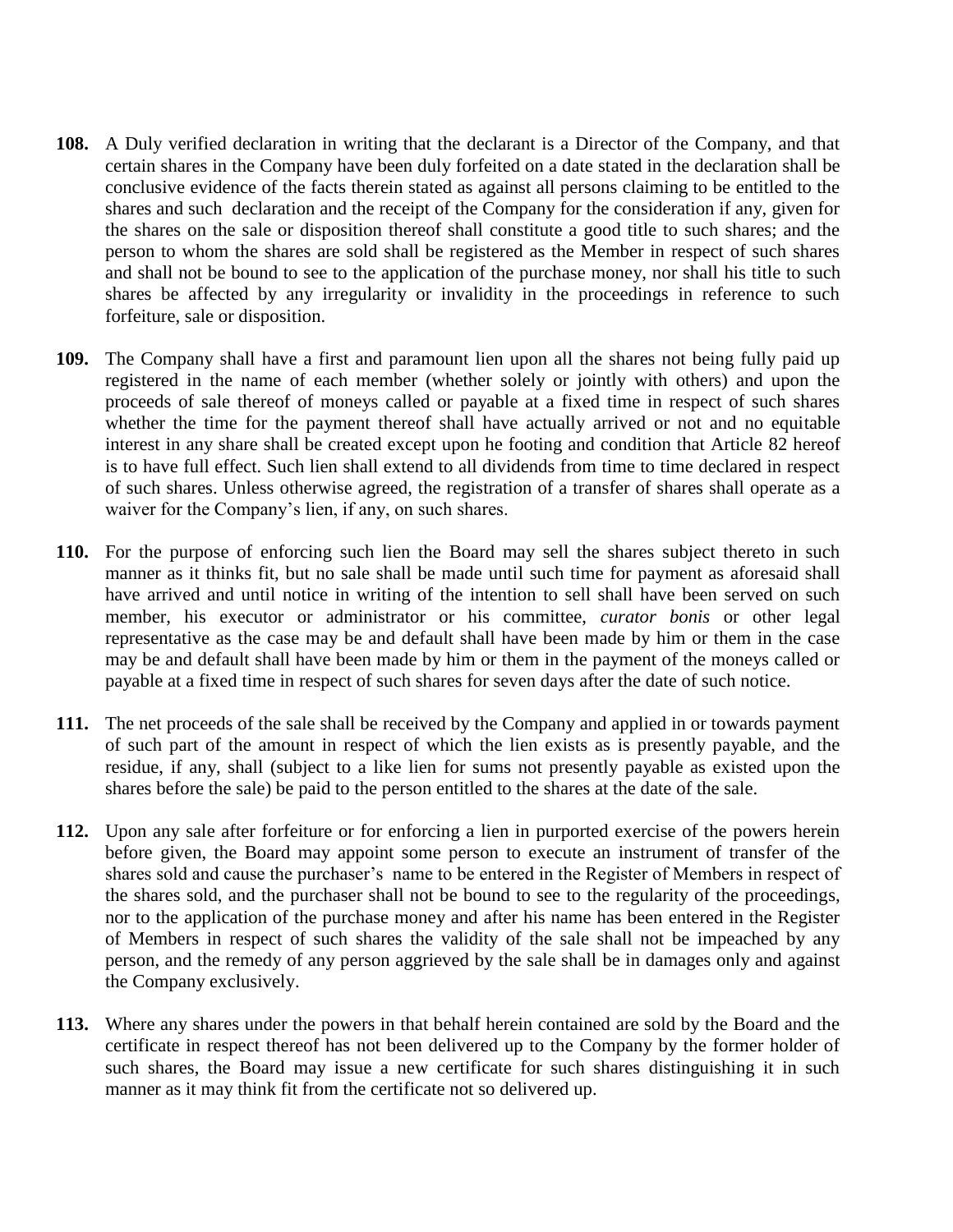#### **Transfer and Transmission**

- **114.** Save as provided in Section 56 of the Act, no transfer of a share except bonds issued by Government company shall be registered unless a proper instrument of transfer duly stamped and executed by or on behalf of the transferor and by or on behalf of the transferee has been delivered to the Company together with the certificate, or if no such certificate is in existence, the letter of allotment of the share. The instrument of transfer of any share shall specify the name, address and occupation (if any) both of the transferor and of the transferee, and the transferor shall be deemed to remain the member in respect of such share until the name of the transferee is entered in the Register of Members in respect thereof. Each signature to such transfer shall be duly attested by the signature of one credible witness who shall add his address and occupation.
- **115.** Subject to the directions of the Government of India application for the registration of the transfer of a share may be made either by the transferor or the transferee, provided that, where such application is made by the transferor, no registration shall in the case of a partly paid share be effected unless the Company gives notice of the application to the transferee in the manner prescribed by Section 56(3) of the Act, and subject to the provisions of these Articles the Company shall, unless objection is made by the transferee within two weeks from the date of receipt of the notice, enter in the Register of Members the name of the transferee in the same manner and subject to the same conditions as if the application for registration of the transfer was made by the transferee.
- **116.** Every instrument of transfer of shares in the Company shall be in the form prescribed by the Central Government and presented to the prescribed authority before it is signed by or on behalf of the transferor and the prescribed authority shall stamp or otherwise endorse thereon the date on which it is so presented and shall be delivered to the Company within two months from the date of such presentation.
- **117.** Subject to the provisions of Section 58 of the Act, the Board, without assigning any reason for such refusal, may, within two months from the date on which the instrument of transfer was delivered to the Company, refuse to register any transfer of a share upon which the Company has a lien, and in the case of a share not fully paid up, may refuse to register a transfer to a transferee of whom the Board does not approve.
- **118.** No transfer shall be made to a minor or person of unsound mind.
- **119.** Every instrument of transfer shall be left at the Office for registration, accompanied by the certificate of the share the subject of the instrument of transfer or if no such certificate is in existence by the letter of allotment of the share and such other evidence as the Board may require to prove the title of the transferor or his right to transfer the share. Every instrument of transfer which shall be registered shall be retained by the Company, but any instrument of transfer which the Board may refuse to register shall be returned to the person depositing the same.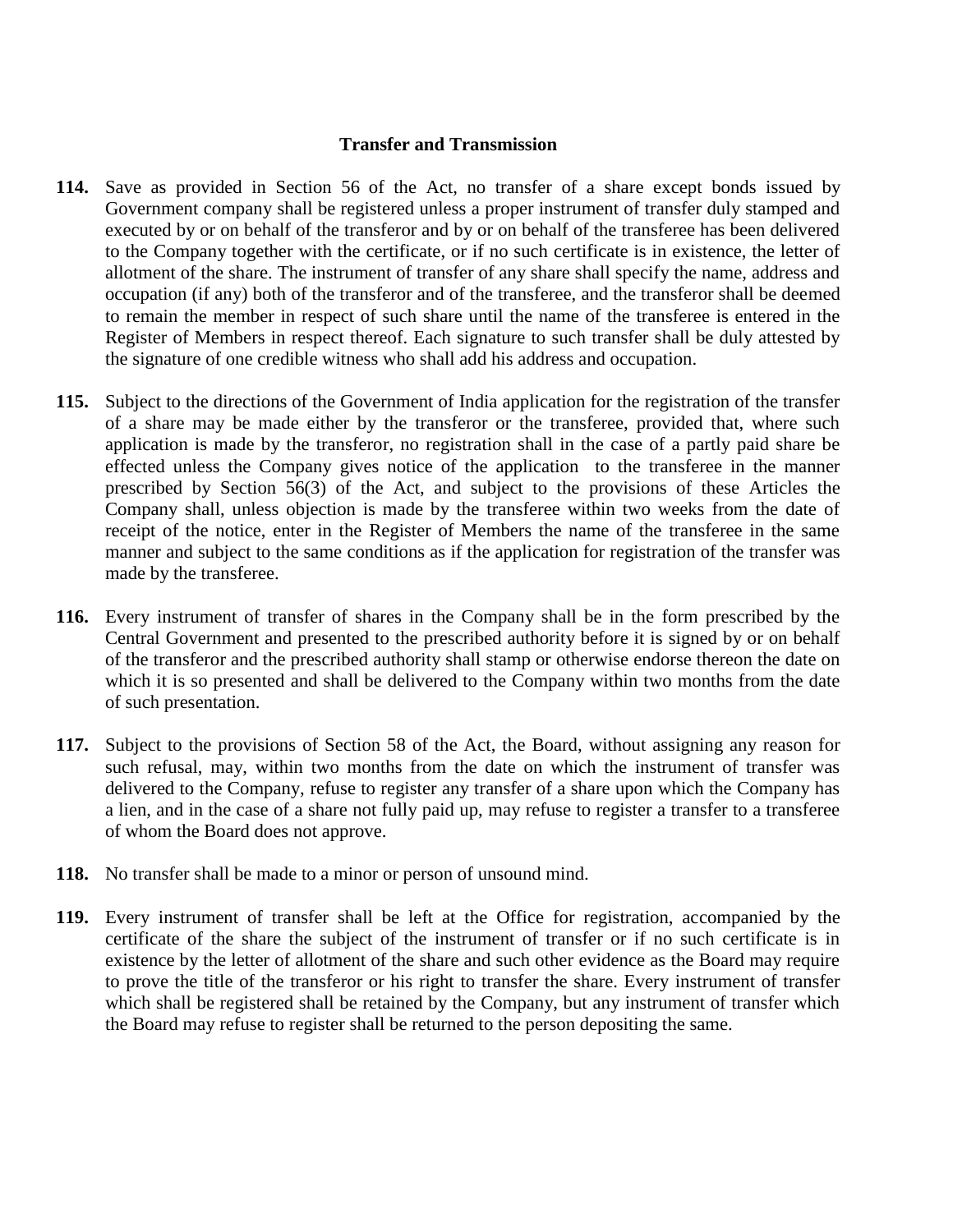- **120.** If the Board refuses to register the transfer of any share, the Company shall, within two months from the date on which the instrument of transfer was lodged with the Company, sent to the transferee and the transferor notice of the refusal.
- **121.** A fee not exceeding Rs.2 may be charged for the registration of each transfer, grant of probate, grant to letters of administration, certificate of death or marriage, power-of-attorney of other instrument and shall, if required by the Board, be paid before the registration thereof.
- **122.** The executor or administrator of a deceased member (not being one of several registered jointly) shall be the only person recognized by the Company as having any title to the share registered in the name of such member, and, in case of the death of anyone or more of the members registered jointly in respect of any share, the survivor shall be the only person recognized by the Company as having any title to or interest in such share, but nothing herein contained shall be taken to release the estate of a deceased member from any liability on the share in respect of which he is registered jointly with any other member. Before recognizing any executor of administrator the Board may require him to obtain a grant of probate of letters of administration of other legal representation, as the case may be, from a competent court in India. Provided nevertheless that in any case where the Board in its absolute discretion thinks fit it shall be lawful for the Board to dispense with the production of probate or letters of administration or such other legal representation upon such terms as to indemnity or otherwise as the Board, in its absolute discretion, may consider adequate.
- **123.** Any committee or guardian of a lunatic or minor member or any person becoming entitled to or to transfer a share in consequence of the death or bankruptcy or insolvency of any member upon producing such evidence that he sustains the character in respect of which he proposes to act under this Article or of his title as the Board thinks sufficient, may with the consent of the Board (which the Board shall not be bound to give) be registered as a member in respect of such share, or may subject to the regulations as to transfer hereinbefore contained, transfer such share.
- **124.** (1) If the person so becoming entitled under Article 123 shall elect to be registered as a member in respect of the share himself, he shall deliver or send to the Company a notice in writing signed by him stating that he so elects.

(2) If the person aforesaid shall elect to transfer the share, he shall testify his election by executing an instrument of transfer of the share.

(3) All the limitations, restrictions and provisions of these Articles

relating to the right to transfer and the registration of an instrument, of transfer of a share shall be applicable to any such notice or transfer as aforesaid as if the death, lunacy, bankruptcy or insolvency of the member had not occurred and the notice of transfer were a transfer signed by that member.

**125.** A person so becoming entitled under Article 123 to a share by reason of the death, lunacy, bankruptcy or insolvency of a member shall, subject to the provisions of Article 65 and of Section 126 of the Act, be entitled to the same dividends and other advantages to which he would, be entitled if he were the member registered in respect of the share.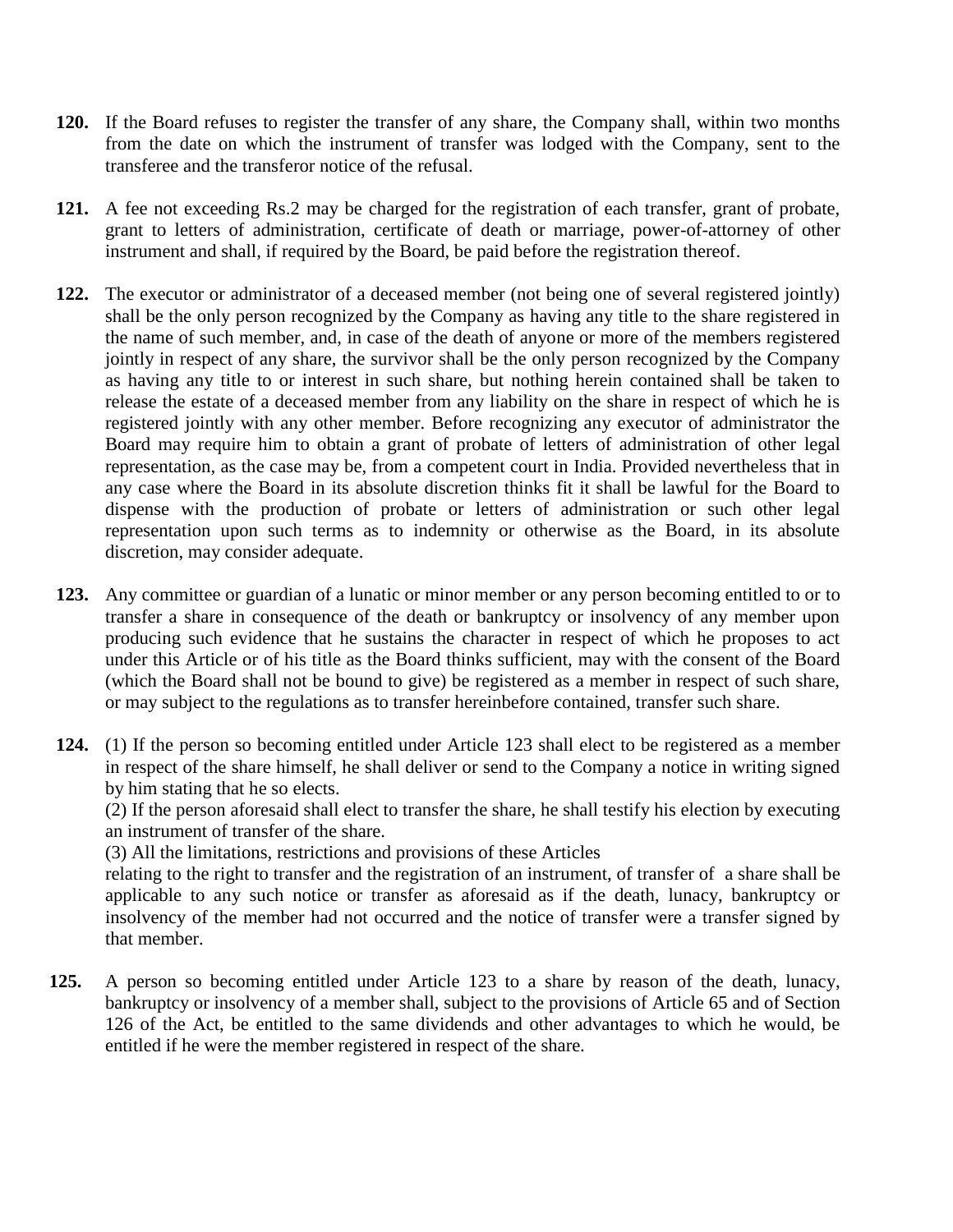Provided that the Board may at any time give notice requiring any such person to elect either to be registered himself or to transfer the share, and if the notice is not complied with within ninety days, the Board may thereafter withhold payment of all dividends, bonuses or other moneys payable in respect of the share, until the requirements of the notice have been complied with.

#### **Consolidation and Subdivision**

- **126.** Subject to the approval of the Government of India the Company by special resolution may from time to time after the conditions of the Memorandum of Association to :-
	- (a) consolidate and divide all or any of its share capital into shares of larger amount than its existing shares;
	- (b) subdivide its existing shares or any of them into shares of smaller amount than is fixed by the Memorandum so however, that in the subdivision the proportion between the amount paid and the amount if any, unpaid on each reduce share shall be the same as it was in the case of the share from which the reduced share is derived;
	- (c) cancel any shares which at the date of the passing of the resolution, have not been taken or agreed to be taken by any person and diminish the amount of its share capital by the amount of the shares so cancelled.
- **127.** The resolution whereby any share is subdivided may determine that as between the members registered in respect of the shares resulting from such subdivision, one or more of such shares shall have some preference of special advantage as regards dividend, capital, voting or otherwise over or as compared with the others or other, subject, nevertheless, to the provisions of Sections 43, 47, 48 and 66 of the Act.
- **128.** Subject to the prior approval of the Government of India the Company in General Meeting may upon recommendation of the Board resolve that the whole or any part of the undivided profits of the Company (which expression shall include any premium received on the issue of shares, and any profits or other sums which have been set aside as a reserve or reserves or have been carried forward without being divided) be capitalized and distributed amongst such of the members as would be entitled to receive the same if distributed by way of dividend and in the same proportions on the footing that they become entitled thereto as capital and that all or any part of such capitalized amount be applied on behalf of such members in paying up in full any unissued shares, debentures or debenture-stock of the Company which shall be distributed accordingly or in or towards payment of the uncalled liability on any issue shares, and, that such distribution or payment shall be accepted by such members in full satisfaction of their interest in the said capitalized amount. Provided that any sum standing to the credit or a share premium account or a capital redemption reserve account may, for the purpose of this Article, only be applied in the paying up of unissued shares to be issued to members of the Company as fully paid bonus shares.
- **129.** Subject to the prior approval of the Government of India the Company in general meeting may resolve that any surplus moneys arising from the realization of any capital assets of the Company or any investment representing the same, or any other undistributed profits of the Company not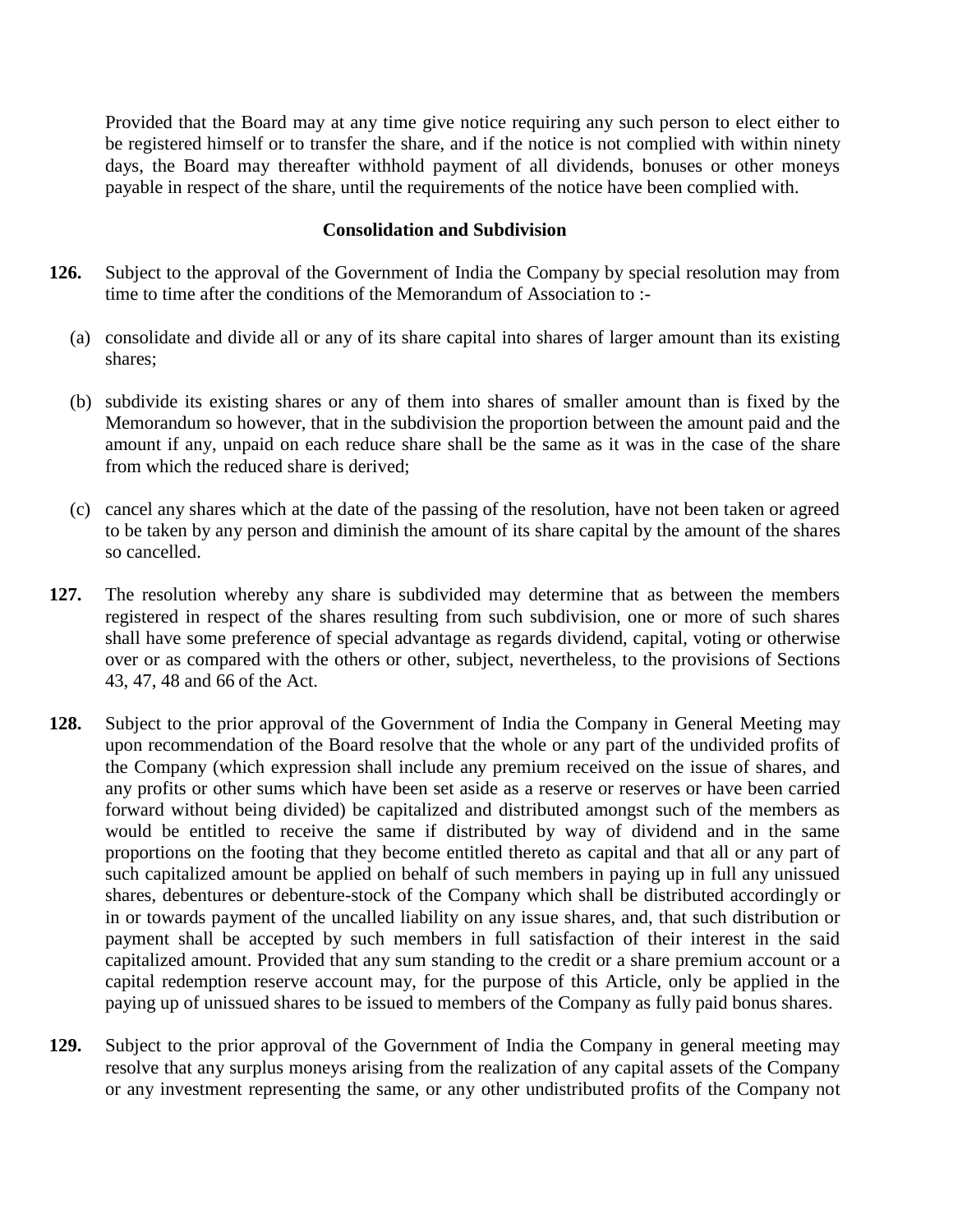subject to charge for income tax, be distributed among the members on the footing that they receive the same as capital.

**130.** For the purpose of giving effect to any resolution under the two last preceding Articles and Article 151 the Board may settle difficulty which may arise in regard to the distribution as it thinks expedient and in particular may issue fractional certificates, and may fix the value for distribution of any specific assets, and may determine that cash payments shall be made to any members upon the footing of the value so fixed in order to adjust the rights of all parties and may vest such case or specific assets in trustees upon such trusts for the persons entitled to the dividend or capitalized funds as may seem expedient to the Board. Where requisite, a proper contract shall be filed in accordance with Section 39, 39 (4) of the Act, and the Board may appoint any person to sign such contract on behalf of the persons entitled to the dividend or capitalized fund, and such appointment shall be effective.

#### **Modification of Rights**

**131.** Whenever the capital (by reason of the issue of preferences shares or otherwise) is divided into different classes of shares, all or any of the rights and privileges attached to each class may, subject to the provisions of Sections 48 and 66 of the Act be modified, commuted, affected, abrogated, varied or dealt with by agreement between the Company and any person purporting to contract on behalf of that class, provided such agreement is (a) consented to in writing by the holders of at least three-fourths of the issued shares of that class or (b) sanctioned by a resolution passed at a separate general meeting of the members registered is respect of shares of that class in accordance with Section 48 and 66 of the Act and all the provisions herein contained as to general meeting shall, mutatis mutandis, apply to every such meeting except that the quorum hereof shall be at least two members registered in respect of or representing by proxy one-fifth of the nominal amount of the issued shares of that class. This Article is not by implication to curtail the power of modification which the Company would have if this Article were omitted. The Company shall comply with the provision of Section 117 of the Act as to forwarding a copy of any such agreement or resolution to the Registrar.

#### **BOOKS AND ACCOUNTS**

- **132.** The Board shall cause to be kept in accordance with the provisions of Section 128(1), (3), (5), (6) of the Act proper books of account with respect to:
	- (a) all sums of money received and expended by the Company and the matters in respect of which the receipt and expenditure take place;
	- (b) all sales and purchases of goods by the Company;
	- (c) the assets and liabilities of the Company.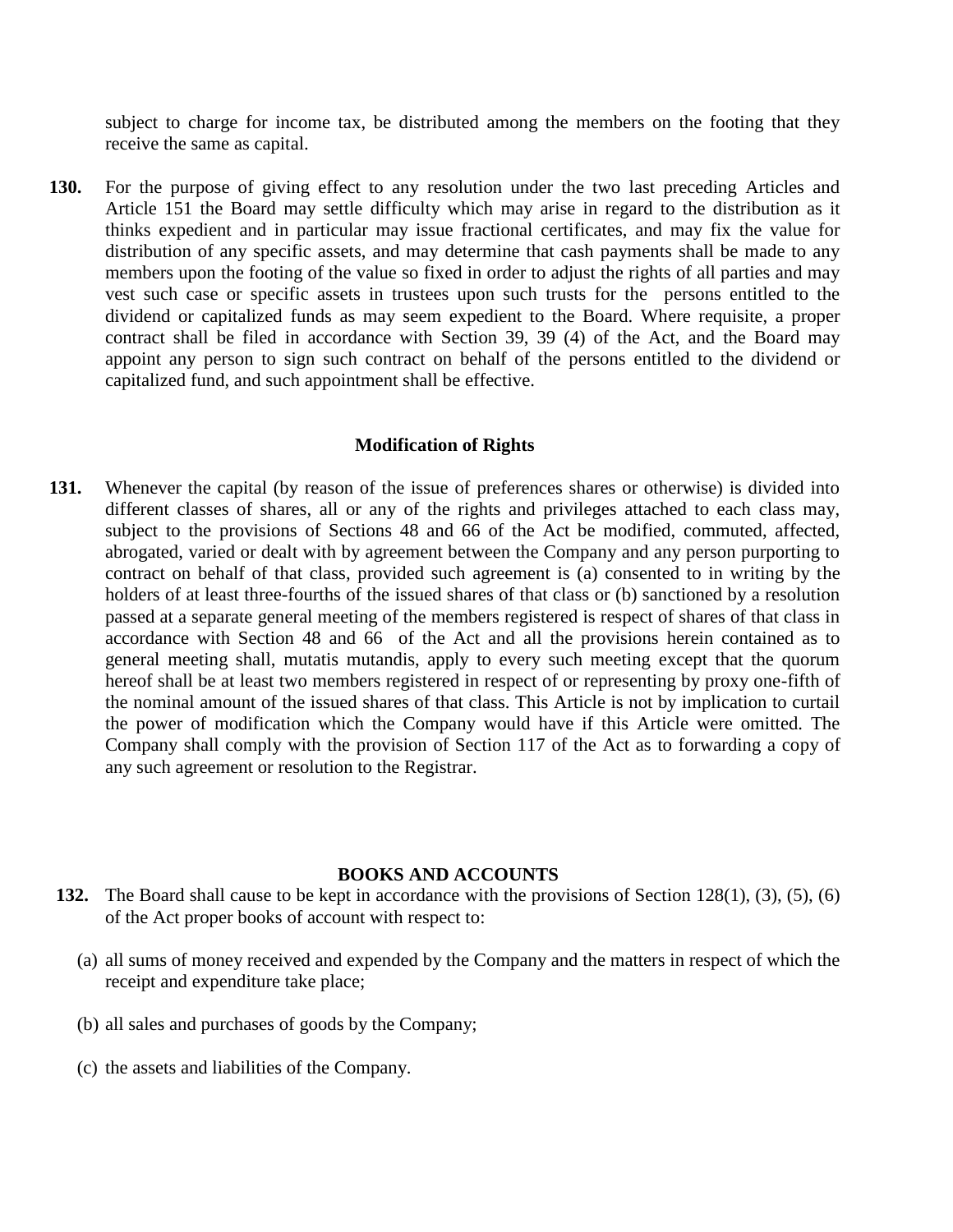- **133.** The Books of account shall be kept at the Office or at such other place in India as the Board thinks fit, and shall be open to inspection by any Directors during business hours.
- **134.** The Board shall from time to time determine whether and to what extent and at what times and places and under what conditions or regulations the books of account and books and documents other than those referred to in Articles 45, 77 and 166 or any of them, shall be open to inspection by the members not being Directors and member (not being a Director) shall two last have any right of inspecting any book of account or book or document of the Company except as conferred by law or authorized by the Board or by the Company in General Meeting provided always the Government of India shall have the right to inspect the Books of Accounts of the Company and take copies/extracts thereof.
- **135.** At every Annual General Meeting the Board shall lay before the Company a balance sheet and profit and loss account made up in accordance with the provisions of Section 129(1) of the Act and such Balance Sheet and Profit and Loss account shall comply with the requirements of Section 129 and Schedule III to the Act so far as they are applicable to the Company but, save as aforesaid the Board shall not be bound disclose greater details of the result of extent of the trading and transactions of the Company than it may deem expedient.
- **136.** Pursuant to Section 134 of the Act, the Directors with the prior approval of the Government of India shall make out and attach to every Balance Sheet a report with respect to the State of the Company's affairs, the amount, if any, which they recommend should be paid by way of dividend and the amount, if any, which they propose to carry to the Reserve Fund, General Reserve or Reserve account shown specifically on the Balance sheet or to a Reserve Fund, General Reserve account to be shown specifically in a subsequent Balance Sheet. The report shall be signed by the Chairman of the Board of Directors on behalf of the Directors if authorized in that behalf by the Directors, and when he is not so authorized shall be signed by such number of Directors as are required to sign Balance Sheet and Profit and Loss Account by virtue of subsection (1) and (2) of Section 134 of the Act.
- **137.** A copy of every Balance Sheet (including the Profit and Loss account the report by the auditor and every other document required by law to be annexed or attached to the Balance Sheet) shall, as provided by Section 136 of the Act, not less than twenty one days before the meeting be sent to every such member, debenture holder trustee and other person to whom the same is required to be sent by the said section.

### **Account to be audited Annually**

**138.** Once at least in every financial year the accounts of the Company shall be examined and the correctness of the profit and loss account and balance sheet ascertained by one or more auditors as provided in the Act.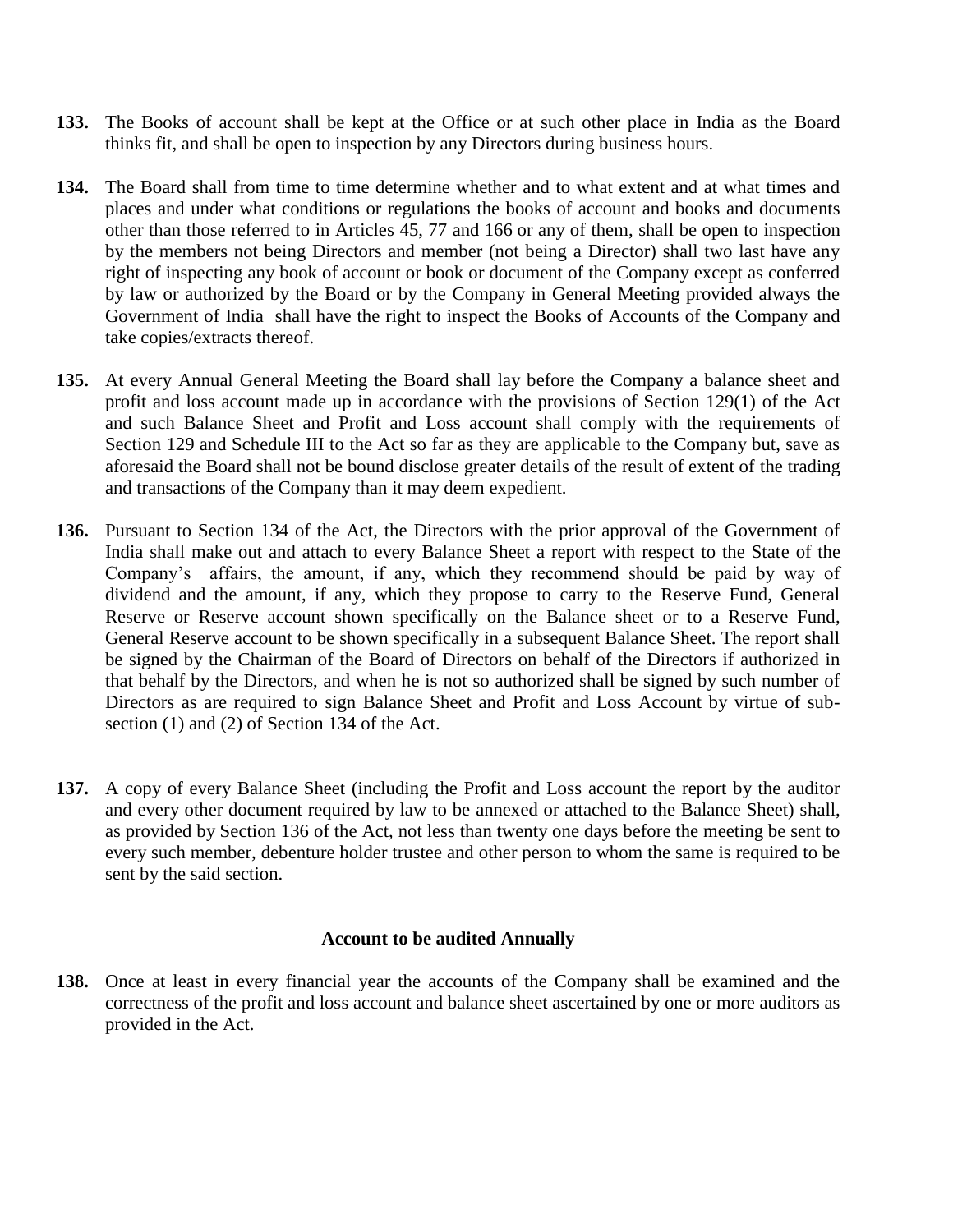### **Appointment of Auditors**

**139.** The auditor/auditors of the Company shall be appointed or reappointed, as the case may be, by the Central Government on the advice of the Comptroller and Auditor General of India and his/their remuneration rights and duties shall be regulated by Sections 139 to 148 of the Act.

### **Powers of the Comptroller and Auditor General**

- **140.** The Comptroller and Auditor General of India shall have power:
	- (a) to direct the manner in which the Company's account shall be audited by the auditor/auditors and to give such auditor/auditors instructions in regard to any matter relating to the performance of his/their matter relating the performance of his/their functions as such.
	- (b) to conduct a supplementary or test audit of the Company's accounts by such person as he may authorise in this behalf and for the purposes of such audit, to have access, at all reasonable times, to all Accounts, Account Books, Vouchers, Documents and other papers of the Company and to require information or additional information to be furnished to any person or persons so authorized on such matters, by such person or persons and in such form as the Comptroller and Auditor General may, by general or special order, direct.
	- (c) The auditor/auditors aforesaid shall submit a copy of his/their audit report to the Comptroller and Auditor General of India who shall have the right to comment upon or supplement the audit report in such manner as he may think fit.
	- (d) Any such comment upon or supplement to the Audit Report shall be placed before the Annual General Meeting of the Company at the same time and in the same manner as the audit report.
- **141.** All notice of, and other communications relating to any general meeting of the Company which any member is entitled to have sent to him shall also be forwarded to the auditor; and the auditor shall be entitled to attend any general meeting and to be heard at any general meeting which he attends on any part of the business which concerns him as auditor.
- **142.** The report by the auditor shall be read before the Company in General Meeting and shall be open to inspection by any member.
- **143.** Every balance sheet and profit and loss account when audited and adopted by the Company in General Meeting shall be conclusive.

### **DIVIDENDS**

**144.** Subject to the rights of members entitled to shares (if any) with preferential or special rights attached thereto, the profits of the Company which it shall from time to time be determined to divide in respect of any year or other period shall be applied in the payment of a dividend on the ordinary shares of the Company but so that a partly paid up share shall only entitle the member registered in respect thereof to such a proportion of the distribution upon a fully paid up share as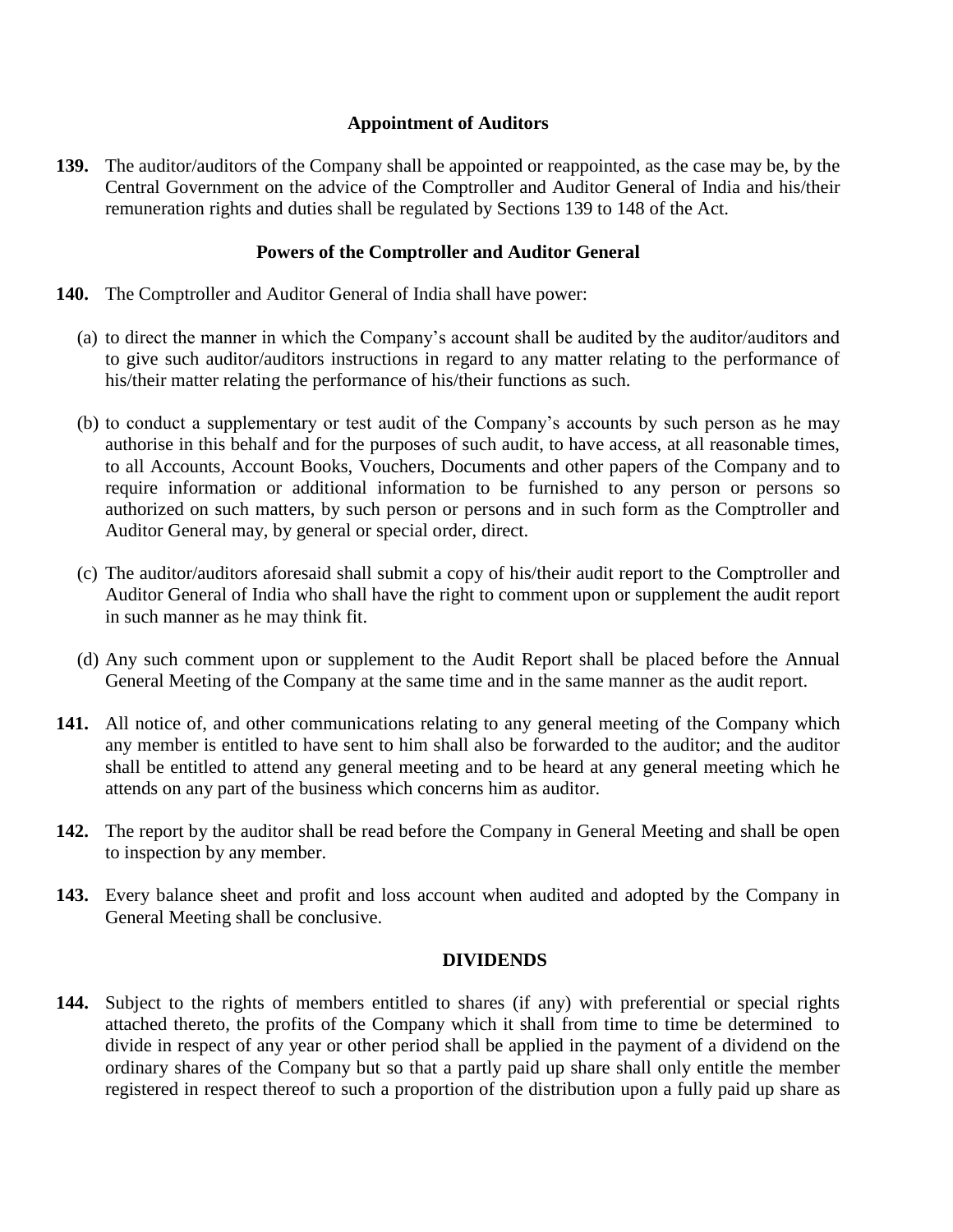the amount paid thereon bears to the nominal amount of such share and so that where capital is paid up in advance of calls upon the footing that the same shall carry interest, such capital shall not, whilst carrying interest confer a right to participate in profits.

- **145.** The Company in General Meeting may declare a dividend to be paid to the members according to their rights and interest in the profits and may, subject to the provisions of Section 127 of the Act, fix the time for payment.
- **146.** No larger dividend shall be declared than is recommended by the Board, but the Company in General Meeting may declare a similar dividend.
- **147.** Subject to the provisions of Section 123 of the Act no dividend shall be payable except out of the profits of the Company or of moneys provided by the Central or a State Government for the payment of the dividend in pursuance of any guarantee given by such Government and no dividend shall carry interest against the Company.
- **148.** Subject to the approval of the Government of India the Board may from time to time pay to the members such interim dividend as in their judgment the position of the Company justifies but no dividend shall exceed the amount recommended by the Government of India.
- **149.** The Board may deduct from any dividend payable to any member all sums of money, if any, presently payable by him to the Comp
- **150.** any on account of calls or otherwise in relation to the shares of the Company.
- **151.** Subject to the provision of Article 86, any general meeting declaring a dividend may make a call on the members of such amount as the meeting fixes, but so that the call on each member shall not exceed the dividend payable to him and so that the call be made payable at the same time as the dividend and the dividend may, if arranged between the Company and the member, be set off against the call.
- **152.** Subject to the directions of the Government of India any general meeting declaring a dividend may resolve that such dividend be paid, wholly or in part, by the distribution of specific assets, and in particular of paid up shares, debentures or debenture stock of the Company, or paid-up shares debentures or debenture stock of any other company, or in any one or more of such ways.
- **153.** A transfer of shares shall not pass the rights to any dividend declared thereon before the registration of the transfer by the Company.
- **154.** No dividend shall be paid in respect of any share except to the member registered in respect of such share or to his order or his bankers, but nothing contained in this Article shall be deemed to require the bankers of a member to make a separate application to the Company for the payment of the dividend.
- **155.** Any one of several persons who are registered jointly in respect of any share may give effectual receipts for all dividends, bonuses and other payments in respect of such share.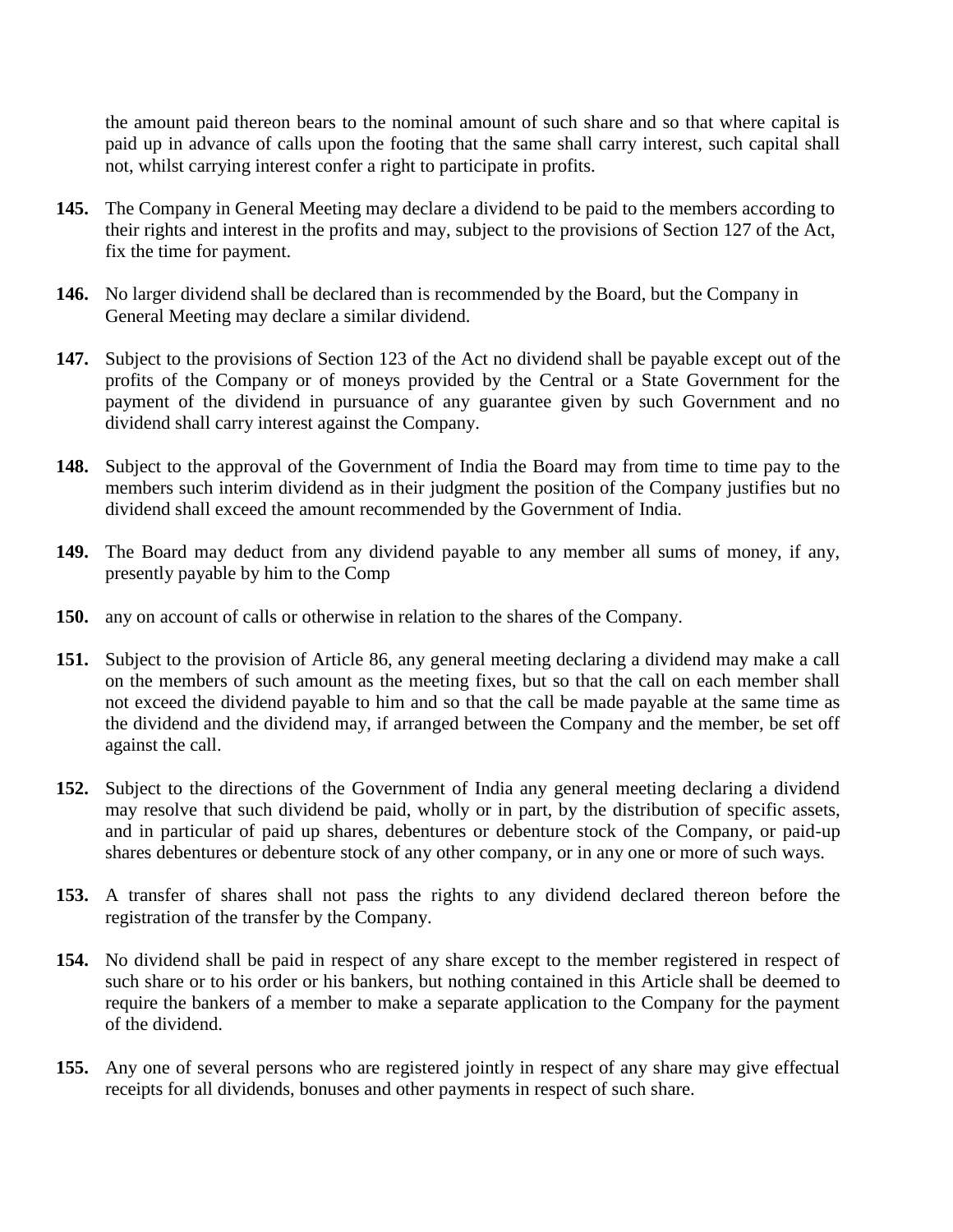- **156.** Notice of any dividend, whether interim or otherwise, shall be given to the person entitled to share therein in the manner herein provided.
- **157.** Unless otherwise directed in accordance with Section 123,124 & 125 of the Act any dividend, interest or other moneys payable in cash in respect of any share may be paid by cheque or warrant sent by post to the registered address of the member or in the case of members registered jointly to the registered address of that one of the members registered jointly who is first named in the Register of Members in respect of such share or to such person and such address as the member or members registered jointly, as the case may be, may direct, and every cheque or warrant so sent shall be made payable to the order of the person to whom it is sent.
- **158.** Any Dividends unclaimed will be dealt with in accordance with the provisions of Section 123,124 & 125 or other provisions, if any, of the Act as may be applicable from time to time.
- **159.** (1) A notice or other document may be given by the Company to any member either personally, or by sending it by post to him to his registered address, or (if he has no registered address in India) to the address within India supplied by him to the Company for giving of notices to him.
	- (2) Where a notice or other document is sent by post:-
	- (a) Service thereof shall deemed to be effected by properly addressing, prepaying and posting a letter containing the notice or document, provided that where a member has intimated to the Company in advance that notice or documents should be sent to him under a certificate of posting or by registered post with or without acknowledgement due and has deposited with the Company a sufficient sum to, defray the expenses of doing so, service of the notice or document shall not be deemed to be effected unless it is sent in the manner intimated by the member; and
	- (b) unless the contrary is proved, such service shall be deemed to have been effected:-
	- (i) in the case of a notice of a meeting at the expiration of forty eight hours after the letter containing the same is posted, and
	- (ii) in any other case, at the time at which the letter would be delivered in the ordinary course of post.
- **160.** A member shall supply the Company with an address in India for the giving of notices to him.
- **161.** A notice or other document may be served by the Company on the members registered jointly in respect of a share by transmission to the member named first in the Register of Members.
- **162.** A notice or other document may be served by the Company on the persons entitled to a share in consequence of the death or insolvency of a member by sending it by post in a prepaid letter addressed to them by name, or by the title of representatives of the deceased, or assignee of the insolvent or by any like description, at the address in India supplied for the purpose by the persons claiming to be so entitled, or until such an address has been so supplied, by giving the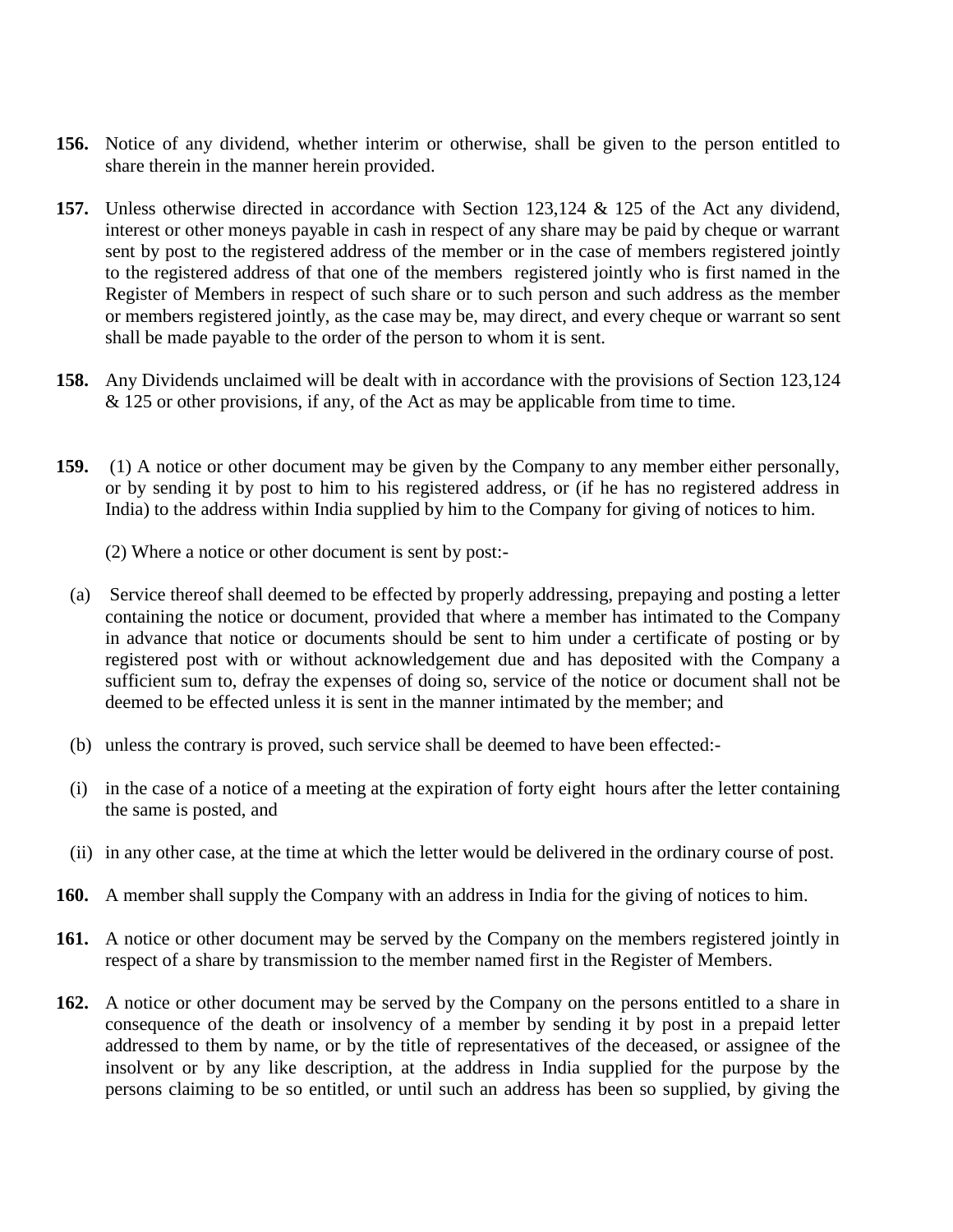notice in any manner in which the same might have been given if the death or insolvency a had not occurred.

- **163.** Every person who by operation of law transfer or other means whatsoever shall become entitled to any share shall be bound by every notice in respect of such share which previously to his name and address being entered in the Register of Members shall be duly given to the person from whom he derives his title to such share.
- **164.** Subject to the provisions of Article 162 any notice or document delivered or sent by post to or left at the registered address of any member in pursuance of these Articles shall, notwithstanding such member be then deceased and whether or not the Company has notice of his decease, be deemed to have been duly served in respect of any share, whether registered solely or jointly with other persons, until some other person be registered in his stead as the member in respect thereof and such service shall for all purposes of these presents be deemed a sufficient service of such notice or document on his or her heirs, executors or administrators and all persons, if any, jointly interested with him or her in any such share.
- **165.** Subject to the provisions of Section 318 of the Act, in the event of a winding-up of the Company, every member of the Company who is not for the time being in the neighborhood of the Office shall be bound, within eight weeks after the passing of an effective resolution to wind up the Company voluntarily or the making of an order for the winding up of the Company, to serve notice in writing on the Company appointing some householder residing in the neighbourhood of the Office upon whom all summonses, notice, process, orders and judgments in relation to or under the winding up of the Company may be served, and in default, of such nomination the liquidator of the Company shall be at liberty on behalf of such member to appoint some such person, and service upon any such appointee whether appointed by the member or the liquidator shall be deemed to be good personal service on such member for all purposes, and where the liquidator makes any such appointment he shall with all convenient dispatch give notice thereof to such member by advertisement in some daily newspaper circulating in the neighbourhood of the Office or by a registered letter sent by post and addressed to such member at his address as registered in the Register of Members and such notice shall be deemed to be served on the day on which the advertisement appears or the letter would be delivered in the ordinary course of post. The provisions of this Article shall not prejudice the right of the liquidator of the Company to serve any notice or other document in any other manner prescribed by these Articles.

### **REGISTERS AND RETURNS**

- **166.** The Company shall duly keep and maintain at the Office, in accordance with the requirements of the Act in that behalf, the following registers:-
	- (1) A register of charges pursuant to Section 85 of the Act.
	- (2) A register or members pursuant to Section 88 and whenever the Company has more than fifty members unless such register of member is in a form which itself constitutes an index, an index of member pursuant to Section 88 to the Act.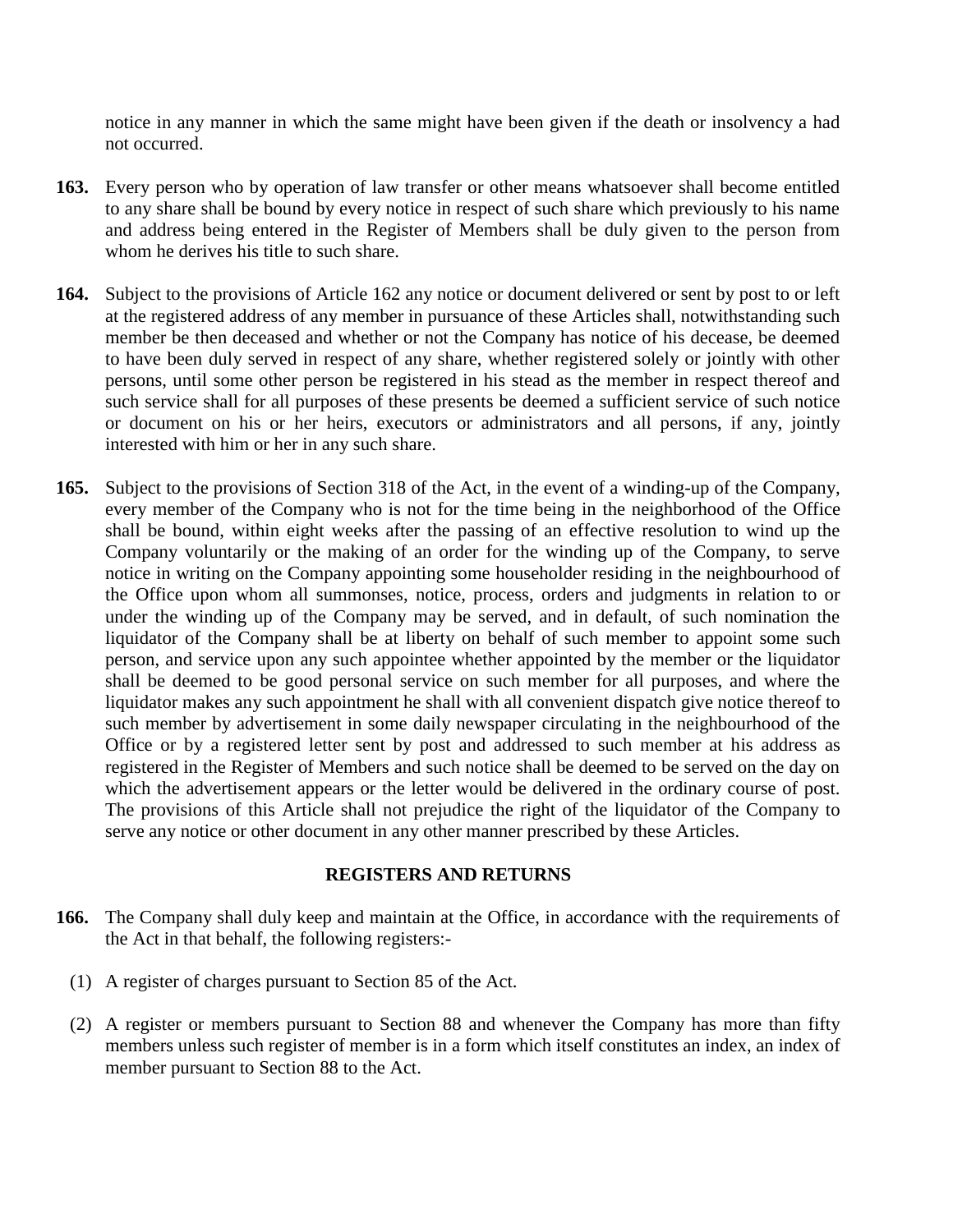- (3) A register of debenture holders pursuant to Section 88 and, whenever the Company has more than fifty debenture holders, unless such register of debenture holders itself constitutes an index, an index of debenture holders pursuant to Section 88 of Act.
- (4) Registers of contracts pursuant to Section 189 of the Act.
- (5) A register of directors, manager, managing director and secretary pursuant to Section 170 of the Act.
- (6) A register of directors' shareholdings pursuant to Section 170 of the Act.
- (7) A register of investments made by the Company in shares and debenture of bodies corporate in the same group pursuant to Section 186 of the Act.
- (8) A register of investments not held by the Company in its own name pursuant to Section 187 of the Act.
- **167.** The Company shall comply with the provisions of Sections 17, 71, 94, 118, 136, 189, 190 of the Act as to the supplying of copies of any register, deed, document, instrument return certificate and book therein mentioned to the persons therein specified when so required by such persons on payment of the charges, if any, prescribed by the said sections.
- **168.** The Company shall comply with the provisions of Sections /92 of the Act as the making of annual returns.
- **169.** The Company shall comply with Section 137(2) of the Act as to filing copies of the balance sheet and profit and loss account and documents required to be annexed or attached thereto with the Register.
- **170.** The Company may, after giving not less than seven days' previous notice by advertisement in some newspaper circulating in the neighborhood of the Office, close the register of members or the register of debenture holders as the case may be for any period or periods not exceeding in the aggregate forty five days in each year but not exceeding thirty days at any one time.
- **171.** Where under any provision of the Act any person, whether a member of the Company or not, is entitled to inspect any register, deed, document, instrument, return, certificate or book required to be kept or maintained by the Company, the person so entitled to inspection shall, on his giving to the Company not less than twenty four hours' previous notice in writing of his intention to inspect, be permitted to inspect the same during the hours of 10 am. And 12 Noon on such business days as the Act requires them to be open for inspection.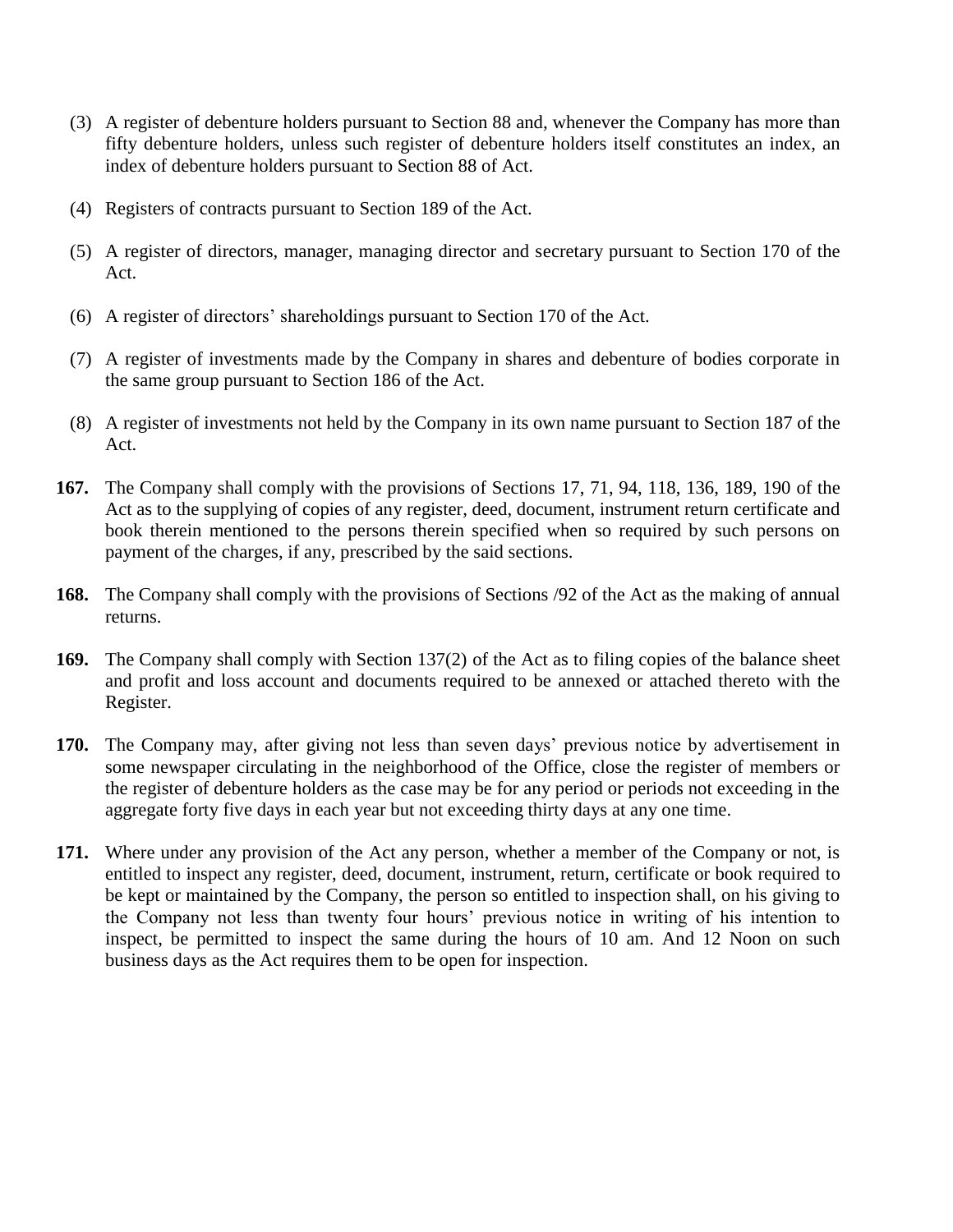### **GENERAL PROVISIONS**

#### **(a) Purchase of Shares**

**172.** Save as permitted by Section 68 of the Act, the funds of the Company shall not be employed in the purchase of, or lent on the security of, shares of the Company and the Company shall not give, directly or indirectly, any financial assistance whether by way of loan, guarantee, the provisions of security or otherwise, for the purpose of or in connection with any purchase of or subscription for shares in the Company or any company of which it may, for the time being be a subsidiary.

This article shall not be deemed to affect the power of the Company to enforce repayment of loans to members or to exercise a lien conferred by Article 109.

### **(b) The Seal**

**173.** The Directors shall provided for the safe custody of the Seal for the time being and the Seal shall never be used except by or under the authority of the Directors or a Committee of Directors previously given and every deed or other instrument to which the Seal of the Company is required to be affixed shall, be affixed in the presence of two Director or one Director and the Secretary or such other person as the Board/Committee of the Board may appoint for the purpose, who shall sign every instrument to which the Seal is so affixed in his presence. Provided nevertheless that any instrument bearing the Common Seal of the Company and issued for valuable consideration shall be binding on the Company notwithstanding any irregularity touching the authority of the Board to issue the same.

#### **(c) Indemnity**

**174.** Every director, secretary or office of the Company, one person (whether an officer of the Company or not) employed by the Company, and any person appointed as auditor shall be indemnified out of the assets of the Company against all liabilities incurred by him as such director, secretary or officer, employee or auditor in defending any proceedings, whether civil or criminal, in which judgment is given in his favour, or in which he is acquitted or in connection with any application under Section 463 of the, Act in which relief is granted to him by the Court or the Tribunal.

#### **(d) Arbitration**

**175.** In the event of any dispute or difference relating to the interpretation and application of the provisions of the contracts executed between Bridge & Roof Co.(I) Ltd. and any CPSEs and /or Government Department shall be referred by either party for Arbitration to the sole Arbitrator in the Department of Public Enterprises to be nominated by the Secretary to the Government of India in charge of the Department of Public Enterprises. The Arbitration and Conciliation Act, 1996 shall not be applicable to arbitration under this Clause. The award of the Arbitrator shall be binding upon the parties to the dispute, provided, however, any party aggrieved by such award may make a further reference for setting aside or revision of the award to the Law Secretary,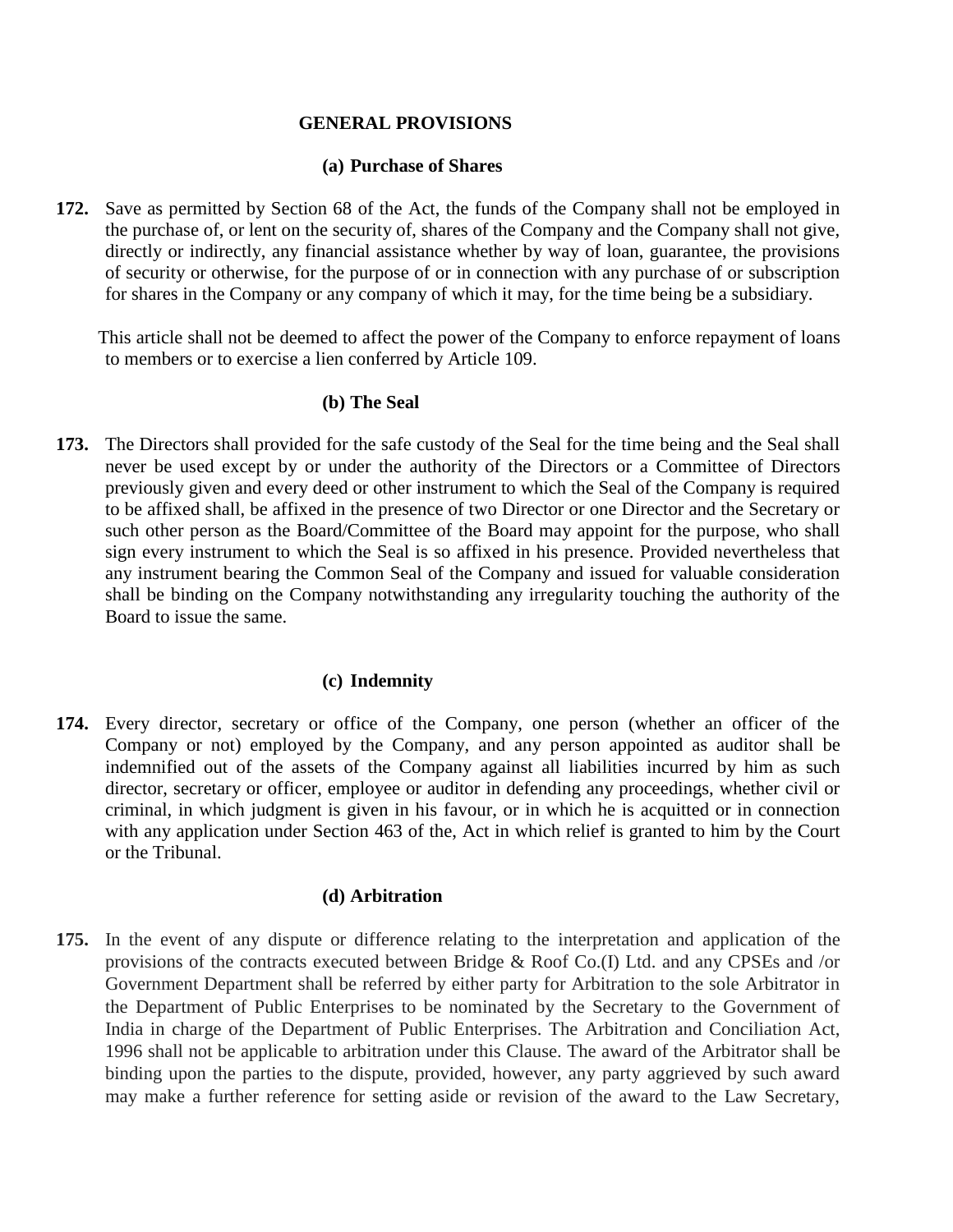Department of Legal Affairs, Ministry of Law and Justice, Government of India. Upon such reference, the dispute shall be decided by the Law Secretary or Special Secretary/ Additional Secretary, when so authorized by the Law Secretary, whose decision shall bind the Parties finally and conclusively. The Parties to the dispute shall share equally the cost of arbitration as intimated by the Arbitrator."

Any amendment or modification to the above guidelines by the Department of Public Enterprises, shall become applicable to the concerned parties.

## **(e) Secrecy**

- **176.** Every Director of the Company shall, if so required by the Board before entering upon his duties, sign a declaration pledging himself to observe a strict secrecy, respecting all transaction of the Company with its customers and the state of accounts with individuals and in matters relating thereto, and shall by such declaration pledge himself not to reveal any of the matters which may come to his knowledge in the discharge of his duties except when required so to do by the Board or by any meeting or by a court of law and except so far as may be necessary in order to comply with any of the provisions in these Articles contained :
- **177.** No member or other person (not being a Director) shall be entitled to enter upon the property of the Company or to inspect or examine the Company's premises or properties of the Company without the permission of the Board or, subject to Article 134, to require discovery of or any information respecting any detail of the trading of the Company or any matter which is or may be in the nature of a trade secret, mystery of trade, or secret process or of any matter whatsoever which may relate to the conduct of the business of the Company and which in the opinion of the Board it will be inexpedient in interest of the members of the Company to communicate.

#### **RECONSTRUCTION AND WINDING UP**

**178.** On any sale of the undertaking of the Company the Board or the liquidators on a winding-up may, if authorized by a special resolution, accept fully paid or partly paid up shares, debentures or scentless of any other company, whether incorporated in India or not, either then existing or to be formed for the purchases in whole or in part of the property of the Company and the Board (if the profits of the Company permit) or the liquidators (in a winding-up) may distribute such shares or securities or any other property of the Company amongst the members without realization or vest the same in trustees for them and any special resolution may provide for the distribution or appropriation of the cash, shares or other securities, benefits or property otherwise than in accordance with the strict legal rights of the members or contributories of the Company, and for the valuation of any such securities or property at such price and in such manner as the meeting may approve and all members shall be bound to accept and shall be bound by any valuation or distribution so authorized, and waive all rights in relation thereto, save only in case the Company is proposed to be or is in the course of being wound up, such statutory rights, if any, under the Act as are incapable of being varied or excluded by these Articles.